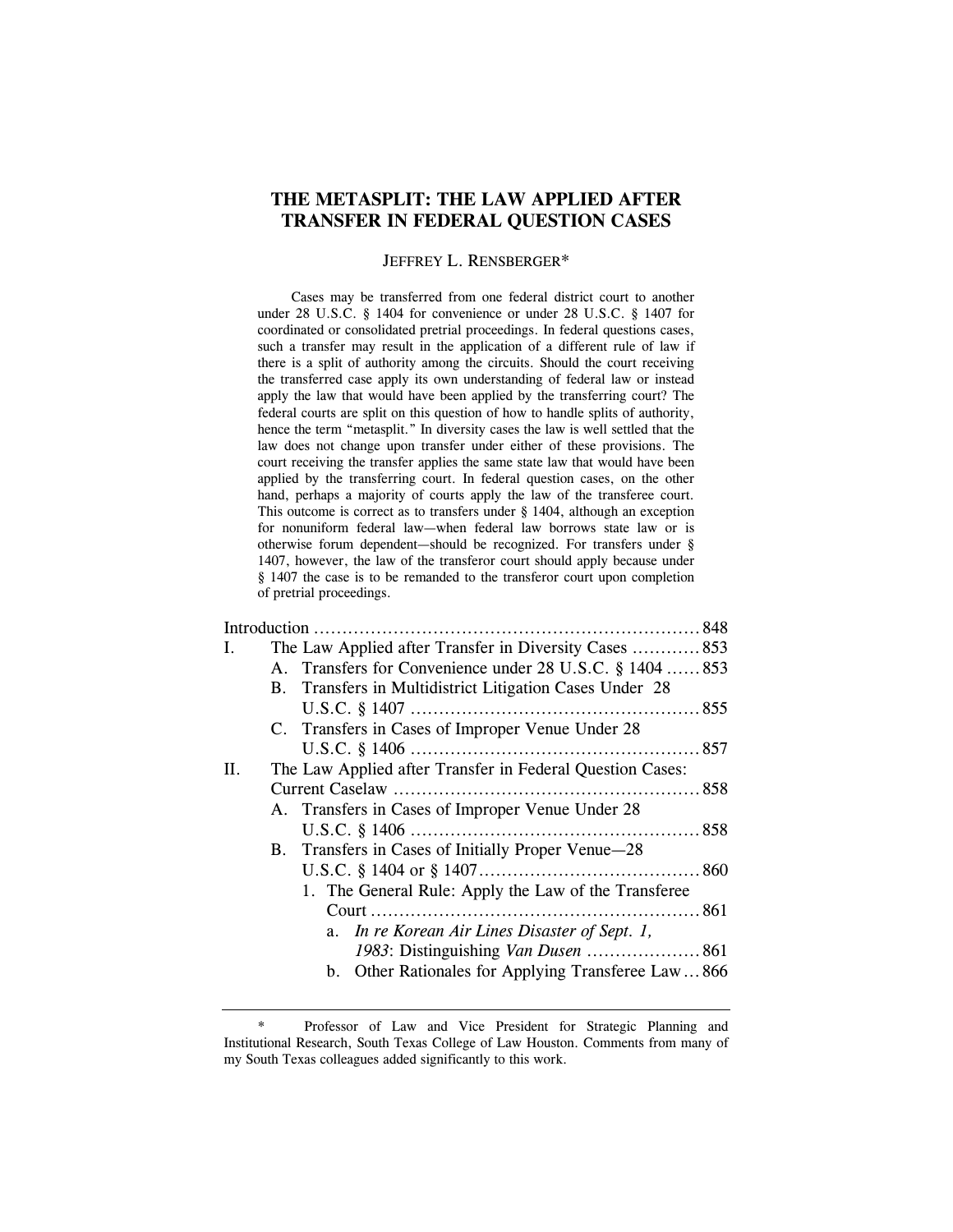## 848 WISCONSIN LAW REVIEW

|                                                                | 2. Divergence from the General Rule: Exception or   |
|----------------------------------------------------------------|-----------------------------------------------------|
|                                                                |                                                     |
|                                                                | a. The Exception: Non-Uniform Federal Law869        |
|                                                                | b. Divergence: Cases Applying Transferor Law as     |
|                                                                |                                                     |
| Evaluation of the General Rule that a Transferee Court<br>III. |                                                     |
|                                                                | Applies its Own Law in Federal Question Cases  877  |
| A. The Law that Should be Applied in Federal Question          |                                                     |
|                                                                |                                                     |
| B. The Special Case of § 1407: The Argument for Using          |                                                     |
|                                                                |                                                     |
|                                                                | 1. The Peculiar Character of § 1407 Transfers and   |
|                                                                |                                                     |
|                                                                | 2. The Puzzle of the Status of Transferee Rulings   |
|                                                                |                                                     |
|                                                                | 3. Re-Evaluating the Proposal to Use Transferor Law |
|                                                                | in the Transferee Court: Counterarguments and       |
|                                                                |                                                     |
|                                                                |                                                     |

#### **INTRODUCTION**

The question of what law applies after a federal district court transfers a case to another federal district court is at once familiar and unsettled. The answer depends upon the context. The law is clear in diversity cases: if the plaintiff filed in a proper court, a transfer for convenience does not lead to a change in the state law that is to apply. The law is unsettled in the context of transfers in federal question cases when there is a split of authority on federal substantive law. There is conflicting authority on whether the court to which the case has been transferred should continue to apply the version of federal law that the transferring court would have applied. This is a split of authority about how to handles splits of authority—a metasplit.

Some unsettled legal issues are mere artifacts of poor reasoning or historical accident,<sup>1</sup> mere "derelicts on the waters of the law."<sup>2</sup> They need not be hard—they need not really even be a problem. In contrast, the problem of the law to be applied in federal question cases after transfer is difficult and nuanced. The issue of the law to be applied

 <sup>1.</sup> *See* Oliver Wendell Holmes, *The Path of the Law*, 10 HARV. L. REV. 457, 469 (1897) ("It is revolting to have no better reason for a rule of law than that so it was laid down in the time of Henry IV. It is still more revolting if the grounds upon which it was laid down have vanished long since, and the rule simply persists from blind imitation of the past.").

 <sup>2.</sup> *Ala. Pub. Serv. Comm'n v. S. Ry. Co.*, 341 U.S. 341, 357 (1951) (Frankfurter, J., concurring).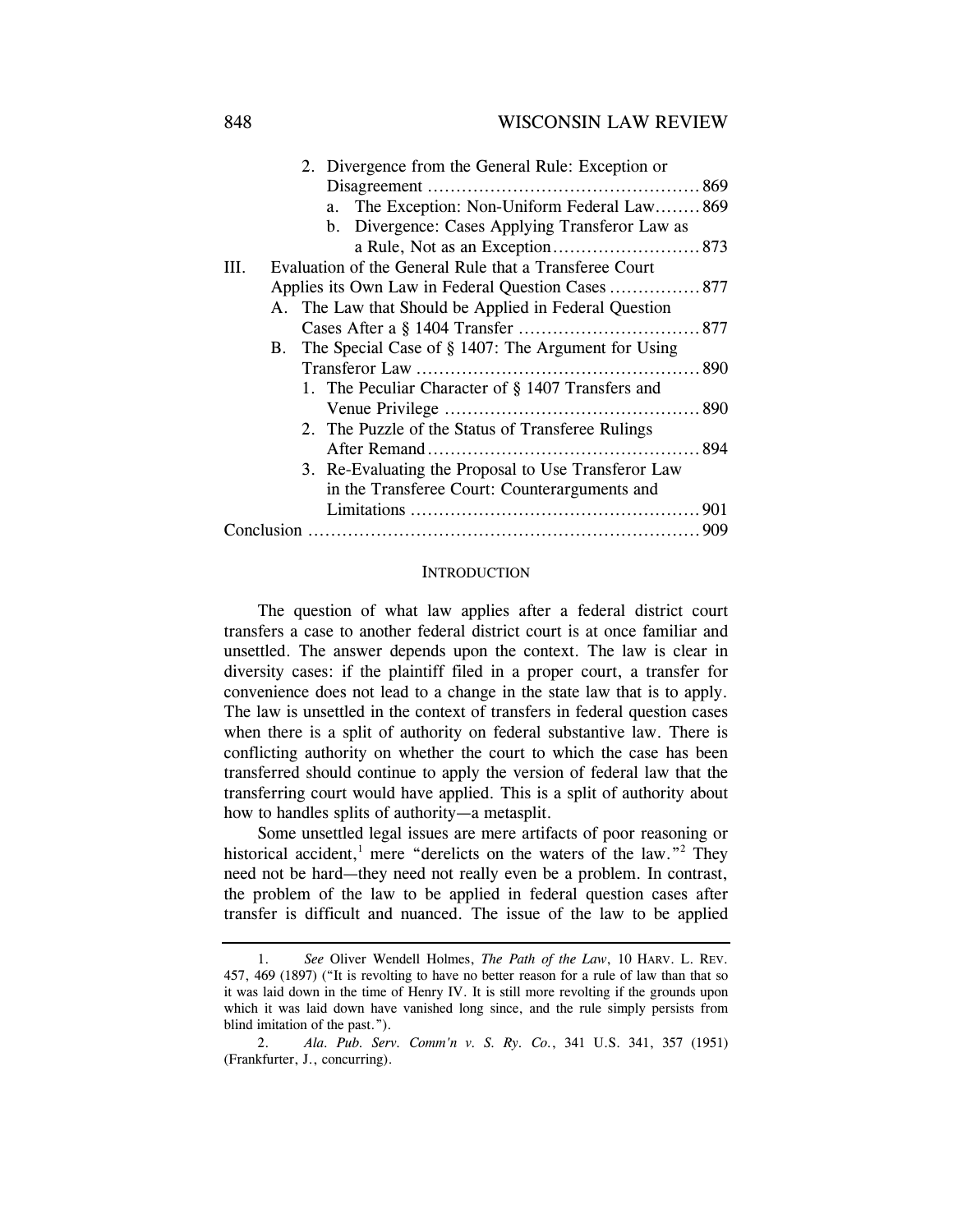after transfer can arise in six different settings. Two variables account for the court's subject matter jurisdiction and three variables describe the type of transfer involved. As to subject matter jurisdiction, the case may arise under federal law or may be a diversity case, $3$  where state law supplies the substantive rules. As to the type of transfer involved, three<sup>4</sup> statutes authorize transfer for three different reasons. First, even though the plaintiff has chosen a proper district under the statutes governing venue, the court may grant a transfer to a more convenient district under  $28$  U.S.C. § 1404.<sup>5</sup> Second, the plaintiff may have improperly chosen a venue, filing the case in a district not authorized by the venue statutes. In such cases, the transfer to a proper district is made under 28 U.S.C. § 1406.<sup>6</sup> Finally, the Judicial Panel on Multidistrict Litigation may transfer cases under 28 U.S.C. § 1407 for consolidated pretrial proceedings.7 Transfers under §§ 1404 and 1407 share a common goal. Both of these transfers are based upon a concern for convenience and judicial efficiency, $8$  which was thought by Congress to be sufficient to override plaintiff's choice of an otherwise proper venue.<sup>9</sup>

There are thus a total of six facets in this matrix of issues, comprised of two categories of subject matter jurisdiction, each category of which holds three types of transfers. The law is well settled in diversity cases. If the transfer is a convenience transfer under either § 1404 (plain convenience) or § 1407 (multidistrict litigation), the

 5. 28 U.S.C. § 1404(a) (2012) ("For the convenience of parties and witnesses, in the interest of justice, a district court may transfer any civil action to any other district or division where it might have been brought or to any district or division to which all parties have consented.").

 6. § 1406 ("The district court of a district in which is filed a case laying venue in the wrong division or district shall dismiss, or if it be in the interest of justice, transfer such case to any district or division in which it could have been brought.").

 7. § 1407(a) ("When civil actions involving one or more common questions of fact are pending in different districts, such actions may be transferred to any district for coordinated or consolidated pretrial proceedings.").

 8. Transfers under 28 U.S.C. § 1404 are to be for "the convenience of parties and witnesses [and] in the interest of justice." § 1404(a). Transfers under § 1407 are to occur when the transfer will "be for the convenience of parties and witnesses and will promote the just and efficient conduct of such actions." § 1407(a).

9. *Van Dusen v. Barrack*, 376 U.S. 612, 635–36 (1964).

 <sup>3. 28</sup> U.S.C. §§ 1331, 1332 (2012).

 <sup>4.</sup> Actually, there are several additional transfer provisions. For example, 8 U.S.C. §  $1252(b)(5)(B)$  (2012) provides for the transfer of deportation cases to the district where deportee resides. *See generally Leal Santos v. Gonzales*, 495 F. Supp. 2d 180 (D. Mass. 2007), *aff'd sub nom*. *Leal Santos v. Mukasey*, 516 F.3d 1 (1st Cir. 2008). But the vast majority of transfer cases fall under one of the three main statutory provisions discussed in the text.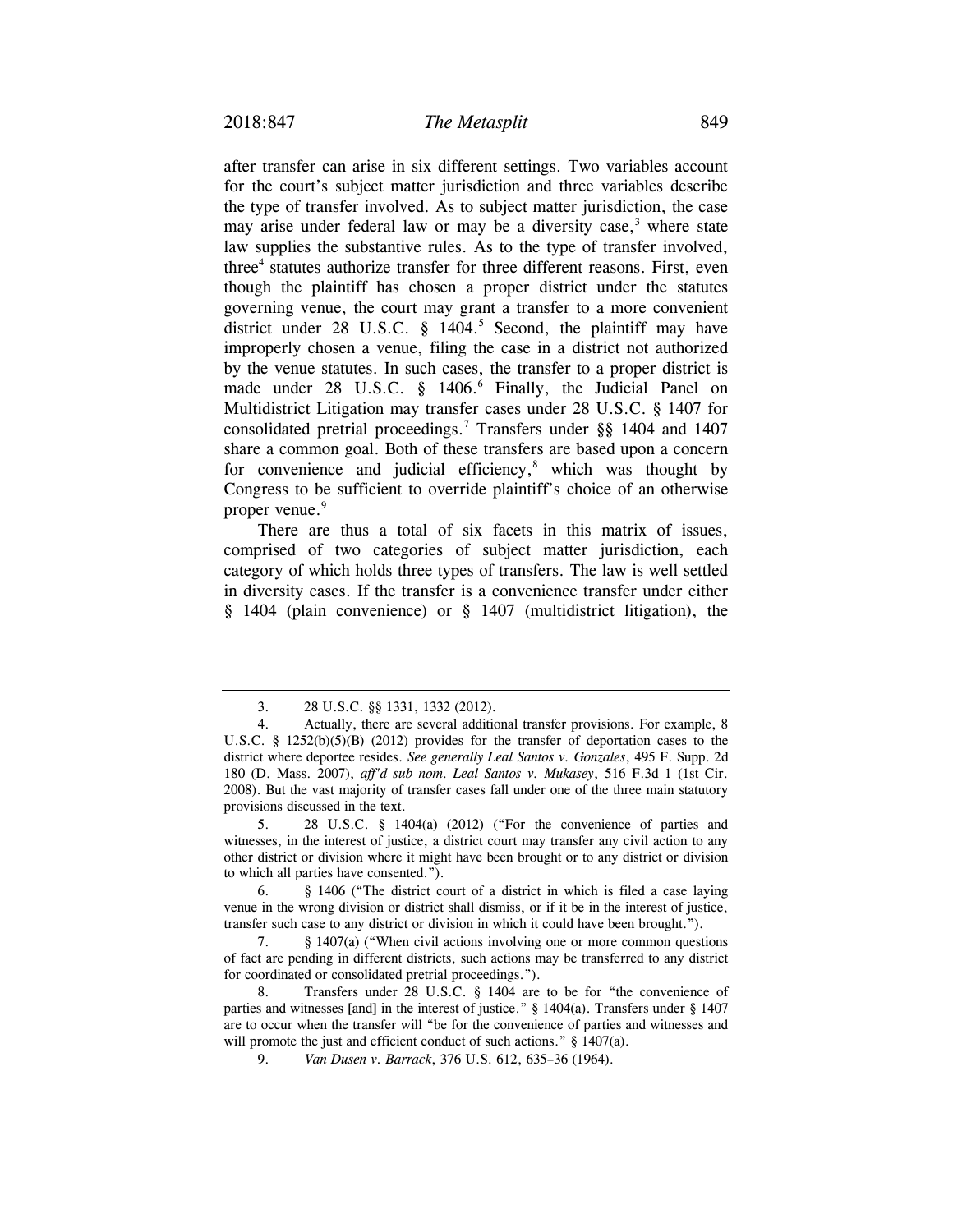transferee<sup>10</sup> court continues to apply to substantive issues the same state law that the transferor court would have applied.<sup>11</sup> *Van Dusen v. Barrack*<sup>12</sup> settled this for  $\S$  1404 and courts have uniformly extended the rule to transfers for consolidated pretrial proceedings under  $\S$  1407.<sup>13</sup> But when plaintiff chooses an impermissible forum and the transfer is under § 1406, the law that would have been applied in the transferor court does not follow along with the case upon transfer; instead the transferee court applies the state law that it would have applied had the case been initially filed there.<sup>14</sup>

The law is less clear when the case is brought under federal question jurisdiction and thus is based on federal substantive law. In the first place, the nature of the inquiry is somewhat different. In the diversity context there are multiple lawmakers (states) and multiple laws and thus there exists a choice of law problem in the traditional sense. If a diversity case is filed in a federal district court in Texas but transferred to one in Tennessee, does the transferee court apply Texas or Tennessee law?15 However one answers that question, it is at least a choice of law between two lawmakers. But if the case is based substantively on federal law, there is not a choice of law issue in the

- 11. *See infra* notes 33–37 and accompanying text.
- 12. 376 U.S. 612 (1964).
- 13. *See infra* notes 42–44 and accompanying text.
- 14. *See infra* notes 50–60 and accompanying text.

 <sup>10.</sup> I would prefer a different set of names for the courts involved in transfers. The customary terminology refers to the court granting the transfer as the "transferor" court and the court to which the case is transferred as the "transferee" court. This usage dates back over half a century. The Supreme Court used this terminology in 1960 in *Hoffman v. Blaski*, 363 U.S. 335, 341 (1960). I have found lower court opinions using it from 1951. *See, e.g.*, *Wilson v. Kan. City S. Ry. Co.*, 101 F. Supp. 56, 61 (W.D. Mo. 1951) ("transferor court"); *Mazinski v. Dight*, 99 F. Supp. 192, 194 (W.D. Pa. 1951) ("transferee court"). Given the longevity of this usage, I may be presumptuous in suggesting a change. But I have always found the "ee" and "or" suffixes in this context to require at least some thought to get it straight, perhaps because the occasions for using them are not frequent enough to cement the words within one's normal usable vocabulary (contrast the relatively more frequent use of terms such as "vendor" or "lessee"); instead they remain perpetual neologisms whose meaning must be worked out every time one speaks or hears them. It would be much simpler to call the transferring court the "sending" court or the "sender" and the court that receives the transfer the "receiving" court or the "recipient." Using this terminology, the issue considered here is whether to apply, after transfer, the law of the sender or the recipient court. But in the interest of not confusing the reader, I have chosen to adopt the traditional terminology in this article, awaiting the adoption of more descriptive terminology by a more authoritative source.

 <sup>15.</sup> More precisely, the question is whether the federal court in Tennessee applies the law that the Texas federal court would have applied. Under *Klaxon Co. v. Stentor Electric Manufacturing Co.*, 313 U.S. 487 (1941), a federal court in diversity applies the choice of law rules of the state in which it sits. *See id.* at 496. Thus, the federal court in Texas might apply Texas law or might apply the law of some other state under the choice of law rules of Texas.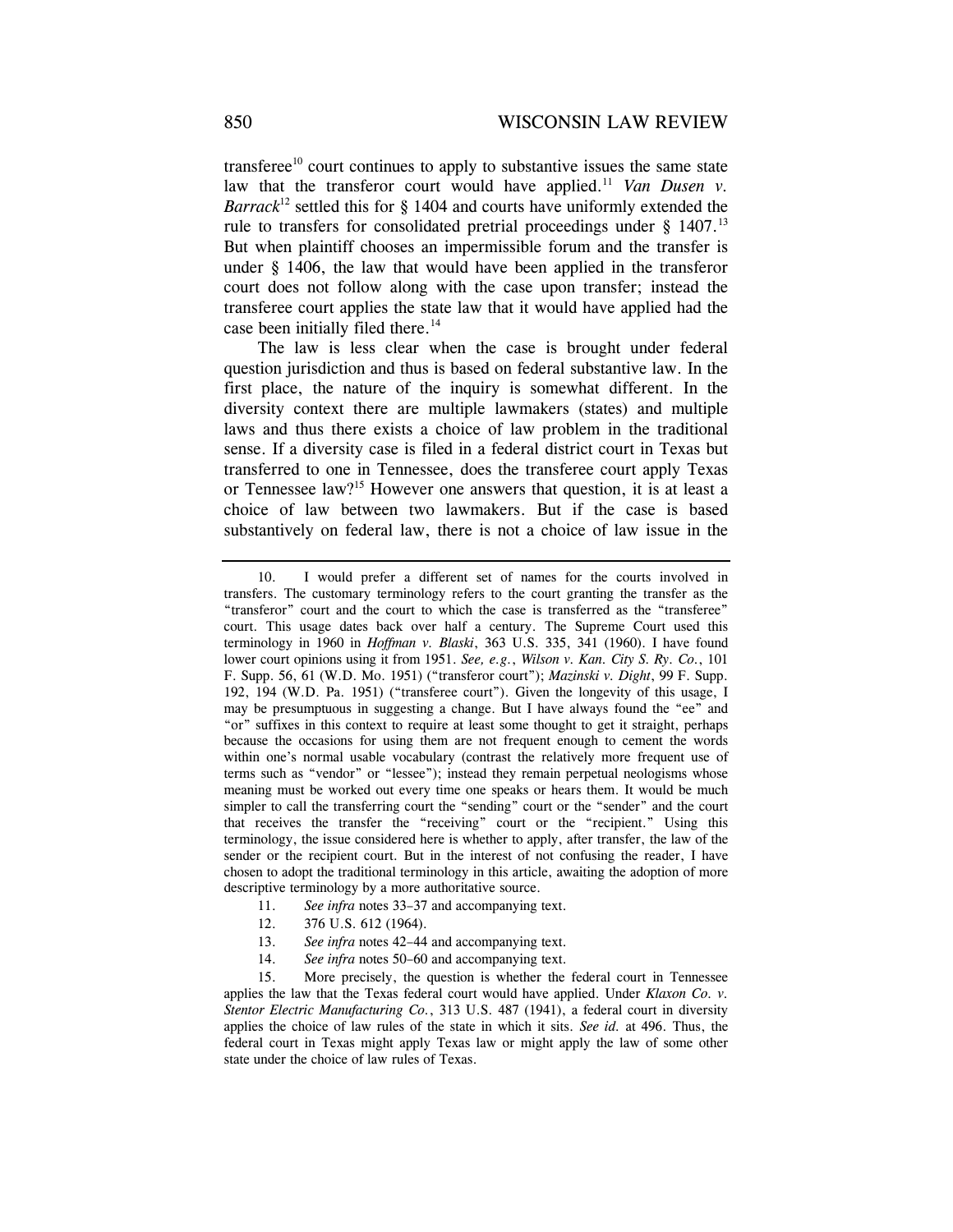traditional sense.16 Whether the case is pending in a district court within the Fifth Circuit (Texas) or the Sixth Circuit (Tennessee), the law applied is without dispute the law of the United States. But, of course, sometimes the *interpretation* of federal law is unsettled. Sometimes there is a split among the circuits. In such cases the rule of law applied by the Fifth Circuit is different from the rule of law applied by the Sixth Circuit. While this is not a choice of law problem in the traditional sense of choosing the law of a particular sovereign over the law of another distinct sovereign, it does require courts to choose between legal rules that reflect differing *versions* of federal law.

There is a split of authority about how to handle federal law splits of authority in transferred cases—a metasplit. The most common result found in the cases is that a transferee court applies the version of federal law subsisting in its own circuit, or, stated differently, the transferee court is not bound by the version of federal law existing in the transferor court.<sup>17</sup> This result obtains without exception when the case is transferred for improper venue under § 1406. There is no sense in which the plaintiff was ever entitled to the version of the law existing in the transferor court, since it was never a permissible forum.<sup>18</sup> But when the transfer is from a district that the plaintiff had a right to select (and the transfer is thus under § 1404 or § 1407) some transferee courts apply in some situations the "law" of the transferor court.<sup>19</sup> Other courts, perhaps a majority,  $20$  adhere to a flat rule of applying transferee "law." One may view the occasional reference to the law of the transferor as an exception to a general rule of applying transferee law or as a contradiction of it. Both views are found in the caselaw.<sup>21</sup> The matrix of issues thus looks like this (uncertainties are in italics)  $^{22}$ :

- 18. *See infra* notes 60–76 and accompanying text.
- 19. *See infra* Section II.B.2.
- 20. *See infra* notes 80–125 and accompanying text
- 21. *See infra* note 158–160 and accompanying text.

 22. The Supreme Court added another tier to this cascade of issues in *Atlantic Marine Construction Co. v. U.S. District Court for the Western District of Texas*, 571 U.S. 49 (2013). The issue in *Atlantic Marine* was how to treat transfers made pursuant to a contractual forum selection clause. Is a case filed in violation of a valid forum selection clause liable to transfer under § 1406, the district chosen by the plaintiff being regarded as a "wrong" district under that statute by force of the forum selection clause? *See id.* at 55. The Court held otherwise. If the forum chosen by the plaintiff is proper under the venue statutes, the correct motion is a transfer under § 1404, for

 <sup>16.</sup> A traditional choice of law problem addresses "what effect is given to the fact that the case may have a significant relationship to *more than one state*." RESTATEMENT (SECOND) OF CONFLICT OF LAWS § 2 (AM. LAW INST. 1971) (emphasis added). A "state" is "a territorial unit with a distinct general body of law." *Id.* § 3. Although federal circuits are "territorial units," they do not have a "distinct general body of law." Thus, the Restatement considers "[i]ntrastate conflicts" beyond the scope of its rules. *See id.* § 2, cmt. c.

<sup>17.</sup> *See infra* Section II.B.1.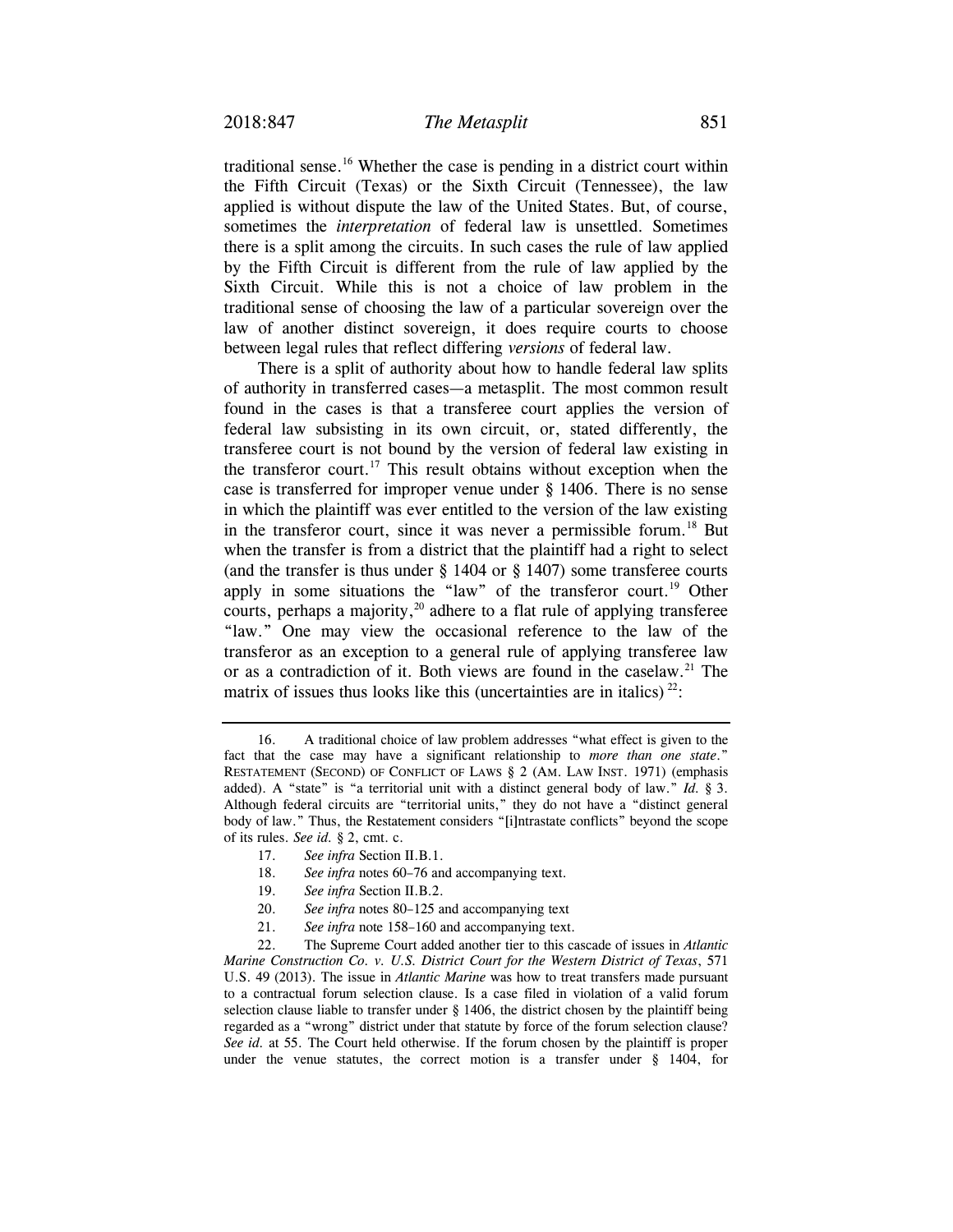|                                                      | <b>Basis of Transfer</b>             |                                                                  |                                            |  |
|------------------------------------------------------|--------------------------------------|------------------------------------------------------------------|--------------------------------------------|--|
| <b>Type of Subject</b><br><b>Matter Jurisdiction</b> | 28 U.S.C. §<br>1404<br>(Convenience) | 28 U.S.C. §<br>1407<br>(Consolidated<br>Pretrial<br>Proceedings) | 28 U.S.C.<br>\$1406<br>(Improper<br>Venue) |  |
| Diversity                                            | Transferor                           | Transferor                                                       | Transferee                                 |  |
|                                                      | law                                  | law                                                              | law                                        |  |
| <b>Federal Question</b>                              | Transferee                           | Transferee                                                       | Transferee                                 |  |
|                                                      | law?                                 | law?                                                             | law                                        |  |

Because the issue is settled for diversity cases, they are discussed only briefly (in Part II) to provide some helpful background. Part III examines the current caselaw on what version of divided federal law a transferee court should apply, setting forth both the general rule of applying the transferee court's interpretation of federal law and the exception to that rule that some cases recognize. Part IV evaluates this general rule in the separate contexts of  $\S$  1404 and  $\S$  1407 transfers.<sup>23</sup> My conclusions are as follows:

In a transfer under § 1404 based upon convenience, the transferee court should apply the law it normally would to a case initially filed in its own district—i.e., the binding law of that circuit. The reasons for applying the law of the transferor court are insufficiently strong to depart from the normal rules of stare decisis and precedent. An exception to this rule should exist when federal law is by design geographically non-uniform, such as occurs when Congress explicitly borrows a state statute of limitations. In such cases, the state law applied should be the law that would have been applied in the transferor court. Caselaw support exists for this approach. Other instances of the same rule (although not yet recognized in the caselaw) would occur when the federal courts have created an enclave of federal common law

23. Because the law is well-settled for § 1406 (wrong venue) transfers, the focus is on transfers under § 1404 and § 1407.

convenience, with the issue of convenience being heavily influenced by the parties' ex ante choice of a particular district. *Id.* at 59. But, contrary to the normal practice of applying the law of the transferor court under *Van Dusen v. Barrack*, in cases like *Atlantic Marine*, the plaintiff does not get the benefit of the state law of the place improperly chosen as a forum. Instead, the law of the transferee court applies. *Id.* at 65. Plaintiff's choice of a forum at variance with that contractually agreed to disables him from asserting a "venue privilege." *See id.* at 63. Thus, in the context of enforcing forum selection clauses, the law that would have been applied by the transferor court does not carry forward and the transferee court applies whatever state law it would have applied had the case initially been filed there. *Atlantic Marine* was a diversity case. It remains to be seen how *Atlantic Marine* applies to the issue of the law applied when a forum selection clause is involved in a federal question case.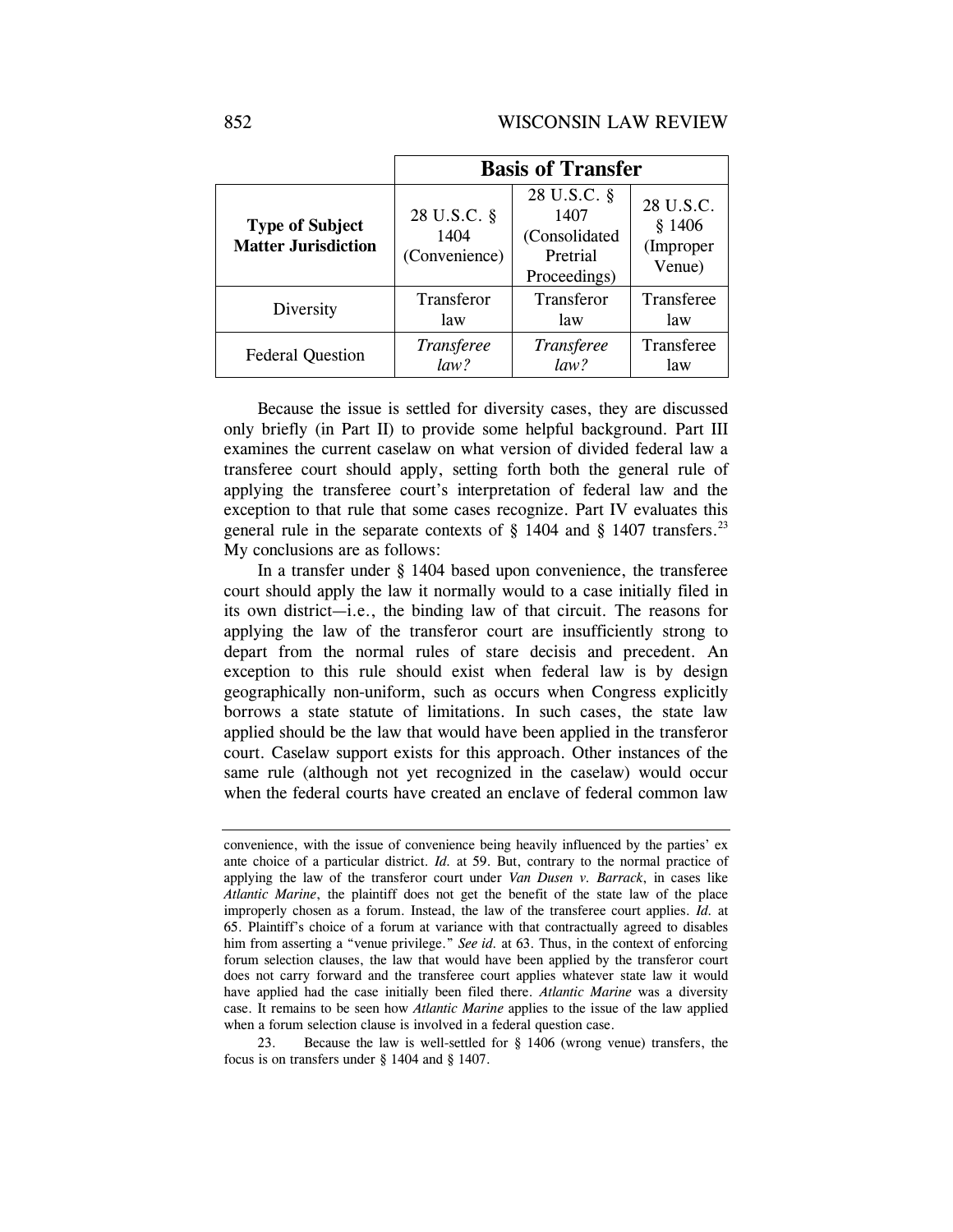and have chosen the content of the federal common law to be borrowed from state law.

Transfers for multidistrict litigation under § 1407 present a special case because the transfer is made under the anticipation of an eventual remand to the transferor court. If transferee law is applied in the transferee court, what happens when the case is remanded to the transferor court? Is it now to apply the law of its own circuit or must it apply the law of the transferee court? What if the case is transferred back to the transferor court and appealed to the Circuit Court of Appeals? Is that court (the initial transferor court) to apply another circuit's (the transferee's) law? For reasons explained below, I do think that can be right, and so since upon remand to the originating court that court will apply its own law the transferee court should too. Since the transferor court gets the last laugh, so to speak, the transferee court should stick to the script and apply transferor law.

#### I. THE LAW APPLIED AFTER TRANSFER IN DIVERSITY CASES

The law that applies after a transfer in a diversity case is well settled. For that reason, this section addresses this matter only briefly, setting out some basic principles that are also relevant to the law applied after transfers in federal question cases.

## *A. Transfers for Convenience Under 28 U.S.C. § 1404*

Under 28 U.S.C. § 1404,<sup>24</sup> a party<sup>25</sup> may seek a transfer for "the convenience of parties and witnesses, [and] in the interest of justice."26 Although the plaintiff has chosen a district that is proper under general venue provisions, § 1404 allows the initial choice to be overridden where in the particular case the chosen forum is inconvenient.<sup>27</sup> The provision is in general a codification of the common law doctrine of *forum non conveniens*, albeit a codification that grants the district court broader power to transfer.<sup>28</sup> The purpose of  $\S$  1404 is to "prevent the

 <sup>24. 28</sup> U.S.C. § 1404 (2012).

 <sup>25.</sup> Transfers under § 1404 may be initiated by either the plaintiff or the defendant. *Ferens v. John Deere Co.*, 494 U.S. 516, 521 (1990) ("Section 1404(a) . . . says nothing about . . . affording plaintiffs different treatment from defendants.").

 <sup>26. § 1404(</sup>a).

 <sup>27.</sup> *See Van Dusen v. Barrack*, 376 U.S. 612, 616 (1964) ("Section 1404 (a) reflects an increased desire to have federal civil suits tried in the federal system at the place called for in the particular case by considerations of convenience and justice.").

 <sup>28.</sup> On the relative scope of § 1404 and *forum non conveniens*, see *Norwood v. Kirkpatrick*, 349 U.S. 29, 32 (1955) (stating that "Congress, by the term 'for the convenience of parties and witnesses, in the interest of justice,' intended to permit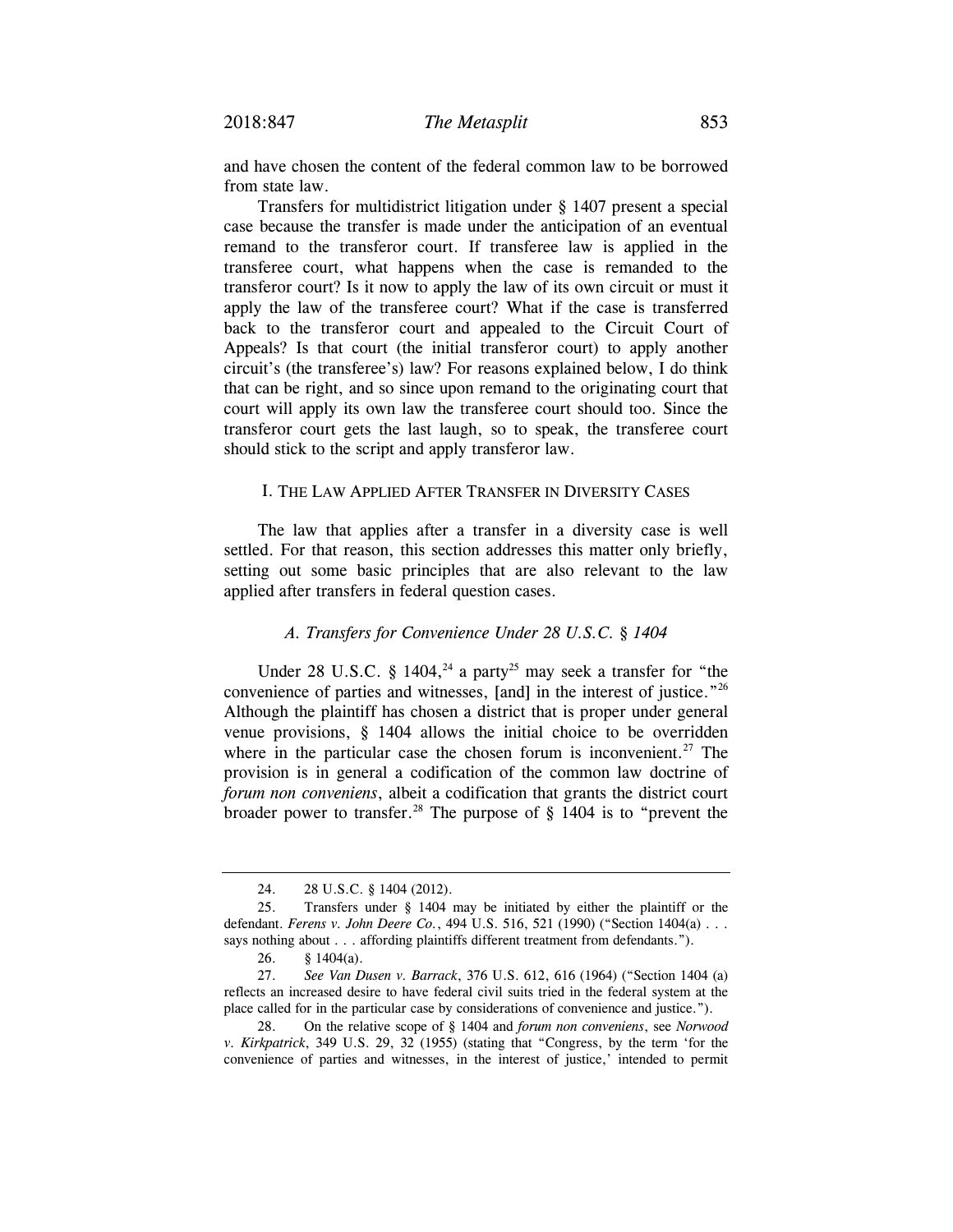waste 'of time, energy and money' and 'to protect litigants, witnesses and the public against unnecessary inconvenience and expense.'"29

Prior to a transfer under 28 U.S.C. § 1404, a federal court in diversity applies the law that would have been applied by the state courts of the state in which it sits. $30$  That is, in matters of substance  $31$ the court applies the law of its host state, but it applies that state's "whole"<sup>32</sup> law which includes its choice of law rules. It therefore may apply the substantive law of another state, provided that is what the host state's choice of law rules direct.

In *Van Dusen v. Barrack* the Supreme Court held that upon the transfer of a diversity case under § 1404 the transferee court is "obligated to apply the state law that would have been applied if there had been no change of venue. A change of venue under [§] 1404(a) generally should be, with respect to state law, but a change of courtrooms."33 Thus, a plaintiff who has chosen a proper, albeit inconvenient, forum is entitled to "retain whatever advantages may flow from the state laws of the forum they have initially selected."<sup>34</sup> This result is supported by the *Erie*<sup>35</sup> doctrine, with its emphasis on cases having the same outcome whether filed in state or federal court: "[W]e should ensure that the 'accident' of federal diversity jurisdiction does not enable a party to utilize a transfer to achieve a result in federal court which could not have been achieved in the courts of the State where the action was filed."<sup>36</sup>

*Van Dusen* thus allows the plaintiff to retain the benefits of successful forum shopping. The Court concluded that § 1404 "was not

34. *Id*. at 633.

courts to grant transfers upon a lesser showing of inconvenience" than under *forum non conveniens*).

 <sup>29.</sup> *Van Dusen*, 376 U.S. at 616 (quoting *Cont'l Grain Co. v. Barge FBL– 585*, 364 U.S. 19, 26–27 (1960)).

 <sup>30.</sup> *See Klaxon Co. v. Stentor Elec. Mfg. Co.*, 313 U.S. 487, 496 (1941) (holding that a federal court in diversity applies the choice of law rules of the state in which it sits).

 <sup>31.</sup> *See Erie R.R. v. Tompkins*, 304 U.S. 64, 78–79 (1938).

 <sup>32.</sup> Under standard choice of law principles, when a choice of law rule directs the application of the law of *X*, courts normally apply only the "internal" law of *X*. But when "the objective of the particular choice-of-law rule is that the forum reach the same result on the very facts involved as would the courts of another state, the forum will apply the choice-of-law rules of the other state." RESTATEMENT (SECOND) OF CONFLICT OF LAWS  $\S 8(2)$  (AM. LAW INST. 1971). This is referred to as the "whole law of the State." *See Richards v. United States*, 369 U.S. 1, 11 (1962). For a concise description of this basic choice of law issue (which goes under the heading of "renvoi"), see Erwin N. Griswold, *Renvoi Revisited*, 51 HARV. L. REV. 1165, 1166–67 (1938).

 <sup>33.</sup> *Van Dusen*, 376 U.S. at 639.

<sup>35. 304</sup> U.S. 64 (1938).

 <sup>36. 376</sup> U.S. at 638.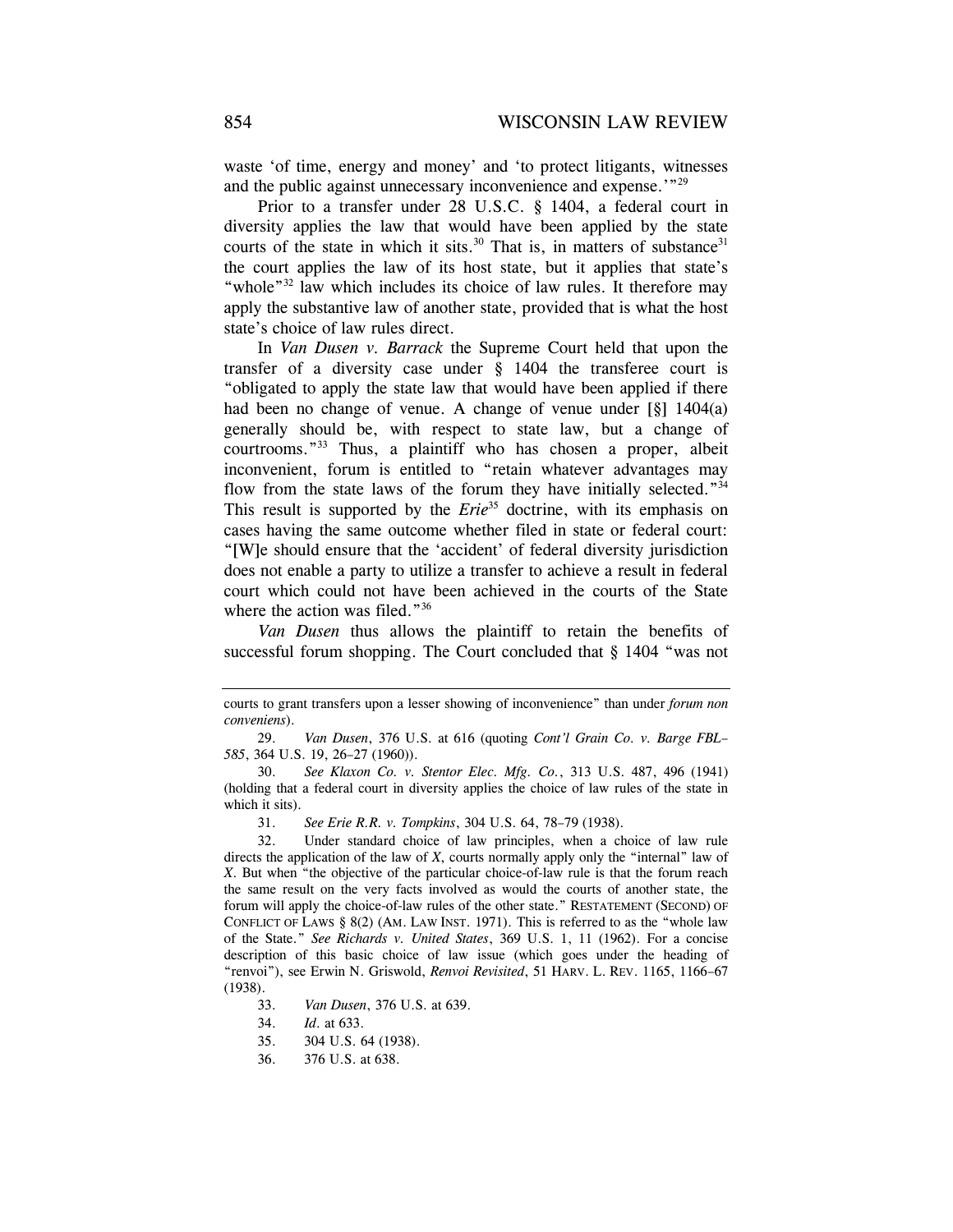designed to narrow the plaintiff's venue privilege or to defeat the statelaw advantages that might accrue from the exercise of this venue privilege but rather the provision was simply to counteract the inconveniences that flowed from the venue statutes by permitting transfer to a convenient federal court."<sup>37</sup>

#### *B. Transfers in Multidistrict Litigation Cases Under 28 U.S.C. § 1407*

As with 28 U.S.C. § 1404, a transfer under 28 U.S.C. § 1407 provides a mechanism for transferring a case even though the plaintiff initially chose a proper venue. This statute provides that when cases in multiple districts "involv[e] one or more common questions of fact," the Judicial Panel on Multidistrict Litigation may transfer the cases "for coordinated or consolidated pretrial proceedings."38 The predicate for such a transfer is that it will further "the convenience of parties and witnesses and will promote the just and efficient conduct of such actions."39 The "objective" underlying transfer and consolidation under § 1407 is "to eliminate duplication in discovery, avoid conflicting rulings and schedules, reduce litigation cost, and save the time and effort of the parties, the attorneys, the witnesses, and the courts."40 The statute provides, however, that the transferred case "shall be remanded by the panel at or before the conclusion of such pretrial proceedings to the district from which it was transferred unless it shall have been previously terminated."<sup>41</sup>

As to the law applied in diversity cases, transfers under § 1407 are indistinguishable from those under § 1404. In each, plaintiff has sued in a court with proper personal jurisdiction and venue and has perhaps thereby acquired certain substantive law advantages. A transfer is called for in each by the needs of the judicial system for efficiency. The logic *Van Dusen* applied in the context of § 1404 leads to a similar protection of this advantage upon transfer of diversity cases under § 1407. "The courts agree uniformly that *Van Dusen* applies to transfers under Section 1407(a) in diversity of citizenship cases. . . . [I]n diversity of citizenship cases, the MDL transferee court must apply the substantive

 <sup>37.</sup> *Id.* at 635.

 <sup>38. 28</sup> U.S.C. § 1407(a) (2012).

 <sup>39.</sup> *Id.*

 <sup>40.</sup> MANUAL FOR COMPLEX LITIGATION (FOURTH) § 20.131 (2004); *see also In re Plumbing Fixture Cases*, 298 F. Supp. 484, 491–93 (J.P.M.L. 1968) (stating that the purpose of multidistrict consolidation is "to eliminate the potential for conflicting contemporaneous pretrial rulings by coordinate district and appellate courts in multidistrict related civil actions" and to avoid "repetitious discovery").

 <sup>41.</sup> *In re Plumbing Fixture Cases*, 298 F. Supp. at 488.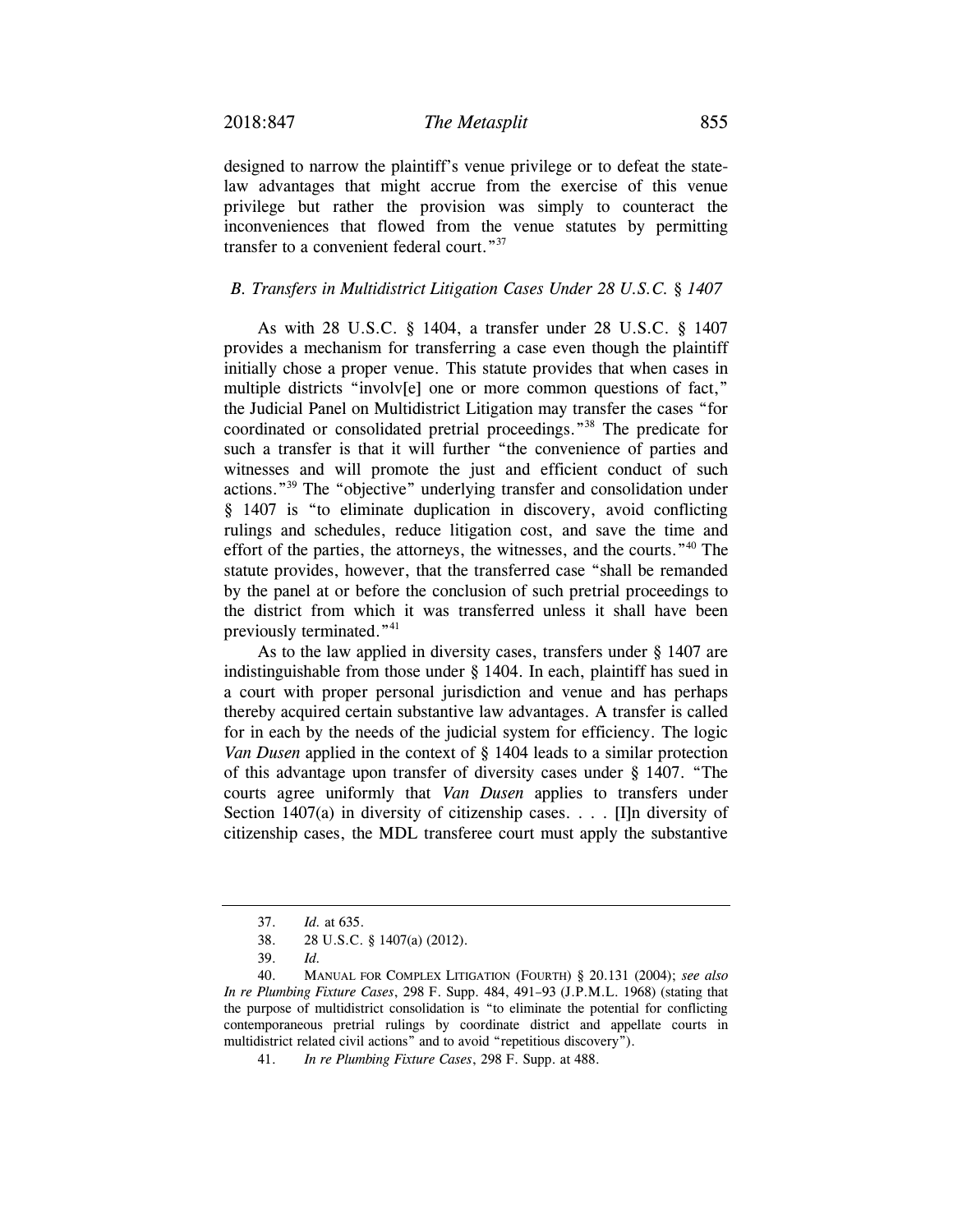law . . . that would have been applied in the transferor forum."<sup>42</sup> Applying the same law as the transferor court would have applied serves to maintain the plaintiff's "venue privilege," an advantage that *Van Dusen* held to be deserving of protection.<sup>43</sup> It also serves the *Erie* policies that concerned the Court in *Van Dusen*. 44 A case filed in federal court because of diversity will get no different result due to a § 1407 transfer than an identical case in state court so long as one continues to apply the choice of law rules that the state court of origination would have applied.

Many legal commentators dislike this result.<sup>45</sup> Forcing the transferee court under § 1407 to apply the law that would have been applied by the transferor court makes consolidated pretrial proceedings more difficult. Discovery, for instance, may not be uniform across the cases consolidated in the transferee court because the scope of discovery—material relevant to the claims and defenses in the action<sup>46</sup> may vary from consolidated case to consolidated case as the elements of the claims and defenses vary under the different substantive laws that must apply.47 Indeed, the very process of analyzing each consolidated case under different choice of law methodologies (as is required by applying *Van Dusen* to § 1407 transfers) is itself time-consuming and burdensome, especially given the abstruse nature of much of modern choice of law doctrine.48 The long and the short of it is that while the thrust of § 1407 is toward blending different cases into a homogenous whole for adjudication by mass production techniques, *Van Dusen*'s

 <sup>42. 15</sup> CHARLES ALAN WRIGHT ET AL., FEDERAL PRACTICE AND PROCEDURE § 3867 (4th ed. 2013); *see also* Andrew D. Bradt, *The Shortest Distance: Direct Filing and Choice of Law in Multidistrict Litigation*, 88 NOTRE DAME L. REV. 759, 793 (2012) ("[A] case filed in a proper venue and transferred to the MDL carries with it the choice-of-law rules of the transferor court.").

 <sup>43.</sup> *Van Dusen v. Barrack*, 376 U.S. 612, 635 (1964).

 <sup>44.</sup> *See supra* note 36 and accompanying text.

 <sup>45.</sup> *See, e.g.*, Mary Kay Kane, *Drafting Choice of Law Rules for Complex Litigation: Some Preliminary Thoughts*, 10 REV. LITIG. 309, 313–14 (1991) ("Under current law, consolidation across state lines into a single forum is impeded by the fact that transfer will not result in a change of the applicable law for the transferred cases; the transferee court must apply the choice of law rules that would have been applied in the transferor court. . . . The creation of multiple individual issues determined under varying state laws effectively makes a consolidated proceeding unmanageable.").

 <sup>46.</sup> *See* FED. R. CIV. P. 26(b)(1).

 <sup>47.</sup> *See* Larry Kramer, *Choice of Law in Complex Litigation*, 71 N.Y.U. L. REV. 547, 553 (1996) ("[An] MDL court . . . must grapple with choice-of-law problems in ruling on motions to dismiss or for summary judgment as well as in resolving discovery disputes.").

 <sup>48.</sup> *See* James A. R. Nafziger, *Choice of Law in Air Disaster Cases: Complex Litigation Rules and the Common Law*, 54 LA. L. REV. 1001, 1009 (1994) ("When a consolidation court is called upon to apply the choice-of-law rules or approaches of several different jurisdictions, the task is daunting.").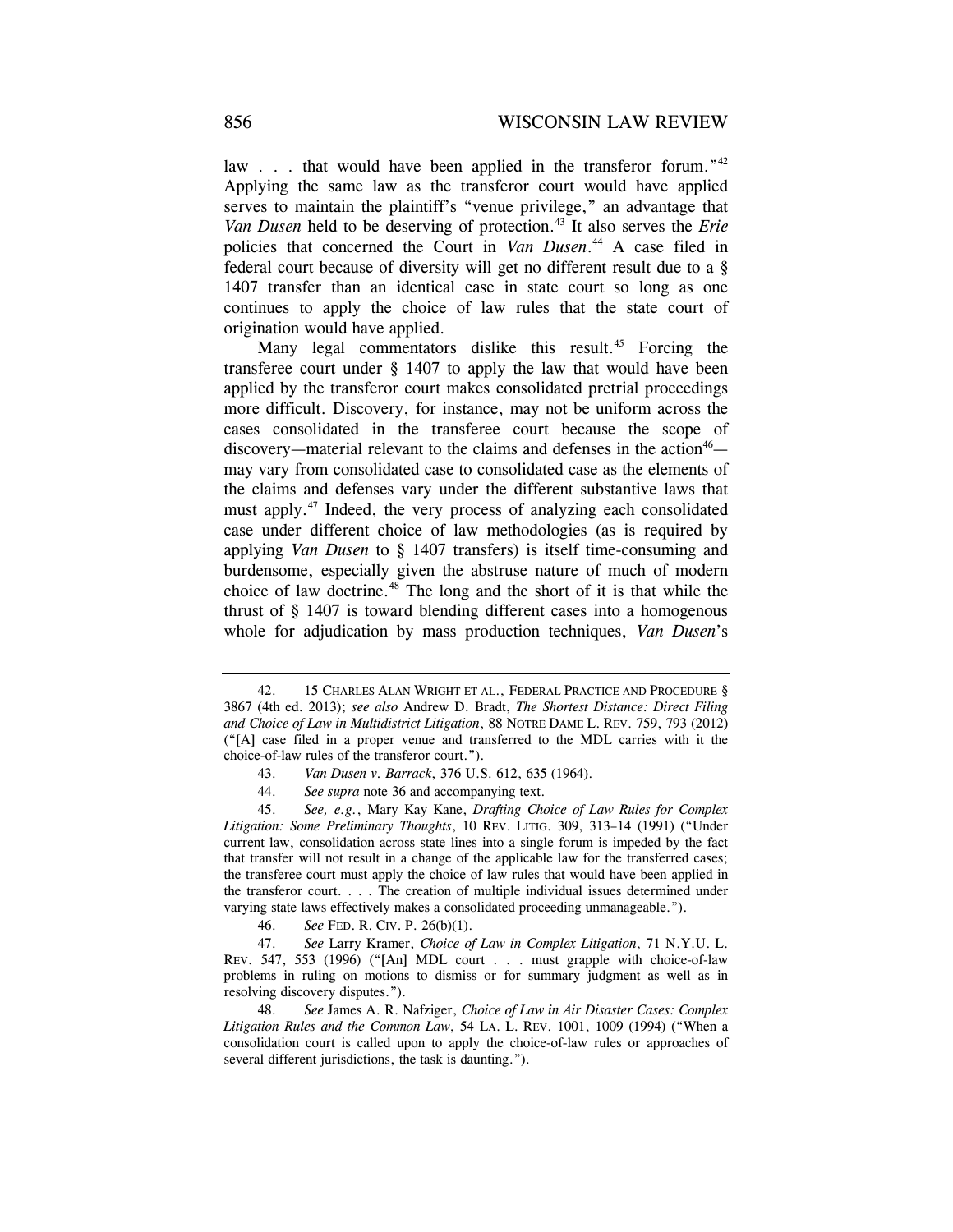insistence on retaining the law of the transferor court after transfer preserves the individuality of the transferred cases. The round holes that the transferee court desires to use for its array of transferred-in cases are made useless by the relentlessly square pegs of the substantive law of the transferred cases.<sup>49</sup>

#### *C. Transfers in Cases of Improper Venue Under 28 U.S.C. § 1406*

28 U.S.C. § 1406 provides that a "district court of a district in which is filed a case laying venue in the wrong division or district shall dismiss, or if it be in the interest of justice, transfer such case to any district or division in which it could have been brought."50 In contrast to § 1404 and § 1407, the plaintiff in such cases initially chose a forum to which he was not entitled. In this context, there is no sense in applying the rule of *Van Dusen* and allowing the plaintiff to port the law of the illicitly chosen forum along with the transferred case. Accordingly, "if a district court receives a case pursuant to a transfer under 28 U.S.C. § 1406(a), for improper venue . . . it logically applies the law of the state in which it sits, since the original venue, with its governing laws, was never a proper option."51 To do otherwise would make a defendant "suffer the choice-of-law consequences of a plaintiff's mistake in choosing such a forum."52 Moreover, it would "encourage procedural gamesmanship among plaintiffs," encouraging a "plaintiff to intentionally file a case in a forum with advantageous law (but without venue and/or personal jurisdiction), with the knowledge that he will receive the benefits of the law so long as he can convince the original district court to transfer the case rather than dismiss it outright."<sup>53</sup>

There appears to be no dissent in the caselaw from this rule. It also applies when a case is transferred for lack of personal jurisdiction. If a plaintiff chose a court that lacks personal jurisdiction, the court may order a transfer as an alternative to dismissal. Some courts put the authority for this under 28 U.S.C.  $\S$  1404.<sup>54</sup> Others use 28 U.S.C.  $\S$ 1406.<sup>55</sup> Still others use 28 U.S.C.  $\frac{8}{9}$  1631.<sup>56</sup> In any event, it is settled

 <sup>49.</sup> Paul S. Bird, *Mass Tort Litigation: A Statutory Solution to the Choice of Law Impasse*, 96 YALE L.J. 1077, 1085–86 (1987) ("[C]hoice of law problems derail the equity and efficiency advantages that collective adjudication otherwise promises.").

 <sup>50. 28</sup> U.S.C. § 1406 (2012).

 <sup>51.</sup> *Gerena v. Korb*, 617 F.3d 197, 204 (2d Cir. 2010).

 <sup>52.</sup> *Eggleton v. Plasser & Theurer Export Von Bahnbaumaschinen Gesellschaft, MBH*, 495 F.3d 582, 588 (8th Cir. 2007).

 <sup>53.</sup> *Id*. at 588–89.

 <sup>54.</sup> *See* 15 WRIGHT ET AL., *supra* note 42, § 3842.

 <sup>55.</sup> *See id.*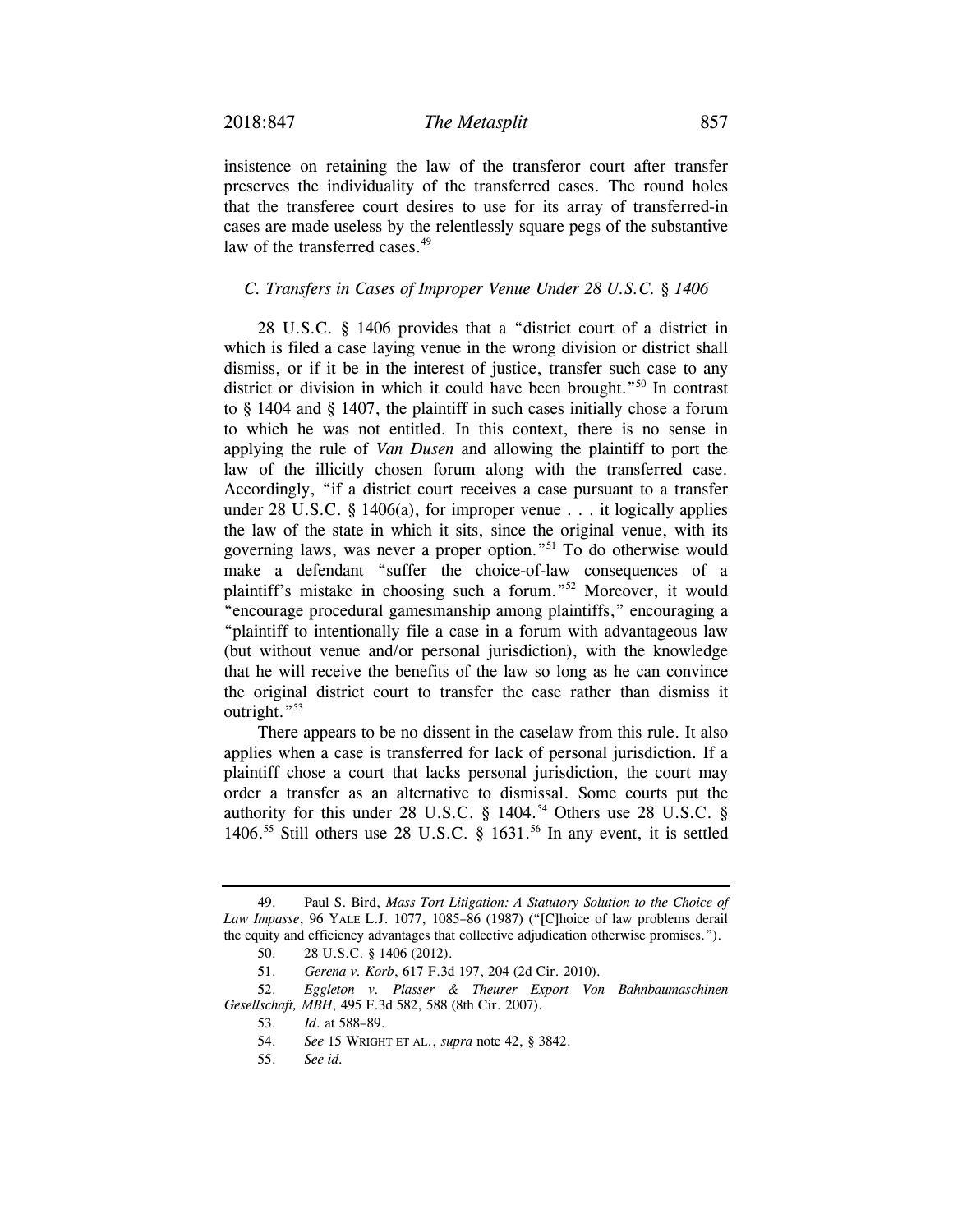that "the holding in *Van Dusen* . . . should not apply in Section 1406(a) transfers or when the transferor court lacked personal jurisdiction."57 The "courts agree that *Van Dusen* does not apply if the transferor court was an improper venue or lacked personal jurisdiction."<sup>58</sup>

## II. THE LAW APPLIED AFTER TRANSFER IN FEDERAL QUESTION CASES: CURRENT CASELAW

The law applied after a transfer in a case arising under federal law is, of course, federal law. Unlike diversity cases, in which it is possible for the governing law to change from that of Pennsylvania to that of Massachusetts (as was argued would happen in *Van Dusen* if transfer were allowed),  $59$  in federal question cases the transferor and transferee courts are both applying federal law. The choice of law question here is thus somewhat different. Should the transferee court apply its own (or its circuit's) understanding and interpretation of federal law or should it defer to the understanding and interpretation of the transferor district court (or the circuit of the transferor court)? There is a universally accepted rule that transferee law applies in cases transferred under § 1406. For cases transferred under either § 1404 or § 1407, the most commonly encountered rule is to apply the law of the transferee court. But there is a variant strain in this caselaw, which applies transferor law either as an exception to the general rule or as a contradiction of it. Finally, while many cases do not differentiate transfers under § 1404 from those under § 1407, the better view is that they present distinct problems.

#### *A. Transfers in Cases of Improper Venue Under 28 U.S.C. § 1406*

The cases agree that in transfers under 28 U.S.C. § 1406 the law applied in the transferee court is the interpretation of federal law the transferee court would normally apply. This mirrors the result for diversity cases under § 1406.<sup>60</sup> When a court transfers a case under § 1406, the plaintiff has chosen a court that lacks venue, lacks personal jurisdiction, or lacks both. In such a circumstance, even in diversity

 <sup>56.</sup> The Supreme Court approved the use of § 1406 to transfer cases filed in a district that lacked personal jurisdiction in *Goldlawr, Inc. v. Heiman*, 369 U.S. 463, 465–67 (1962). For a discussion of the lower court cases and the choices among these three statutes, see 15 WRIGHT ET AL., *supra* note 42, § 3842 nn.29–30.

 <sup>57. 15</sup> WRIGHT ET AL., *supra* note 42, § 3846 n.29.

 <sup>58.</sup> *Id*; *see also Muldoon v. Tropitone Furniture Co.*, 1 F.3d 964, 967 (9th Cir. 1993) (stating that if a case is "transferred under  $\S$ § 1404(a) or 1406(a) to cure a lack of personal jurisdiction . . . the law of the transferee district . . . is applicable").

 <sup>59.</sup> *See Van Dusen v. Barrack*, 376 U.S. 612, 626 (1964).

 <sup>60.</sup> *See supra* notes 51–58 and accompanying text.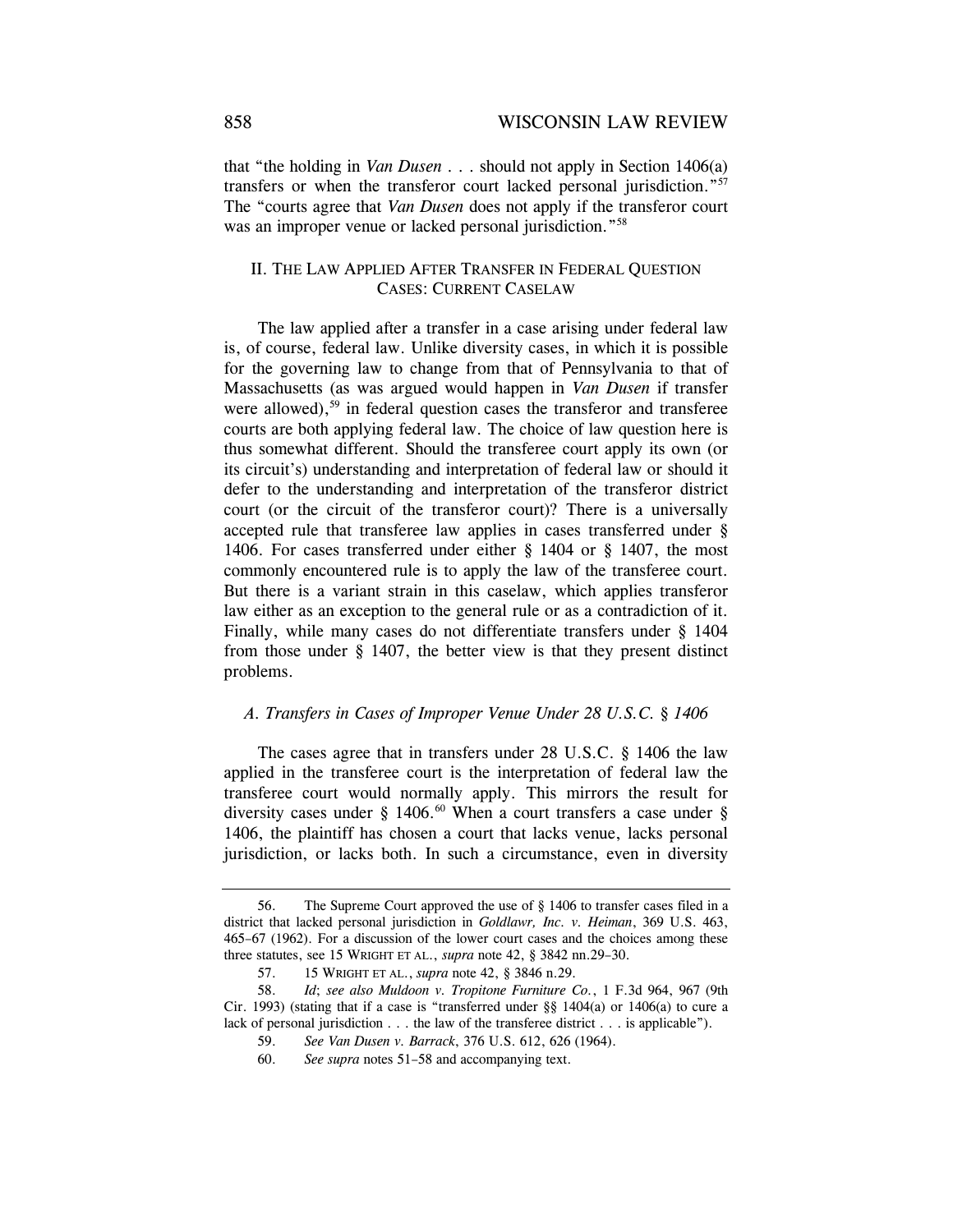cases (where a true choice of law problem exists and *Erie* policies are in play), there is no argument that plaintiff should be able to keep the fruit of his ill-gotten venue plunder. If the case arises under federal law, a plaintiff choosing an improper venue similarly lacks any entitlement to the "law"—or the local interpretation of the law—of the district in which he originally filed suit.

There are few cases discussing the question of the law to be applied in § 1406 transfers of federal question cases, probably for the joint reasons that (1) the law is very well settled for diversity cases transferred under § 1406 that the law that would have been applied in the transferor court does not carry forward with the transfer and (2) there is an even less compelling case for applying the transferor court's "law" when the matter is a federal question. Still, one can find supporting authority for applying the transferee court's version of federal law.<sup>61</sup> More important, perhaps, is the total absence of any authority for applying the interpretation of federal law subsisting in the transferor court after transfer to the transferee court.

*Heinrich ex rel. Heinrich v. Sweet*<sup>62</sup> fairly directly addresses the inapplicability of *Van Dusen*'s rule of applying the transferor court's law to  $\S$  1406 federal question transfers.<sup>63</sup> In that case the plaintiff brought both diversity and federal question claims.<sup>64</sup> As to the diversity claims, the court concluded that the law (the dispute was over the applicable statute of limitations) of the transferor court carried into the transferee court after transfer because the initial court "was a proper venue . . . [and the] transfer of the case . . . should be seen as having occurred under section 1404(a) rather than section 1406(a)."65 But as to the federal law claims, "the district court need not be concerned with the dictates of *Erie* and *Klaxon*" and "the fact that this case was transferred from the District Court of New York does not enter into the analysis."66 Accordingly, the transferee court applied the local (i.e.,

66. *Id.* 

 <sup>61.</sup> *See, e.g.*, *Flynn v. Greg Anthony Constr. Co.*, 95 F. App'x 726, 739 (6th Cir. 2003) (applying the receiving court's law of personal jurisdiction in an ERISA federal question case because "the law of the transferee forum applies when a case is transferred pursuant to § 1406(a)"); *Jennings v. Entre Comput. Ctrs., Inc.*, 660 F. Supp. 712, 714 (D. Me. 1987) (stating that, in a case based on federal question jurisdiction, stating that "when a 'transfer is under section 1406(a), the transferee court should apply whatever law it would have applied had the action been properly commenced there'") (quoting 15 CHARLES ALAN WRIGHT ET AL., FEDERAL PRACTICE & PROCEDURE § 3827 n.7 (2d ed. 1986)).

 <sup>62. 49</sup> F. Supp. 2d 27 (D. Mass. 1999).

<sup>63.</sup> *Id.* at 36.

 <sup>64.</sup> *See id*. at 31. Plaintiff brought, inter alia, negligence claims and a *Bivens* action. *Id. See generally Bivens v. Six Unknown Named Agents of Fed. Bureau of Narcotics*, 403 U.S. 388 (1971) (recognizing what is now known as a *Bivens* claim).

 <sup>65.</sup> *Heinrich*, 49 F. Supp. at 36.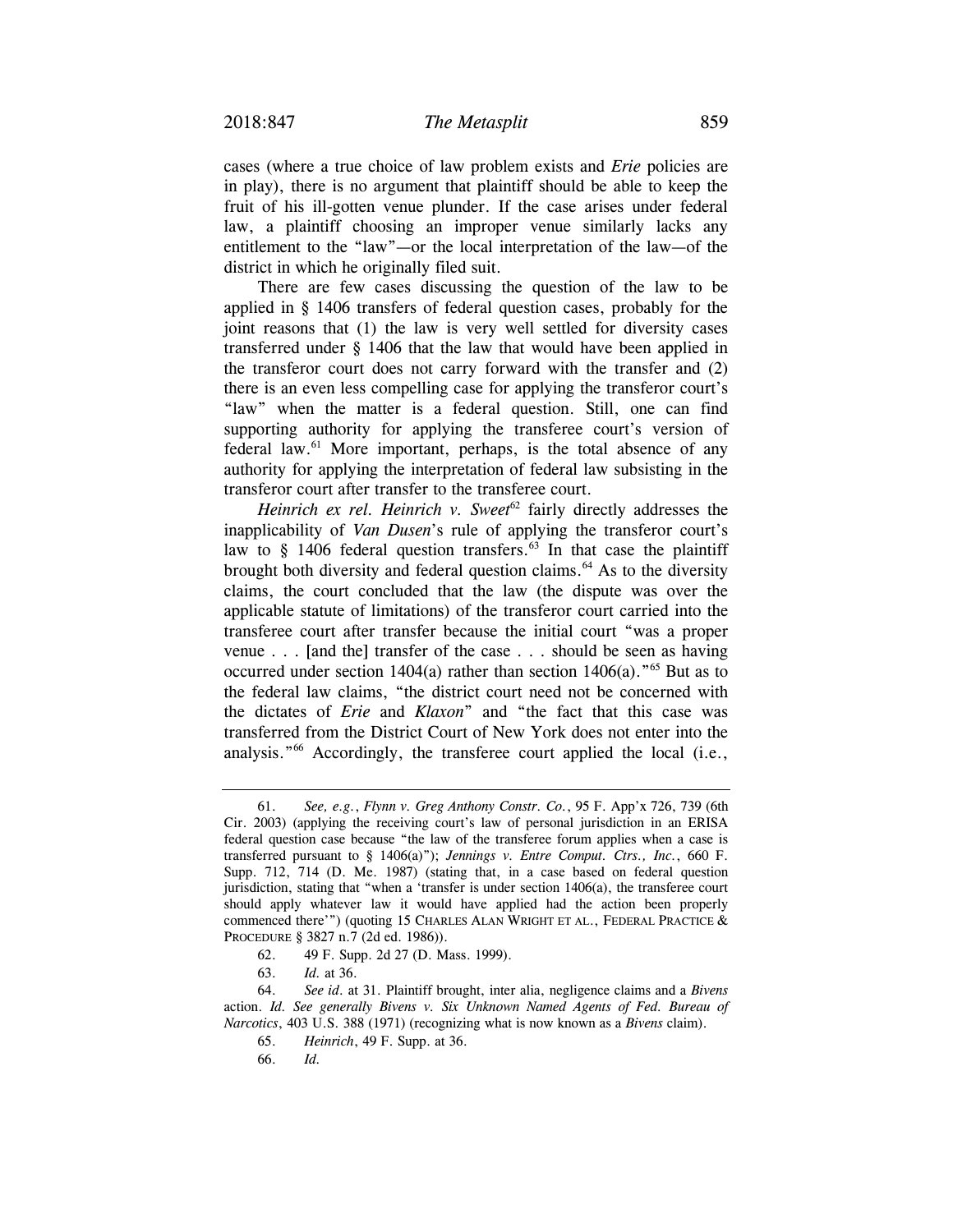transferee) statute of limitations to federal claims regardless of the basis of transfer, not the one that would have been applied by the transferor court.67

*Ali v. Carnegie Institute of Washington*68 also holds that transferee law applies in federal question transfers under § 1406.<sup>69</sup> In *Ali*, the plaintiff brought patent claims under federal law in the District of Oregon.<sup>70</sup> The court concluded that personal jurisdiction was lacking and that venue was improper and ordered a transfer.<sup>71</sup> In response to an argument that a non-party was "necessary and indispensable" to the litigation and to motions to dismiss on other grounds, the court "decline[d] to rule on this issue, which is governed by regional circuit law, due to the pending transfer."<sup>72</sup> The arguments were "denied as moot with leave to renew before the" transferee court.<sup>73</sup>

#### *B. Transfers in Cases of Initially Proper Venue—28 U.S.C. § 1404 or § 1407*

The situation is more nuanced when the plaintiff initially chose a proper forum. Although suing in a district with proper jurisdiction and venue, the plaintiff may be subject to a transfer to a more convenient forum (§ 1404) or be transferred pursuant to a consolidation of multidistrict litigation (§ 1407). Both of these transfer provisions are based on concerns for convenience and judicial efficiency. Those policies were thought by Congress to be sufficient to override the plaintiff's choice of an otherwise proper venue.<sup>74</sup> One may lump these

- 71. *Id*. at 1391–92.
- 72. *Id.* at 1393.
- 73. *Id.*

 <sup>67.</sup> The court explained:

<sup>[</sup>W]hen a federal cause of action does not have an express federal statute of limitations period, state law may still be relevant because it provides a "borrowed" limitations period for the federal action. . . . Because the Court is now addressing federal question issues, the fact that this case was transferred from the District Court of New York does not enter into the analysis. Instead, the Court simply holds that the [local] Massachusetts' statute of limitations period for general or residual personal injury actions governs the *Bivens* claim and the civil responsibility for crimes against humanity claim.

*Id*. at 36.

 <sup>68. 967</sup> F. Supp. 2d 1367 (D. Or. 2013), *aff'd*, 684 Fed. App'x 985 (Fed. Cir. 2017).

<sup>69.</sup> *Id.* at 1391–92.

<sup>70.</sup> *Id.* at 1371.

 <sup>74.</sup> As to §1404, see *Van Dusen v. Barrack*, 376 U.S. 612, 634 n.30 (1964) (stating that § 1404 "was drafted in accordance with the doctrine of forum non conveniens, permitting transfer to a more convenient forum, even though the venue is proper") (quoting H.R. REP. NO. 80-308, at A127 (1947)). As for § 1407, see *In re*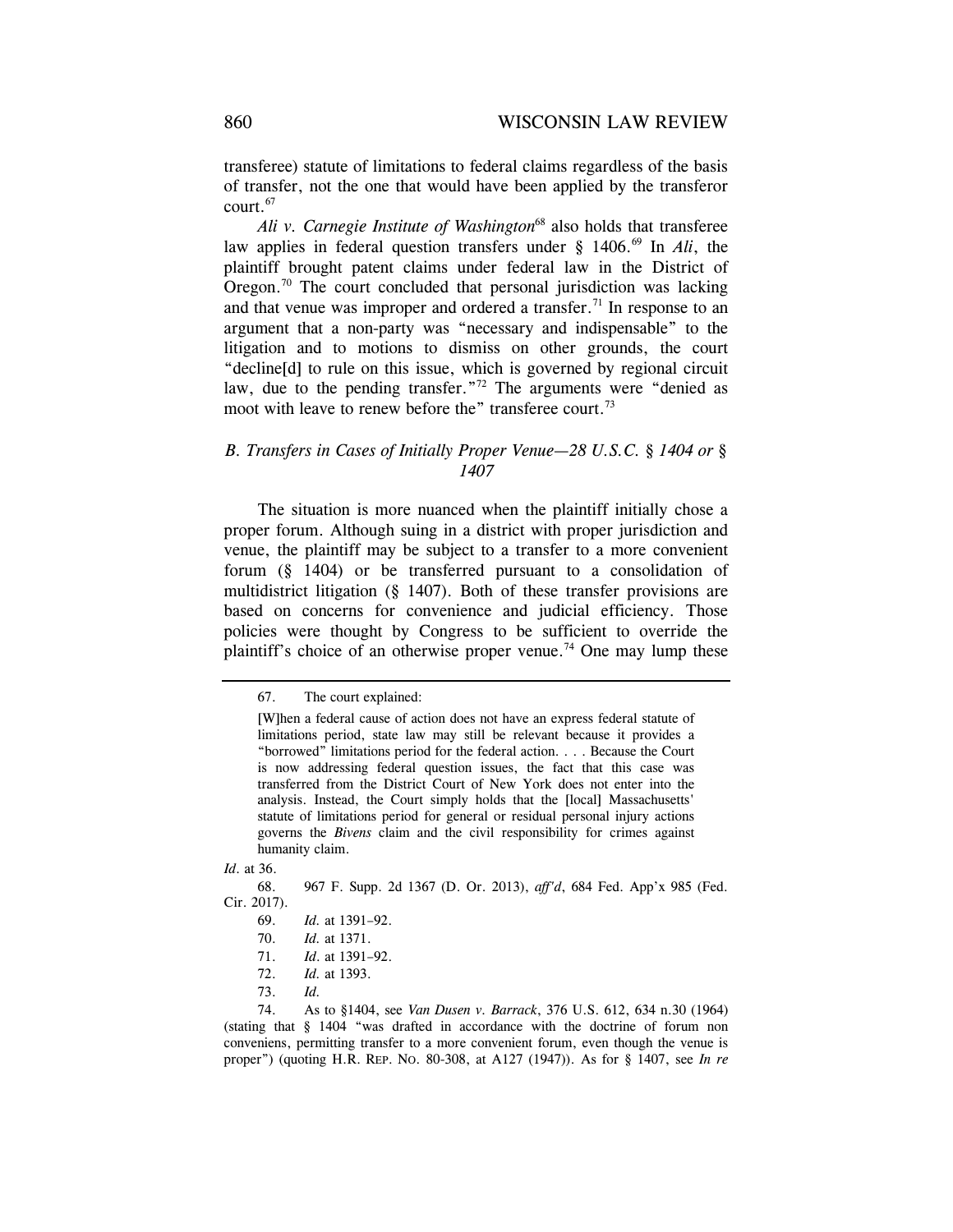transfers together as "efficiency transfers." The general choice of law rule for these efficiency transfers calls for the application by the transferee court of its own understanding of federal law. Other cases support a rule which may be viewed either as an exception or a divergence. Many of the cases do not differentiate between transfers under § 1404 or § 1407. Although I will eventually argue that § 1407 transfers should be treated differently, I will initially lay out the arguments for applying transferee law regardless of the context. This Article will then examine whether transfers under § 1407 should be treated differently.

#### 1. THE GENERAL RULE: APPLY THE LAW OF THE TRANSFEREE COURT

Most courts hold that in transfers under either § 1404 or § 1407, the version of federal law prevailing in the transferee court applies. Perhaps the leading case on the subject is *In re Korean Air Lines Disaster of September 1, 1983*. <sup>75</sup> After discussing that case and its reasoning, the Article will explore additional rationales offered for the application of transferee law.

## *a.* In re Korean Air Lines Disaster of September 1, 1983*: Distinguishing* Van Dusen

*Korean Air Lines Disaster* serves as a nice illustration of the problem and lays out some of the basic arguments, and so a close examination pays out a return. It is in many ways a remarkable case. The case arose from a notorious episode that occurred near the end of the Cold War—the Soviet Union's shooting down a civilian airliner over the Sea of Japan.<sup>76</sup> The majority opinion was written by future Supreme Court Justice Ruth Bader Ginsburg.<sup>77</sup> The other Ginsburg of the Court of Appeals for the District of Columbia Circuit, Douglas Ginsburg, concurred.<sup>78</sup> The opinion was handed down by the D.C. Circuit on September 25, 1987.<sup>79</sup> Just over a month later, on October 29, Douglas Ginsburg was nominated by Ronald Reagan to sit on the

*N.Y.C. Mun. Sec. Litig.*, 572 F.2d 49, 51–52 (2d Cir. 1978) (holding that "the need for . . . centralized management of pretrial proceedings in multidistrict litigation" under § 1407 overrides the general venue provisions in 12 U.S.C. § 12 applicable to National Banks).

 <sup>75. 829</sup> F.2d 1171 (D.C. Cir. 1987), *aff'd sub nom. Chan v. Korean Air Lines, Ltd.*, 490 U.S. 122 (1989).

 <sup>76.</sup> *See id*. at 1172.

 <sup>77.</sup> *Id.*

 <sup>78.</sup> *Id.*

 <sup>79.</sup> *Id.* at 1171.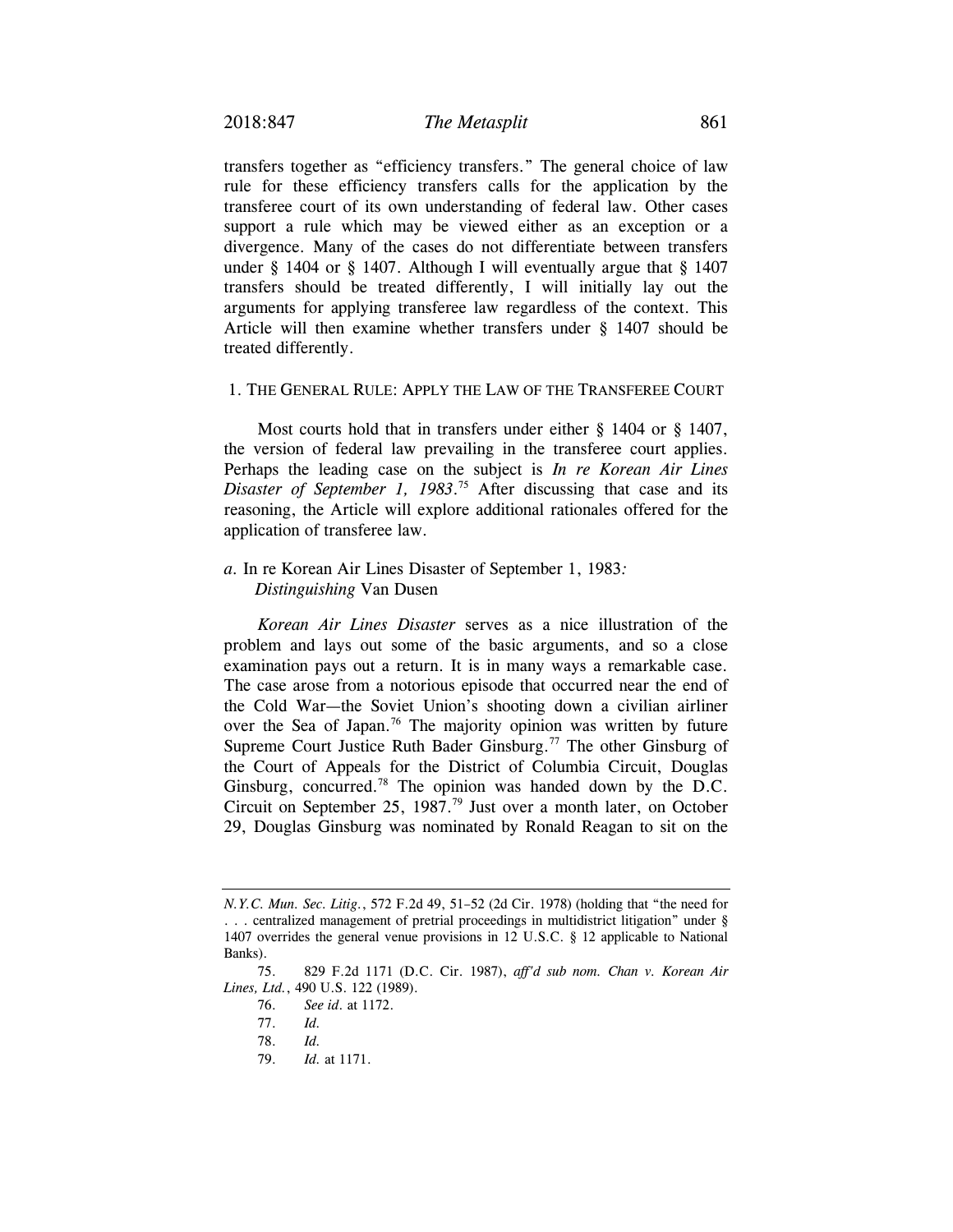Supreme Court after Robert Bork was rejected by the Senate.<sup>80</sup> Numerous cases had been filed against the civilian air operator, Korean Air Lines.<sup>81</sup> "[T]he Judicial Panel on Multidistrict Litigation transferred these [cases] to the District Court for the District of Columbia . . . pursuant to 28 U.S.C. § 1407."<sup>82</sup> The plaintiffs in some of the cases had originally sued in the Southern and Eastern Districts of New  $Y$ ork. $83$ 

The substantive issue was the operation of the Warsaw Convention and its amendment in the Montreal Agreement.<sup>84</sup> Pursuant to these agreements, international air passengers were limited to a recovery of \$75,000.<sup>85</sup> The Montreal Agreement required that airline tickets notify passengers of this limitation and specified the required font. Plaintiffs argued that they were not bound by the limitation on liability because the font used on their tickets was smaller than that required by the Montreal Agreement.<sup>86</sup> The Second Circuit had previously ruled that such a typographical violation voided the limitation. $87$  The transferee court, the District Court for the District of Columbia, ruled to the contrary that such an error of font size did not eliminate the limitation.<sup>88</sup> The issue then was whether the lower court "properly adhered to its own interpretation of the Warsaw Convention/Montreal Agreement in . . . actions . . . transferred from district courts within the Second Circuit," which had a conflicting interpretation of federal  $law.<sup>89</sup>$ 

Writing for the majority, Judge Ruth Bader Ginsburg concluded that the transferee court under § 1407 was free to apply its own understanding of federal law.<sup>90</sup> She advanced several rationales.<sup>91</sup>

81. *See Korean Air Lines Disaster*, 829 F.2d at 1172.

- 83. *See id*. at 1173.
- 84. *Id.* at 1172.
- 85. *Id.*
- 86. *See id*.

 87. *See In re Air Crash Disaster at Warsaw, Pol., On March 14, 1980*, 705 F.2d 85, 90 (2d Cir. 1983), *abrogated by Chan v. Korean Air Lines, Ltd.*, 490 U.S. 122 (1989) (holding that 10-point type is "necessary to provide sufficient notice").

 <sup>80.</sup> *See On This Day: Senate Rejects Robert Bork for the Supreme Court*, NAT'L CONST. CENT. (Oct. 23, 2017), https://constitutioncenter.org/blog/on-this-daysenate-rejects-robert-bork-for-the-supreme-court [https://perma.cc/PS5N-W25Q]. Judge Ginsburg's nomination was withdrawn a short time later. *See* Steven V. Roberts, *Ginsburg Withdraws Name as Supreme Court Nominee, Citing Marijuana 'Clamor'*, N.Y. TIMES, Nov. 8, 1987, https://www.nytimes.com/1987/11/08/us/ginsburgwithdraws-name-as-supreme-court-nominee-citing-marijuanaclamor.html?pagewanted=all [https://perma.cc/Y228-WBX2].

 <sup>82.</sup> *Id.* 

 <sup>88.</sup> *See Korean Air Lines Disaster*, 829 F.2d at 1172.

 <sup>89.</sup> *Id.* at 1173.

<sup>90.</sup> *See id.* at 1176.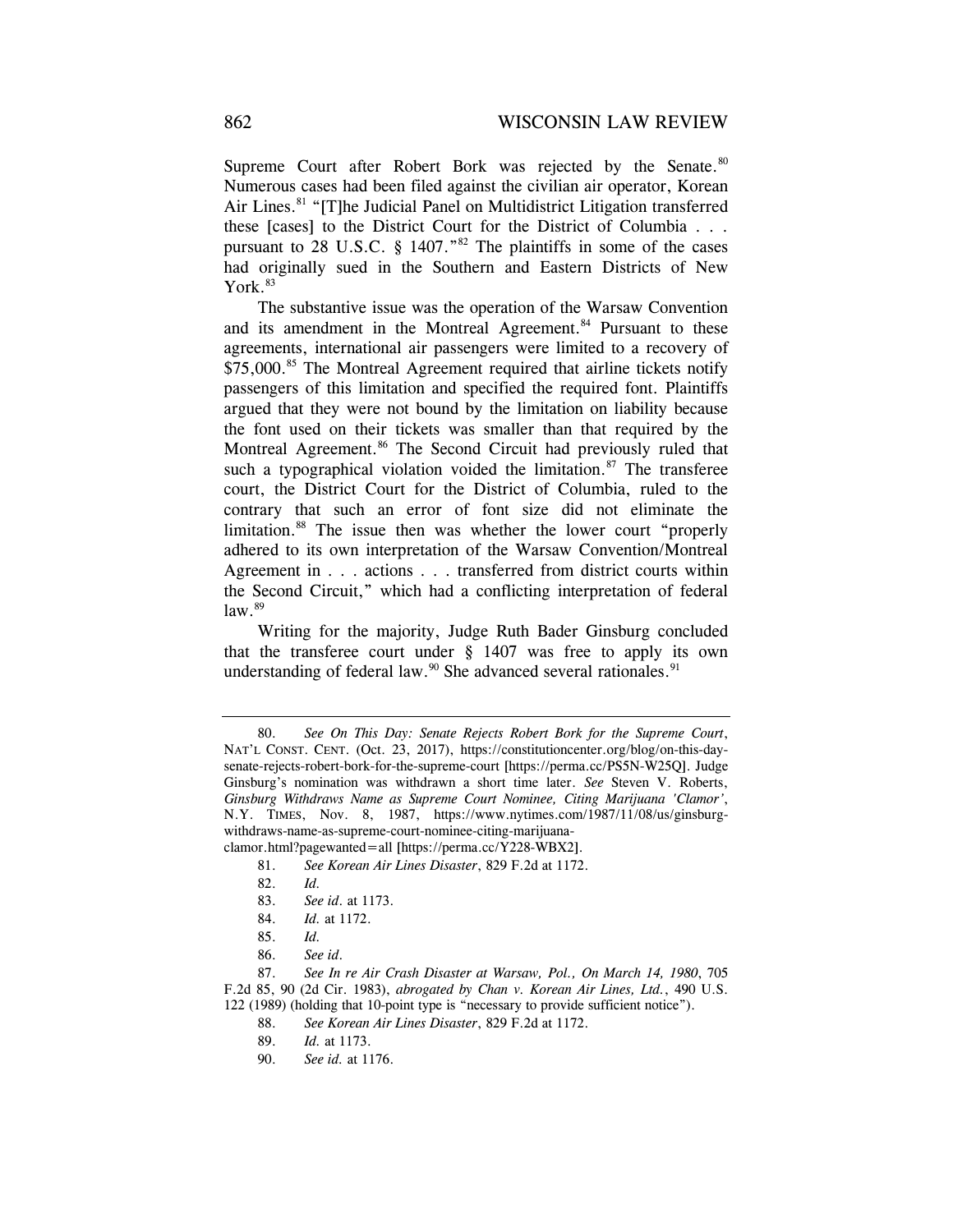First, the chief caselaw support for applying transferor law is *Van Dusen v. Barrack*. Indeed, the court framed the issue as "whether the *Van Dusen* rule—that the law applicable in the transferor forum attends the transfer—should apply to transferred federal claims."92 But, the court observed, *Van Dusen* was a diversity case and was driven by policies unique to the *Erie*-diversity context.<sup>93</sup> In diversity cases, there is no federal choice of law; instead, federal courts must apply state choice of law principles.<sup>94</sup> This generates a "venue privilege" for the plaintiff, entitling him to lock in the law that the federal court initially would have applied.<sup>95</sup> "'[Absent] federal choice-of-law principles that favor the application of the law of one state over the law of another,' the diversity plaintiff's opening move or 'venue privilege' ordinarily fills the gap—it 'prevails by default.'"96 In short, *Van Dusen* was characterized as merely a necessary appendage of diversity and of the *Klaxon*<sup>97</sup> rule that a federal court in diversity is to apply local choice of law rules.

One may make several observations about this argument. First, although it is true under *Klaxon* that in diversity federal courts must apply state choice of law rules rather than inventing their own, that by itself does not, contrary to the court's reasoning, lead to a venue privilege *for the plaintiff*. One must still decide *which* state's choice of law rules to use. One could as easily craft a "venue privilege" rule that favors the transferring defendant by applying the state choice of law rules of the state to which the case is transferred. The "privilege" would be held, in effect, by whichever party won the venue battle either the plaintiff if his initial choice is upheld and there is no transfer or the defendant in cases in which he succeeds in obtaining a transfer.

 <sup>91.</sup> Judge Ginsburg's opinion relied heavily on what was at the time the most influential scholarship on the issue. *See id.* at 1174 (citing Richard L. Marcus, *Conflict Among Circuits and Transfers Within the Federal Judicial System,* 93 YALE L.J. 677 (1984)).

 <sup>92.</sup> *Id.*

 <sup>93.</sup> *Id.* at 1173.

 <sup>94.</sup> *See id.* at 1175. *See generally Klaxon Co. v. Stentor Elec. Mfg. Co.*, 313 U.S. 487 (1941) (holding federal courts in diversity apply the law that would be applied by a state court of the state in which it sits).

 <sup>95.</sup> *See Van Dusen v. Barrack*, 376 U.S. 612, 633–34 (1964) ("[Retaining the law of the transferor allows] plaintiffs to retain whatever advantages may flow from the state laws of the forum they have initially selected. There is nothing, however, in the language or policy of § 1404(a) to justify its use by defendants to defeat the advantages accruing to plaintiffs who have chosen a forum which, although it was inconvenient, was a proper venue.").

 <sup>96.</sup> *See Korean Air Lines Disaster*, 829 F.2d at 1175 (quoting Marcus, *supra* note 91, at 700–01).

 <sup>97. 313</sup> U.S. 487 (1941); *see also supra* note 15.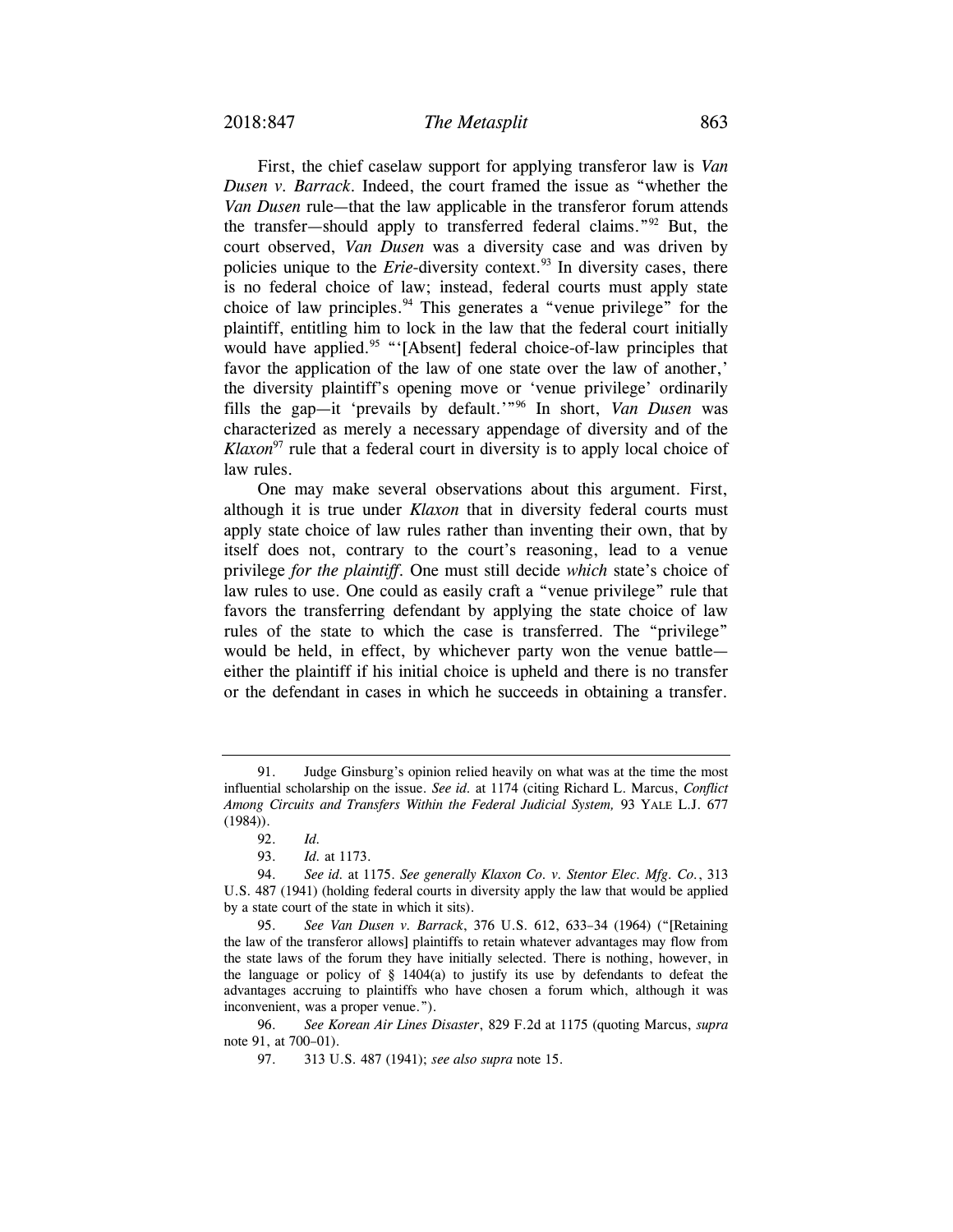The is no logical "default" to the law applicable in the initially chosen forum.

Second, there is a better argument under *Van Dusen* for using in diversity cases the law that would have been applied by the court chosen by the plaintiff, but *Korean Air Lines Disaster* did not articulate it, much less attempt to explain its inapplicability. In diversity cases, *Erie* seeks uniformity between federal and state adjudications.<sup>98</sup> And it is a particular kind of uniformity: the result in federal court should be the same as would be reached by the courts of the state in which the federal court sits. This is an "intrastate" uniformity as opposed to a uniformity that crosses state lines and is nationally uniform. $99$  Thus, *Van Dusen* characterized *Erie* as "establish[ing] 'the principle of uniformity *within* a state,' . . . and declaring that federal courts in diversity of citizenship cases are to apply the laws 'of the states in which they sit.'"<sup>100</sup> *Van Dusen* based its decision that transferor law should apply in part upon that type of uniformity. A case filed in state court in, say, Pennsylvania, would be subject to the law that Pennsylvania choice of law rules indicate.<sup>101</sup> If the case is instead filed in diversity in a federal court in Pennsylvania or is removed from a Pennsylvania state court to a federal court, the result in the federal court should be the same as it would have been in the Pennsylvania state court.<sup>102</sup> And, finally, if a diversity case is filed in or removed to a federal court in Pennsylvania and then *transferred* under § 1404 to Massachusetts, the result there—in the Massachusetts federal court should not differ from the result obtained in Pennsylvania state court. If the party obtaining the transfer could take advantage of the law indicated by Massachusetts choice of law, then he would receive a result in diversity not available in state court (in Pennsylvania, where the case began) since under Pennsylvania state procedure, no provision

 <sup>98.</sup> *See Erie R.R. v. Tompkins*, 304 U.S. 64, 75, 78 (1938).

 <sup>99.</sup> *See* Jeffrey L. Rensberger, *Erie and Preemption: Killing One Bird with Two Stones*, 90 IND. L.J. 1591, 1633 (2015) ("*Swift* valued national or interstate uniformity; *Erie* rejected that in favor of intrastate uniformity. . . . Thus the federal court must achieve uniformity not nationally but with a state court in the state in which it sits  $\ldots$ .").

 <sup>100.</sup> *Van Dusen*, 376 U.S. 612, 637 (1964) (quoting *Klaxon Co. v. Stentor Elec. Mfg. Co.*, 313 U.S. 487, 496 (1941) (emphasis added); *Griffin v. McCoach*, 313 U.S. 498, 503 (1941)).

 <sup>101.</sup> *See Klaxon*, 313 U.S. at, 496 (holding federal court in diversity applies the choice of law rules of the state in which it sits).

 <sup>102.</sup> *See Van Dusen*, 376 U.S. at 638 (stating that, under *Erie*, "for the same transaction the accident of a suit by a non-resident litigant in a federal court instead of in a State court a block away should not lead to a substantially different result.") (quoting *Guar. Tr. Co. v. York*, 326 U.S. 99, 109 (1945)).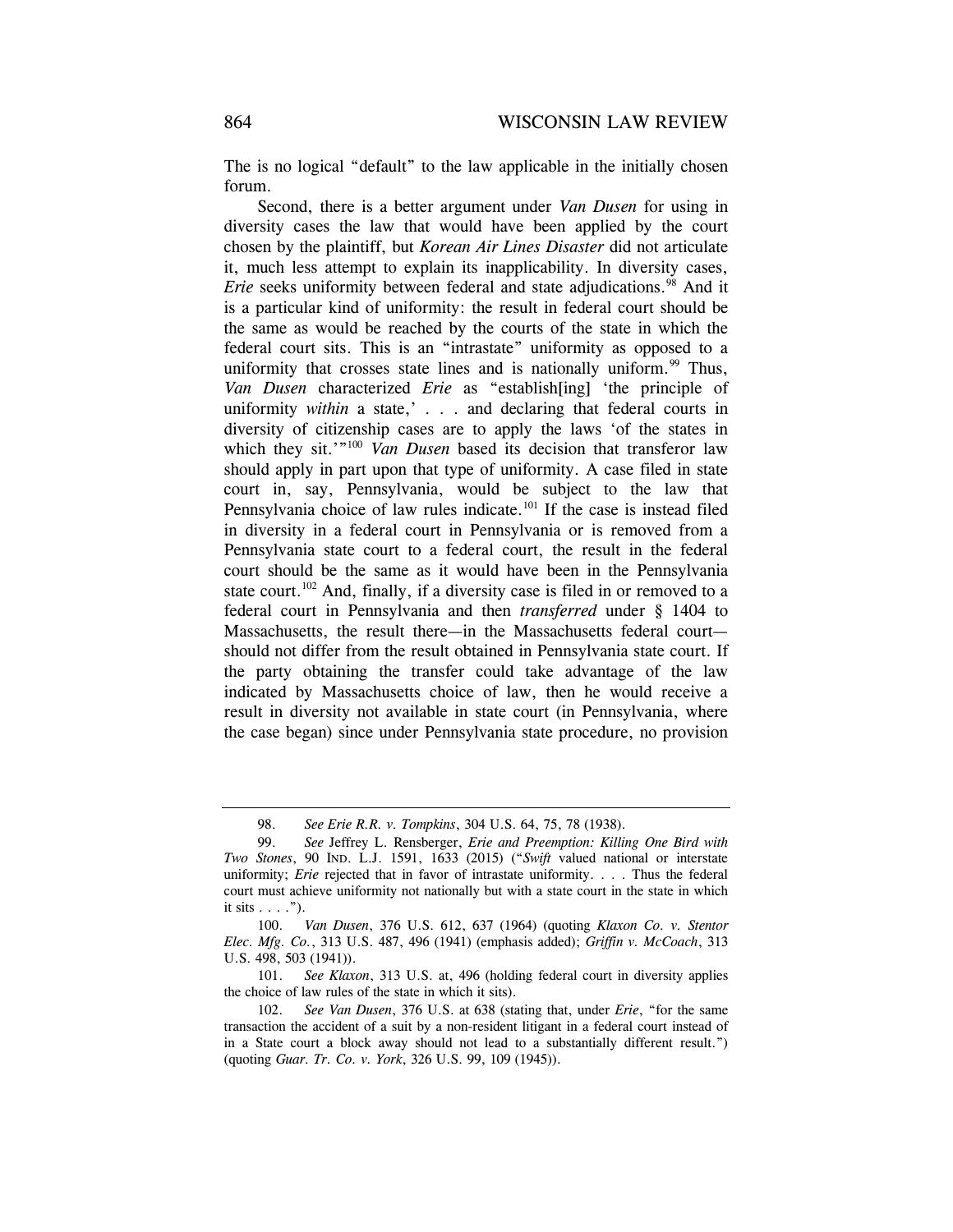for transfer exits<sup>103</sup> and Massachusetts choice of law rules would never have come into play. The state case would have been filed, adjudicated, and decided in and under Pennsylvania law (including Pennsylvania choice of law) while the federal diversity case could, if transferor law did not carry along, be decided under the law indicated by Massachusetts choice of law. To avoid this disparate outcome, it is necessary in diversity cases to have the transferee court apply the law that would have been applied by the transferor court.

The concern for localized uniformity disappears in the context of transfers of federal question cases, such as *Korean Air Lines Disaster*. Since the case is decided under federal law, we do not require the federal court to mirror the courts of the state in which it sits. In the diversity context, *Erie* directs us to attend to local (intrastate) uniformity and we expect federal courts to reach different results from other federal courts, since each must follow local state law.104 But these concerns are reversed in the federal question context. There is a unitary federal law, unitary in theory even if temporarily unclear and divided in the face of a circuit split. But circuit splits are the exception, not the

As to the applicable law, in the context of *forum non conveniens* the opposite of the *Van Dusen* rule obtains: The assumption is that the court in which the case is refiled after dismissal may well apply its own law. *Piper Aircraft Co. v. Reyno*, 454 U.S. 235, 247 (1981). As the Court explained in *Piper Aircraft*, it is erroneous to assume that:

plaintiffs may defeat a motion to dismiss on the ground of *forum non conveniens* merely by showing that the substantive law that would be applied in the alternative forum is less favorable to the plaintiffs than that of the present forum. The possibility of a change in substantive law should ordinarily not be given conclusive or even substantial weight in the *forum non conveniens* inquiry.

*Id.* The Court explicitly distinguished *forum non conveniens* dismissals from those under § 1404. *See id.* at 253 (finding the "reasoning employed in *Van Dusen v. Barrack* is simply inapplicable to dismissals on grounds of *forum non conveniens*").

 104. *See Erie R.R. v. Tompkins*, 304 U.S. 64, 79 (1938) ("In attempting to promote uniformity of law throughout the United States, the doctrine had prevented uniformity in the administration of the law of the state.").

 <sup>103.</sup> This statement should be qualified. There is no state-to-state transfer mechanism, but the common law doctrine of *forum non conveniens* does allow a state court to decline to exercise jurisdiction on the ground that the courts of another state (or country) are more convenient. *See Cray v. Gen. Motors Corp.*, 207 N.W.2d 393, 398 (Mich. 1973) ("[S]tates do not have the advantage given to the federal courts whereby such cases can be transferred to other states as an administrative matter . . . [but] the doctrine of *forum non conveniens* should apply in Michigan."). One can find many examples of state-to-state *forum non conveniens* dismissals. *See, e.g.*, *Berbig v. Sears Roebuck & Co.*, 882 N.E.2d 601, 606 (Ill. App. Ct. 2007) (dismissing under *forum non conveniens* in favor of a Minnesota forum); *Ellis v. Outboard Marine Corp.*, 478 N.E.2d 14, 17 (Ill. App. Ct. 1985) (reversing trial court for denying *forum non conveniens* dismissal in favor of Ohio); *Jemaa v. MacGregor Athletic Prods.*, 390 N.W.2d 180, 183 (Mich. App. 1986) (affirming *forum non conveniens* dismissal in favor of an Ohio forum); *Carwell v. Copeland*, 631 S.W.2d 669, 671 (Mo. Ct. App. 1982) (affirming dismissal in favor of a Kansas forum).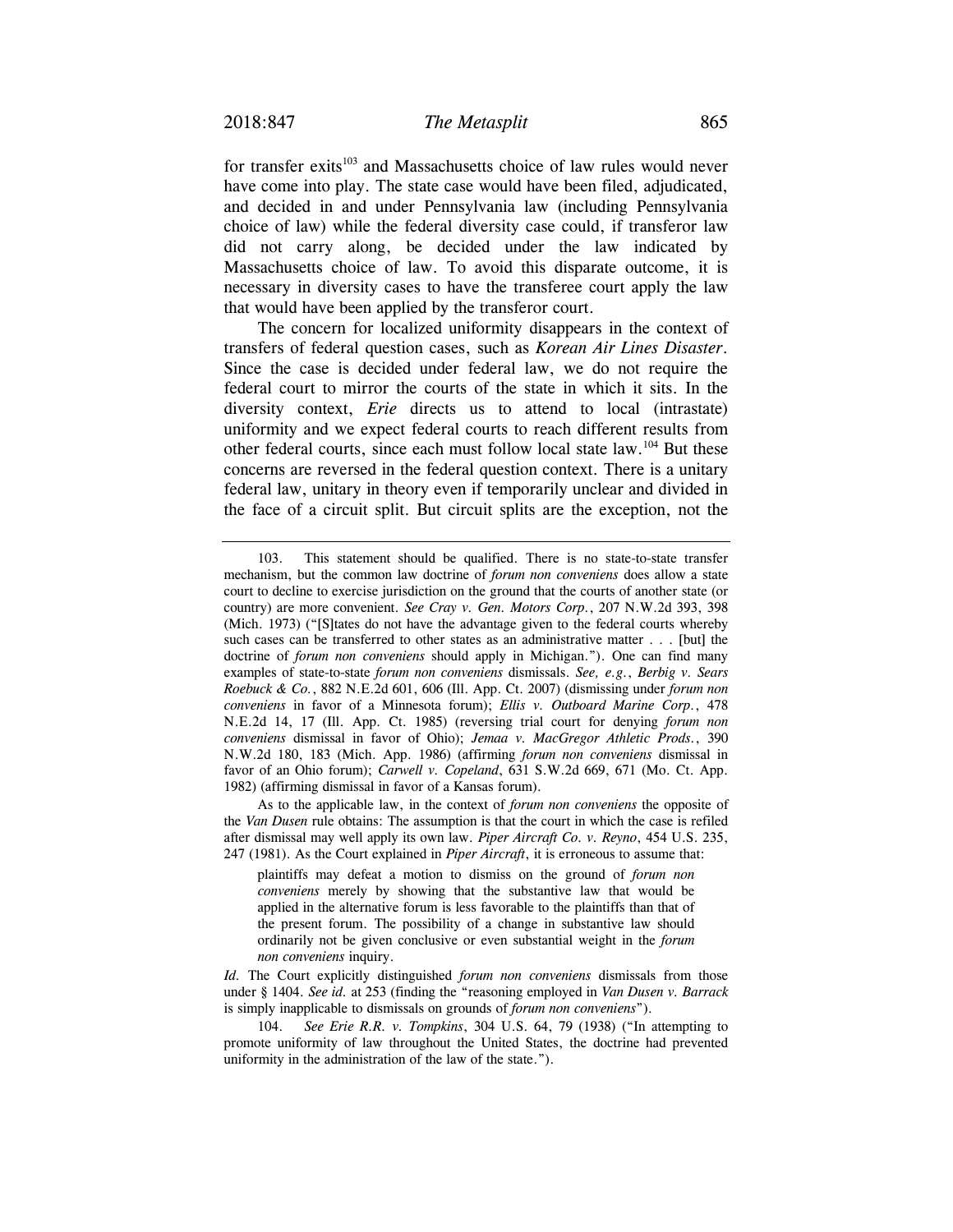norm, and we expect that in the vast majority of cases a federal court applying federal law in Pennsylvania will reach the same result as a federal court doing so in Massachusetts. And so there is no comparable need for a federal court receiving a transfer to mimic the federal court that sent the case there.

The third observation about the *Korean Air Lines Disaster*  argument that *Van Dusen* is limited to the *Erie* context is that this is merely the negative case against applying *Van Dusen*. That is, it only refutes the applicability of an argument based on *Van Dusen*, but offers no independent reason for the result that transferee law should apply. It addresses why we give a "venue privilege" to diversity but not federal question plaintiffs, but it does not consider whether there might be arguments other than *Van Dusen* for applying the law of the transferor court. Other cases addressing the issue, however, do take up the broader question of whether transferor or transferee law should apply in federal question cases. It is to these cases that we now turn.

#### *b. Other Rationales for Applying Transferee Law*

Other cases that apply the law of the transferee in transfers under § 1404 or § 1407 rely on several other grounds. Prominent among them is the idea that in federal question cases a principle of federal court competence to decide federal law replaces *Van Dusen*'s diversity-based venue privilege. Under *Van Dusen*, in diversity cases the law of the transferor court continues to apply in the transferee court, which serves to lock in the plaintiff's "venue privilege."105 But cases refusing to apply *Van Dusen* in the federal question context disregard the idea of a venue privilege; some go so far as to denigrate it.

Venue privilege is portrayed in these cases as a necessary evil of diversity jurisdiction. Under *Erie*, a federal court must apply *some* state law and that implies a choice of one law over another. But in a federal question case the "federal courts comprise a single system applying a single body of law."<sup>106</sup> Thus federal law is "unitary."<sup>107</sup> It is somewhat ironic that this analysis results in a transferee court applying a different rule of law than the transferor court in a federal question case—where

 <sup>105.</sup> *See Van Dusen*, 376 U.S. at 634–35.

 <sup>106.</sup> *See H.L. Green Co. v. MacMahon*, 312 F.2d 650, 652 (2d Cir. 1962). This statement from *MacMahon* has been relied on in many cases. *See, e.g.*, *Menowitz v. Brown*, 991 F.2d 36, 40 (2d Cir. 1993); *FMC Corp. v. EPA*, 557 F. Supp. 2d 105, 113 (D.D.C. 2008); *In re Ski Train Fire in Kaprun, Austria on November 11, 2000*, 343 F. Supp. 2d 208, 217 (S.D.N.Y. 2004).

 <sup>107.</sup> *See Menowitz*, 991 F.2d at 40 ("[F]ederal law (unlike state law) is supposed to be unitary. Thus, the rule of *Van Dusen* does not apply by analogy where a case is transferred under § 1407 to a federal court that has a different construction of relevant federal law than the federal court in which the action was filed.").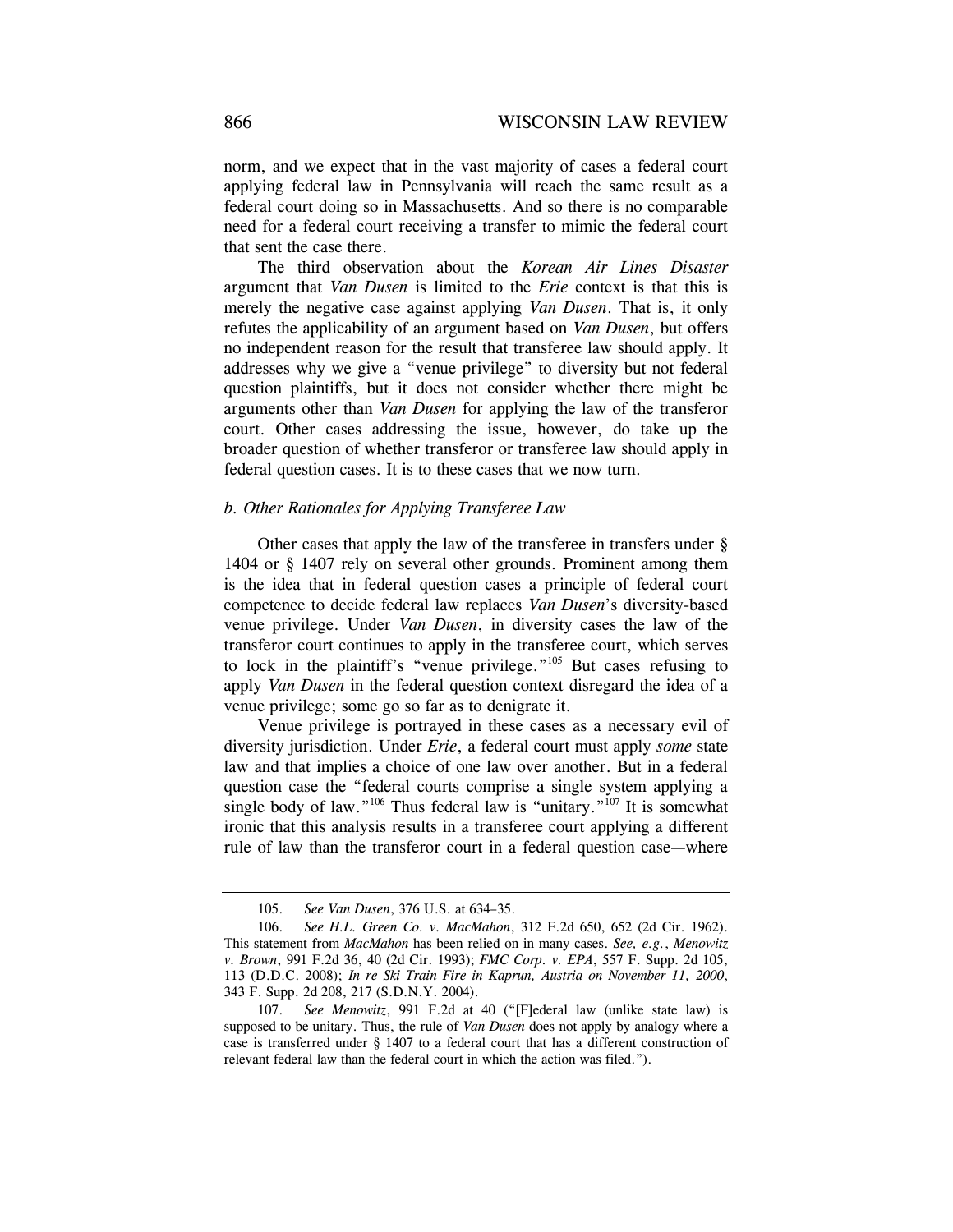the law is unitary—while in diversity cases, where the law is varied the transferee court applies the same law as the transferor court. But despite the irony, the argument for applying transferee law does indeed follow from the observation that federal law is unitary. There is simply no choice of law in federal question cases, in contrast to diversity cases where the applicable law might conceivably change from one federal district to another. In diversity cases, there is a sense of "vestedness."108 The plaintiff has an entitlement to the favorable state law that would be applied by the state court in which he has chosen to sue. That entitlement cannot, or at least should not, be stripped by the "accident of diversity."109 But there is no comparable sense of entitlement in federal question cases, it is argued, since it was never a case of choosing between the law of one sovereign over another.

Some courts in federal question transfer cases go so far as to denigrate the attempt to capture forum law, in contrast to its celebration as a virtuous venue privilege in diversity cases. Thus, in *Korean Air Lines Disaster*, the court argued that "there is no compelling reason to allow plaintiff to capture the most favorable interpretation of that law simply and solely by virtue of his or her right to choose the place to open the fray."110 Forum shopping is thus seen as producing only unmerited advantages: "[N]o litigant has a right to have the interpretation of one federal court rather than that of another determine his case."<sup>111</sup> Indeed, forum shopping in this context is seen as a vice, not a virtue: "We have no sympathy with shopping around for forums."112

In place of the plaintiff's venue privilege as a basis for determining the applicable rule of law is a principle of *competence*. "[F]ederal courts have not only the power but the duty to decide [issues of federal law] correctly."<sup>113</sup> Rather than face a choice of law problem and

 <sup>108.</sup> *See* Perry Dane, *Vested Rights, "Vestedness," and Choice of Law*, 96 YALE L.J. 1191, 1245 (1987) ("[I]f the defining function of courts is to enforce legal rights that exist, in some sense, apart from their enforcement, any court committed to that view cannot hold that the analysis of substantive legal rights depends on . . . the forum in which an adjudication happens to be brought.").

 <sup>109.</sup> *See Klaxon Co. v. Stentor Elec. Mfg. Co.*, 313 U.S. 487, 496 (1941).

 <sup>110.</sup> *In re Korean Air Lines Disaster of September 1, 1983*, 829 F.2d 1171, 1175 (D.C. Cir. 1987).

 <sup>111.</sup> *See MacMahon*, 312 F.2d at 652. Many cases cite *MacMahon* for this proposition. *See, e.g.*, *Menowitz*, 991 F.2d at 40; *FMC Corp.*, 557 F. Supp. 2d at 113; *In re Ski Train Fire in Kaprun*, 343 F. Supp. 2d at 217 n.8.

 <sup>112.</sup> *Clayton v. Warlick*, 232 F.2d 699, 706 (4th Cir. 1956).

 <sup>113.</sup> *Korean Air Lines Disaster*, 829 F.2d at 1175 (quoting Marcus, *supra* note 91, at 702); *see also* Marcus, *supra* note 91, at 679 ("*Van Dusen* . . . stressed the venue privilege because there is no federal principle by which to select the state law that should govern diversity cases. Where federal claims are transferred, however, the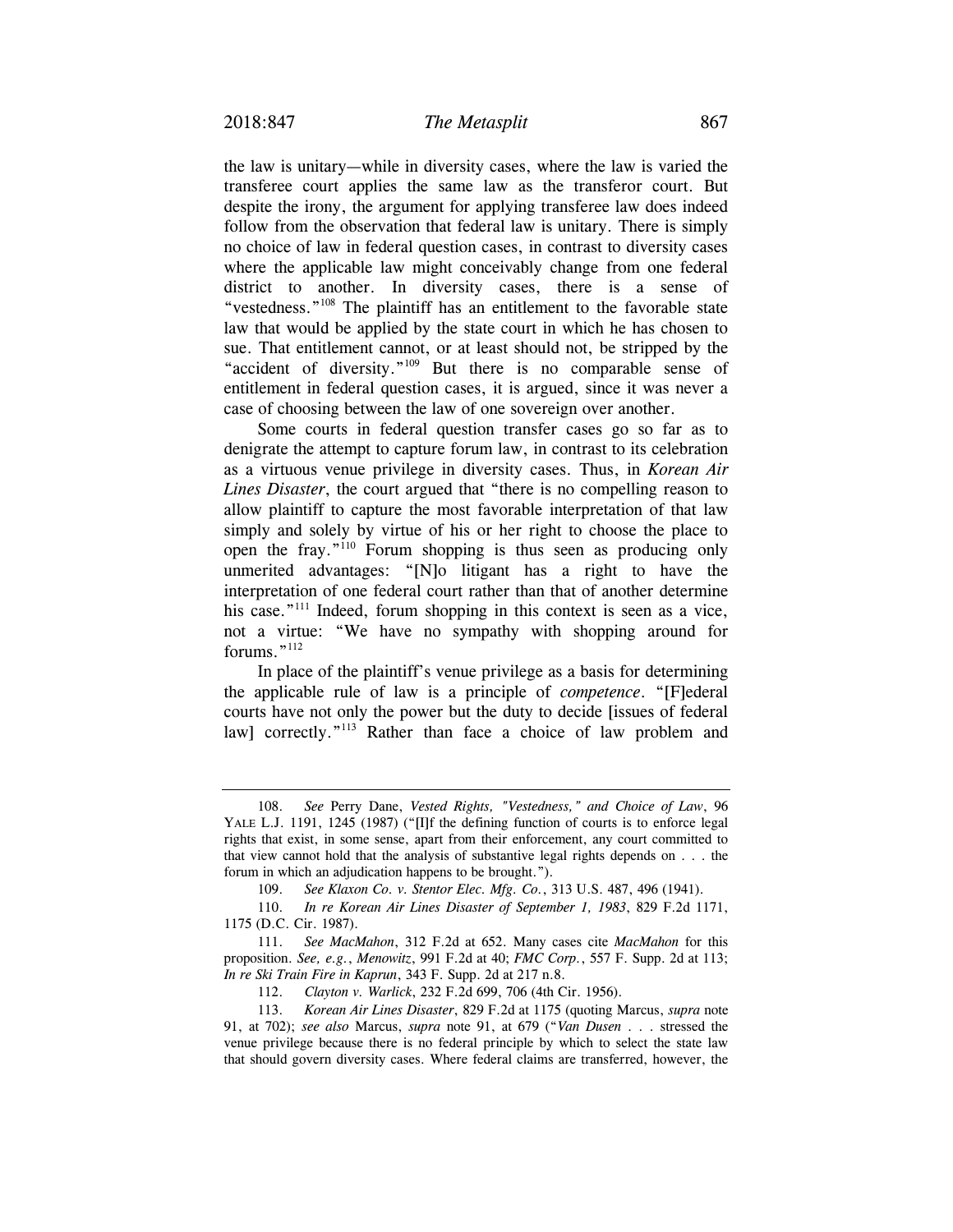resorting to a first-in-time venue privilege, federal courts are simply to decide, as they normally do, the correct content of federal law: "[U]ntil the Supreme Court speaks, the federal circuit courts are under duties to arrive at their own determinations of the merits of federal questions presented to them."<sup>114</sup> And all federal courts are "presumed to be as able and as well qualified to handle litigation as those in another."<sup>115</sup> Paving over circuit splits is the job of the Supreme Court, not the lower federal courts. The latter's job is to apply the normal rules of circuitlevel stare decisis. Splits are "a matter for consideration by the Supreme Court on application for certiorari, not for consideration by a district judge on application for transfer."<sup>116</sup>

In sum, because federal law is unitary, not variegated, the principle of venue privilege is inapplicable. No litigant has a right to a particular interpretation of federal law, only to the correct interpretation of it. And so, since each court is competent for itself to decide the matter, the transferee is not only free to apply its own understanding of the federal law issue, it is duty bound to do so. $117$ 

The foregoing argument—competence to decide federal law and the irrelevance of venue privilege in federal question cases—is based on the inapplicability of certain *Erie*-based policies underlying *Van Dusen*. Less frequently stressed in the cases is the inapplicability of another *Erie* policy. Vertical federalism—the proper relation between the federal government and those of the states—is an important strand of *Erie.* The Court in *Erie* overruled *Swift v. Tyson*<sup>118</sup> in part to uphold the constitutional scheme that "recognizes and preserves the autonomy and

principle that the transferee federal court is competent to decide federal issues correctly indicates that the transferee's interpretation should apply.").

 <sup>114.</sup> *See Menowitz*, 991 F.2d at 40; *see also Desiano v. Warner-Lambert & Co.*, 467 F.3d 85, 90 (2d Cir. 2006), *aff'd by an equally divided court sub nom. Warner-Lambert Co. v. Kent*, 552 U.S. 440 (2008) (stating that federal courts have "no obligation to defer to a foreign circuit's views on federal law: as to issues of federal law, we are permitted—indeed, required—to reach our own conclusions").

 <sup>115.</sup> *Clayton*, 232 F.2d at 706 (quoting *Carbide & Carbon Chems. Corp. v. U.S. Indus. Chems.*, 140 F.2d 47, 49 (4th Cir. 1944)).

 <sup>116.</sup> *Clayton*, 232 F.2d at 706; *see also MacMahon*, 312 F.2d at 652 (quoting *Clayton*, 232 F.2d at 706).

 <sup>117.</sup> Other cases applying transferee law on federal questions include *Lanfear v. Home Depot, Inc.*, 536 F.3d 1217 (11th Cir. 2008) (§ 1404 transfer); *Desiano*, 467 F.3d at 87 (§ 1407 transfer); *In re Cardizem CD Antitrust Litigation*, 332 F.3d 896, 912 (6th Cir. 2003) (§ 1407 transfer); *McMasters v. United States*, 260 F.3d 814, 819– 20 (7th Cir. 2001) (§ 1404 transfer); *Murphy v. FDIC*, 208 F.3d 959 (11th Cir. 2000) (§ 1404 transfer); *Campos v. Ticketmaster Corp.*, 140 F.3d 1166, 1171 n.4 (8th Cir. 1998) (§ 1407 transfer); *Newton v. Thomason*, 22 F.3d 1455, 1460 (9th Cir. 1994) (§ 1404 transfer); *Menowitz*, 991 F.2d at 40 (§ 1407 transfer); *MacMahon*, 312 F.2d at 652 (§ 1404 transfer); *Clayton*, 232 F.2d at 706 (§ 1404 transfer).

 <sup>118.</sup> *Swift v. Tyson*, 41 U.S. 1, 18–19 (1842), *overruled by Erie R.R. v. Tompkins*, 304 U.S. 64 (1938).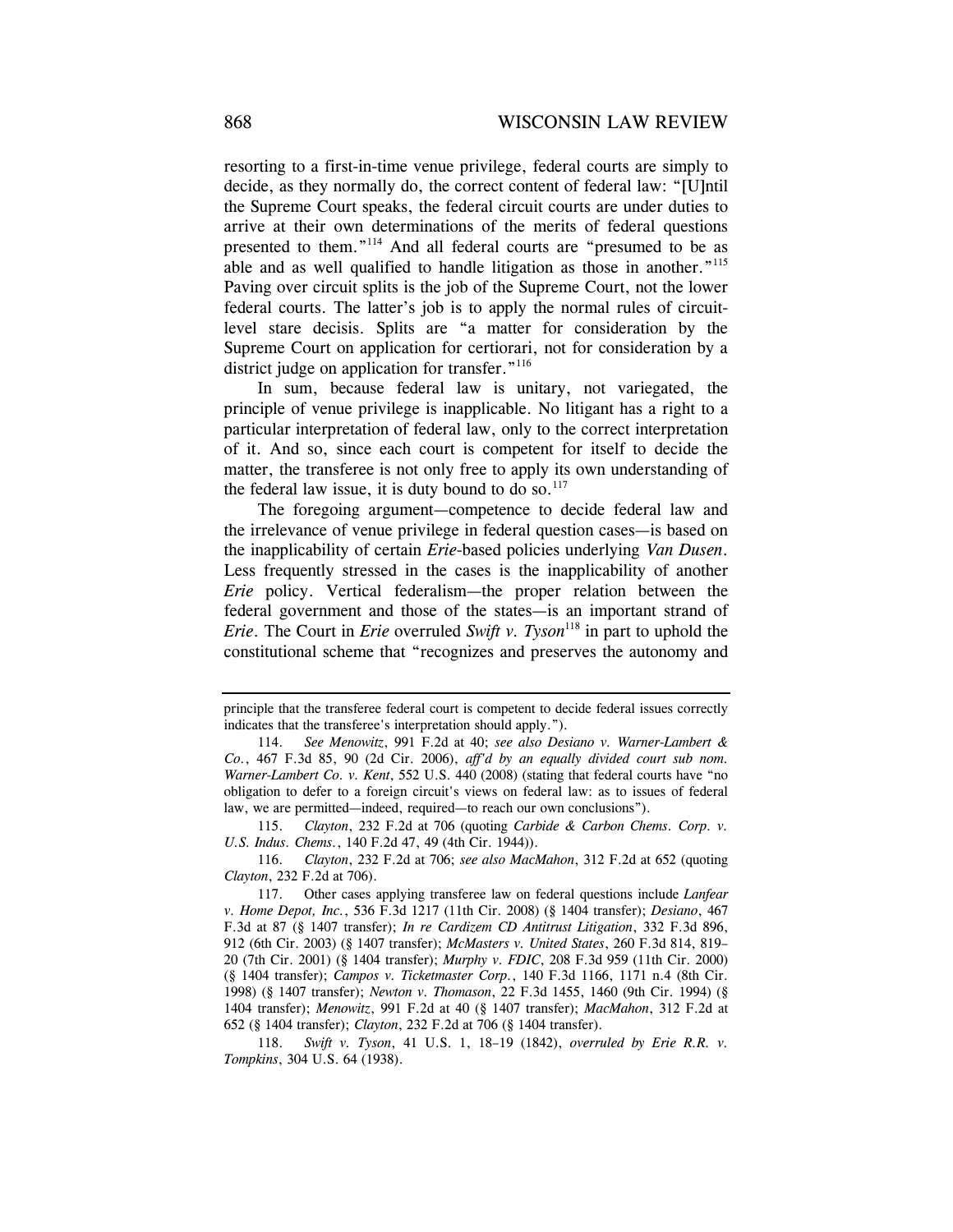independence of the states" from federal intrusion.<sup>119</sup> State substantive law thus applies in diversity cases in order to protect this state autonomy. $120$  But in the context of federal question cases, these concerns of protecting state autonomy are not involved. Under *Erie*, "federal courts . . . seek to ensure that the result would be the same in either [state or federal] court" in order to "protect[] the integrity of state policy."<sup>121</sup> But "[t]hese principles . . . do not apply to transfered cases involving federal claims" because "state policy considerations are not involved."<sup>122</sup>

## 2. DIVERGENCE FROM THE GENERAL RULE: EXCEPTION OR DISAGREEMENT

Not all transferred federal question cases apply the version of federal law obtaining in the transferor court. Some of these cases understand themselves as creating an exception for cases in which federal law is non-uniform. Others appear to be adopting a different rule under which as a general matter the law of the transferee court applies.

#### *a. The Exception: Non-Uniform Federal Law*

On occasion, Congress creates federal law that is not geographically uniform, as for example when it borrows a state statute of limitations for actions based on a federal cause of action. A number of courts hold that in this situation a transferee court under § 1404 should apply transferor law—i.e., the state statute of limitations that would have been applied in the transferor court.

Perhaps the leading case is *Eckstein v. Balcor Film Investors.*<sup>123</sup> The plaintiffs in that case brought a securities fraud action under § 10(b) of the Securities Exchange Act of 1934 and Rule  $10b-5$ .<sup>124</sup> Federal circuits had been split on the proper statute of limitations for actions under § 10(b). Some borrowed state law; some used by analogy the statute of limitations for actions under § 13 of the 1933 Securities Act.125 The Supreme Court then held in *Lampf, Pleva, Lipkind, Prupis* 

 <sup>119.</sup> *See Erie R.R. Co.*, 304 U.S. at 78 (1938) (quoting *Baltimore & Ohio R.R. v. Baugh*, 149 U.S. 368, 401 (1893) (Field, J., dissenting)).

 <sup>120.</sup> *See* Richard D. Freer, Erie*'s Mid-Life Crisis*, 63 TUL. L. REV. 1087, 1091 (1989) (stating that *Erie* is "the gatekeeper of state law autonomy").

 <sup>121.</sup> *Isaac v. Life Inv'rs Ins. Co. of Am.*, 749 F. Supp. 855, 863 (E.D. Tenn. 1990).

 <sup>122.</sup> *Id.*

 <sup>123. 8</sup> F.3d 1121, 1127 (7th Cir. 1993).

 <sup>124.</sup> *Id.* at 1123.

 <sup>125.</sup> *See id.* at 1124.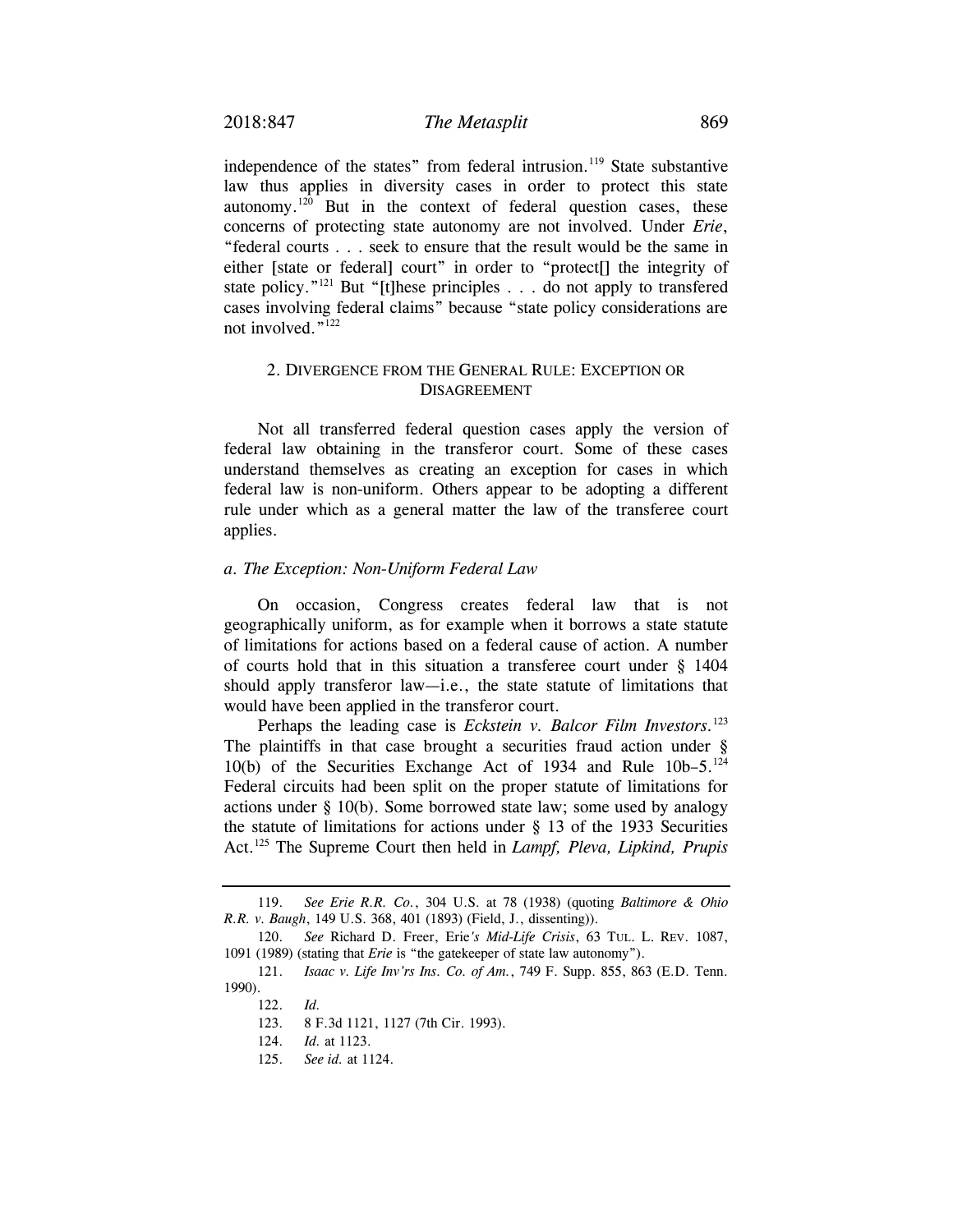& Petigrow v. Gilbertson<sup>126</sup> that the appropriate (and shorter)<sup>127</sup> limitations period was the one found in  $\S$  9 of the 1934 Act.<sup>128</sup> In response to *Lampf*, Congress enacted a new statute of limitations, § 27A of the 1934 Act, applicable to actions filed before the decision in *Lampf*. It provided that the period of limitations was that "provided by the laws applicable in the jurisdiction, including principles of retroactivity, as such laws existed on June 19, 1991," the day before the *Lampf* decision.<sup>129</sup> The net effect was to place litigants who had filed before *Lampf* under the limitations period that was "applicable" in the "jurisdiction"—i.e., (presumably) the circuit—at the time they filed the suit. The lower court in *Eckstein* had before it two lawsuits, one originally filed in Wisconsin, within the Seventh Circuit, and another filed originally in California, in the Ninth Circuit, but transferred to the Wisconsin court under  $\S$  1407.<sup>130</sup> The Wisconsin action was time-barred under Seventh Circuit law at the time it was filed and so would be untimely under the newly enacted statute of limitations. But the transferred California action would have been timely where originally filed (although not in the Seventh Circuit where it had been transferred to). The District Court applied Seventh Circuit law to all the plaintiffs and dismissed the transferred plaintiffs' claims.<sup>131</sup> On appeal the question was whether a transferee court in a federal question case should apply transferee law or the law of the transferor court. The Seventh Circuit reversed the statute of limitations dismissal of the California action.

The court agreed with "*Korean Air Lines* that a transferee court normally should use its own best judgment about the meaning of federal law when evaluating a federal claim,"<sup>132</sup> but held that the new  $\S$  27A, which refers to the law in effect on a certain date "in the jurisdiction," requires a different result. The statute "codifies [the] fractured nature of federal law."133 Since the federal law in question is "geographically

 <sup>126. 501</sup> U.S. 350 (1991).

 <sup>127.</sup> *See Eckstein*, 8 F.3d at 1124 (stating that after *Lampf*, the statute of limitations "advantage of using § 10(b) disappeared").

 <sup>128.</sup> *Lampf*, 501 U.S. at 360.

 <sup>129.</sup> *See* 15 U.S.C. § 78aa-1 (2012) ("The limitation period for any private civil action implied under section 78j(b) of this title that was commenced on or before June 19, 1991 [the day before the *Lampf* decision], shall be the limitation period provided by the laws applicable in the jurisdiction, including principles of retroactivity, as such laws existed on June 19, 1991."); *see also Eckstein*, 8 F.3d at 1124.

 <sup>130.</sup> *See Eckstein*, 8 F.3d at 1124. After the § 1407 transfer, the transferee district court in Wisconsin executed a § 1404 transfer to itself, a practice common before being disallowed by the Supreme Court in *Lexecon Inc. v. Milberg Weiss Bershad Hynes & Lerach*, 523 U.S. 26, 28 (1998).

 <sup>131.</sup> *See Eckstein*, 8 F.3d at 1124.

 <sup>132.</sup> *See id.* at 1126.

 <sup>133.</sup> *See id.*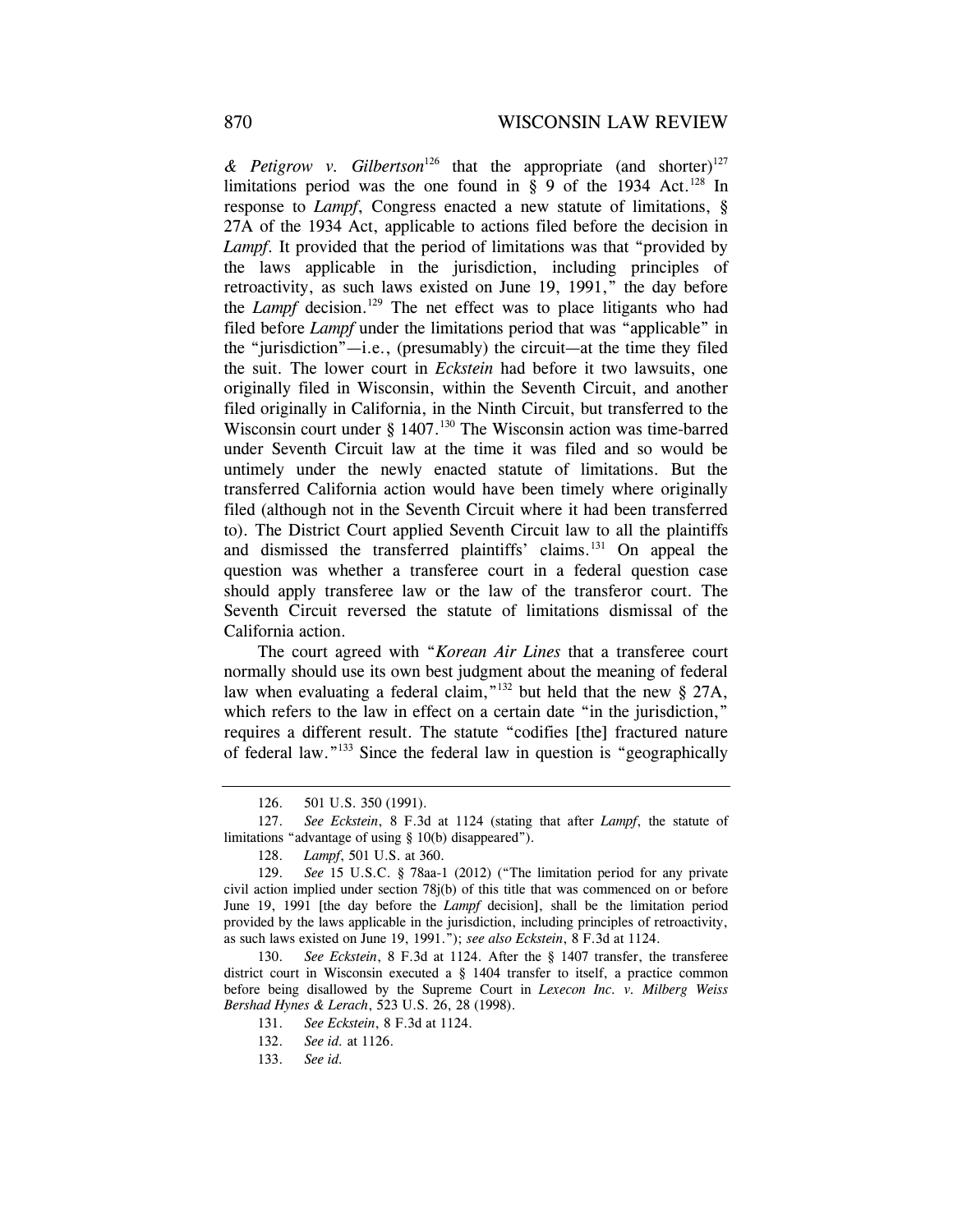non-uniform"134 the *Korean Air Lines Disaster* argument based on unitary federal law was inapposite. Federal courts are *not* in this context competent to decide what the content of federal law should be (at least not nationally). Instead, *Van Dusen* should "apply whenever different federal courts *properly* use different rules.<sup>"135</sup> So, the controlling rationale was *Van Dusen*'s observation that "that a transfer under § 1404(a) accomplishes 'but a change of courtrooms.'"<sup>136</sup> Thus, according to *Eckstein*, *Van Dusen* is not a rule merely about diversity (although it was decided in the context of a diversity case); it is instead a case about the stability of the law upon a transfer when the law applied in the federal courts is intentionally and properly non-uniform. The law applied in federal courts in diversity is non-uniform (due to *Erie* and *Klaxon*), but diversity is not the only occasion for the law applied to be non-unitary, as *Eckstein* illustrates.

Other circuits have addressed the  $\S$  10(b) statute of limitations issue raised in *Eckstein*. A prior case, *Menowitz v. Brown*, 137 likewise dealt with cases originating in its circuit (the Second), which were timebarred under pre-*Lampf* law, and another which was originally filed in Florida but transferred under § 1407. The Florida plaintiffs' action was timely under the law of the Eleventh Circuit.<sup>138</sup> The Second Circuit in *Menowitz* rejected *Van Dusen* in the context of federal question cases, charactering federal law even here as being "unitary."139 On the other hand, in *Olcott v. Delaware Flood Co.*,<sup>140</sup> the Tenth Circuit followed *Eckstein*. In *Olcott*, the plaintiff's case was transferred pursuant to § 1404.141 The Tenth Circuit characterized § 27A's call for the application of the statute of limitations "in the jurisdiction" as reinstat[ing] the pre-*Lampf* circuit disharmony.<sup>"142</sup> Congress directed that "'the geographical location of the events giving rise to the litigation,' should explicitly be taken into consideration."143 In this situation, it "makes no sense for the applicable law to change simply as a result of a motion to transfer."144

The statute of limitations under § 27A is not unique in creating non-uniform federal law. The principle established in *Eckstein* would

1993)).

 <sup>134.</sup> *See id.* at 1127.

 <sup>135.</sup> *Id.* (emphasis added).

 <sup>136.</sup> *Id.* (quoting *Van Dusen v. Barrack*, 376 U.S. 612, 639 (1964)).

 <sup>137. 991</sup> F.2d 36, 40 (2d Cir. 1993).

 <sup>138.</sup> *See id.* at 39–40.

 <sup>139.</sup> *See id.* at 40.

 <sup>140. 76</sup> F.3d 1538 (10th Cir. 1996).

 <sup>141.</sup> *See id.* at 1542.

 <sup>142.</sup> *Id.* at 1546.

 <sup>143.</sup> *Id.* (quoting *Eckstein v. Balcor Film Inv'rs*, 8 F.3d 1121, 1126 (7th Cir.

 <sup>144.</sup> *See Olcott*, 76 F.3d at 1546.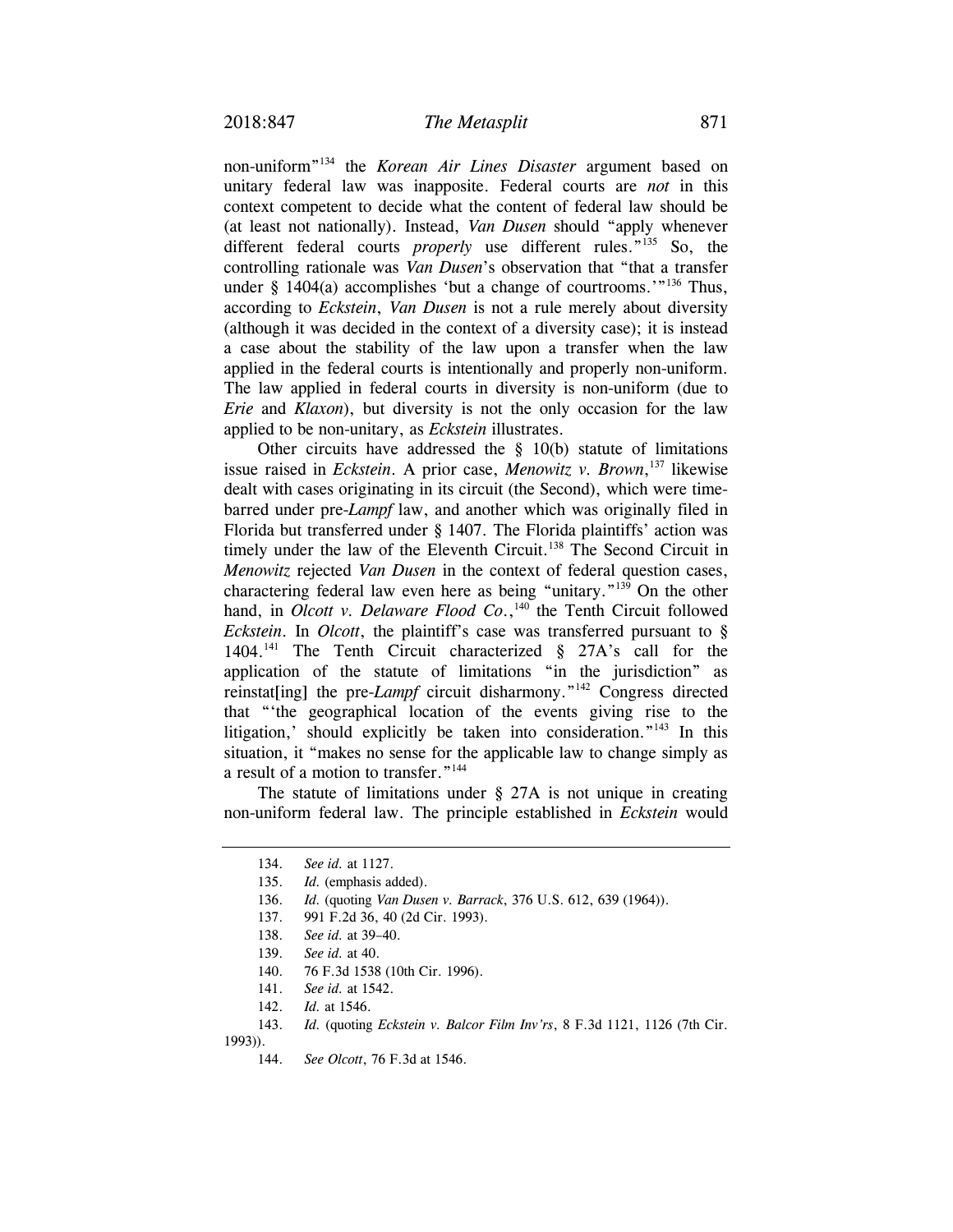have application elsewhere. *Eckstein* itself noted some of these: the statute of limitations for actions under 42 U.S.C. § 1983 is borrowed from local state law and hence is non-uniform.<sup>145</sup> The law of federal governmental contractual liens is federal but is borrowed from state law.146 And the Ninth Circuit has applied the *Eckstein* rule to another statute of limitations problem. There is no statute of limitations in the qui tam provisions of the False Claims  $Act, <sup>147</sup>$  and so federal courts borrow state statute of limitations.<sup>148</sup> In *Hooper v. Lockheed Martin*  $Corp<sub>1</sub><sup>149</sup>$  a case filed timely under the local state statute of limitations was transferred under § 1404 to a district in a state with a shorter statute.<sup>150</sup> The Ninth Circuit held that:

in a case arising under federal question jurisdiction, when a federal statute directs federal courts to borrow the most closely analogous state statute of limitations, a transferee district court must apply the state statute of limitations that the transferor district court would have applied had the case not been transferred  $\ldots$  pursuant to 28 U.S.C. § 1404(a).<sup>151</sup>

The court reasoned that *Van Dusen*'s direction that transfers are to merely change the courtroom is applicable outside the diversity context and that applying transferee law "works a real injustice, because a motion to transfer a properly filed suit can become 'tantamount to a motion to dismiss.'"<sup>152</sup> Similarly, *Eckstein*'s rule of applying the statute of limitations of the transferor court has been applied to borrowed state statute of limitations for actions under § 301 of the Labor Management Relations Act<sup>153</sup> and ERISA.<sup>154</sup>

One could easily imagine other applications of the *Eckstein* principle to areas where federal law is not unitary: under Federal Rule of Evidence 501, "in a civil case, state law governs privilege regarding

 <sup>145.</sup> *See Eckstein*, 8 F.3d at 1127; 42 U.S.C. §§ 1983, 1988 (2012). *See generally Wilson v. Garcia*, 471 U.S. 261 (1985).

 <sup>146.</sup> *See Eckstein*, 8 F.3d at 1127; *United States v. Kimbell Foods, Inc.*, 440 U.S. 715, 718 (1979).

 <sup>147.</sup> *See* 31 U.S.C. § 3730 (2012).

 <sup>148.</sup> *See Graham Cty. Soil & Water Conservation Dist. v. United States ex rel. Wilson*, 545 U.S. 409, 422 (2005) (stating that the "most closely analogous state statute of limitations . . . applies" to such actions).

 <sup>149. 688</sup> F.3d 1037 (9th Cir. 2012).

 <sup>150.</sup> *See id.* at 1045.

 <sup>151.</sup> *Id.* at 1046.

 <sup>152.</sup> *Id.* at 1046 (quoting *Van Dusen v. Barrack*, 376 U.S. 612, 630 (1964)).

<sup>153.</sup> *See In re United Mine Workers of Am. Emp. Ben. Plans Litig.*, 854 F. Supp. 914, 919 (D.D.C. 1994).

<sup>154.</sup> *See id.*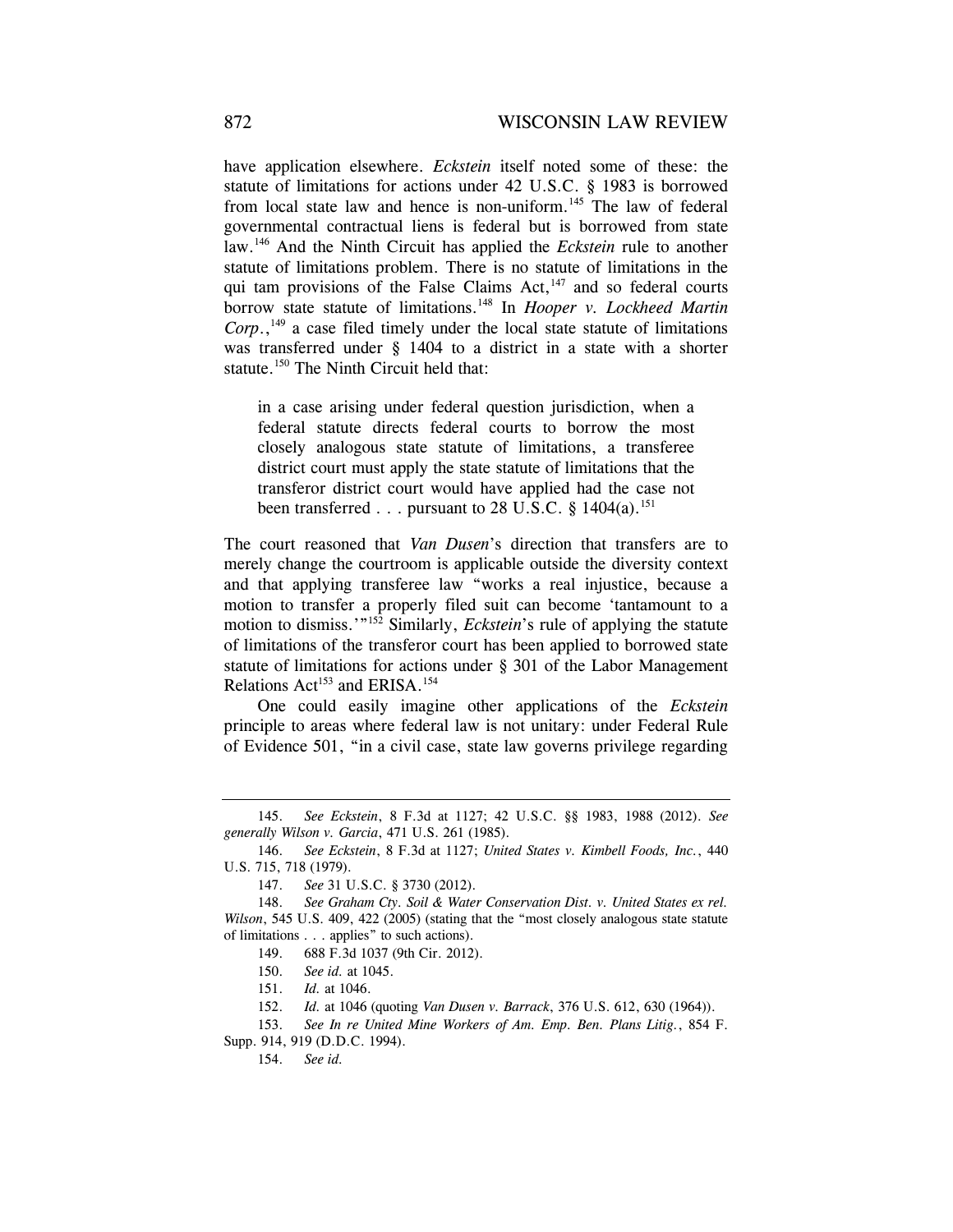a claim or defense for which state law supplies the rule of decision."155 Various federal procedural rules allow or require reference to local state law, making federal law nonuniform. Thus, Federal Rule of Civil Procedure 4 allows service to be made by "following state law for serving a summons in an action brought in courts of general jurisdiction in the state where the district court is located or where service is made."156 And while Federal Rule 15 does create a federal rule for relation back of amended pleadings, relation back will also allowed when "the law that provides the applicable statute of limitations allows relation back."157 In a diversity case, this would refer to state law.

## *b. Divergence: Cases Applying Transferor Law as a Rule, Not as an Exception*

*Eckstein* and *Olcott* are clear that they are stating an exception to and not a disagreement with the general rule that a transferee court in a federal question case should apply its own understanding of federal law. The court in *Eckstein* began its analysis with the observation that the "norm is that each court of appeals considers [questions of federal law] independently and . . . work[s] out the problem for itself rather than to guess how the circuit comprising the original district court would reason."<sup>158</sup> Likewise, *Olcott* noted that it was finding a "narrow"<sup>159</sup> exception and that "[n]othing in our decision should be read to imply *Van Dusen* and *Ferens* have any broad applicability to federal question jurisdiction cases generally."160 But there are cases that apply transferor law and state this as the rule, not as an exception.

The first case espousing a rule that in transfers of federal question cases transferor law applies was in fact the work of the Judicial Panel on Multidistrict Litigation ("JPML"), the court that administers transfers under § 1407. In deciding whether to grant a multidistrict transfer in an antitrust case, the JPML in *In re Plumbing Fixtures Litigation* considered an argument that "the transferee court . . . [has] interpreted the requirements of Section 4 of the Clayton Act . . . less favorably to antitrust plaintiffs than to courts of the transferor district and circuit" and that "transfer [would] result in the dismissal of its claims  $\ldots$  . "<sup>161</sup> The JPML rejected the premise of the argument, which was that transferee law would apply:

<sup>155.</sup> *See* FED. R. EVID. 501.

 <sup>156.</sup> *See* FED. R. CIV. P. 4.

 <sup>157.</sup> *See* FED. R. CIV. P. 15.

 <sup>158.</sup> *See Eckstein v. Balcor Film Inv'rs*, 8 F.3d 1121, 1126 (7th Cir. 1993).

 <sup>159.</sup> *See Olcott v. Del. Flood Co.*, 76 F.3d 1538, 1546 (10th Cir. 1996).

 <sup>160.</sup> *See id.* at 1546–47.

 <sup>161.</sup> *In re Plumbing Fixtures Litig.*, 342 F. Supp. 756, 757–58 (J.P.M.L. 1972).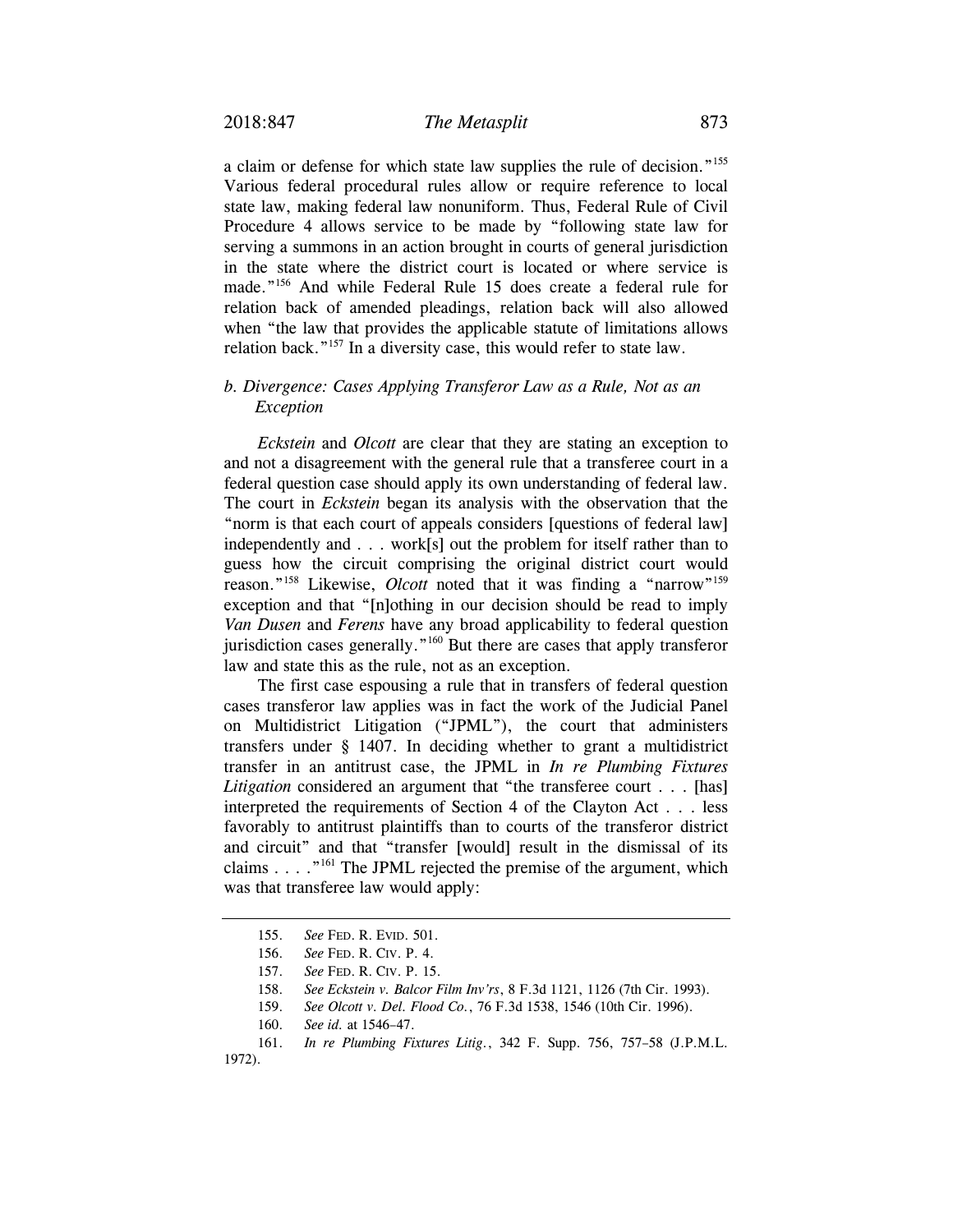[T]he sole basis for opposing transfer is . . . that the transferee court will not apply the laws of the circuit in which its action was filed . . . . In our view these fears are groundless. It is clear that the substantive law of the transferor forum will apply after transfer, [under] *Van Dusen v. Barrack* . . . .<sup>162</sup>

 By itself, *Plumbing Fixtures* is scant authority for applying transferor law in § 1407 federal question cases. The court did not analyze whether *Van Dusen* applies to a federal question cases but instead assumed its application. Moreover, the JPML subsequently walked away from this language. In *In re General Motors Class E Stock Buyout Securities Litigation*, 163 the JPML said that the language from *Plumbing Fixtures* is "withdrawn,"164 characterizing it as "dictum,"165 and finding its reliance on *Van Dusen* in a federal question case to be "questionable."166 This questioning of *Plumbing Fixtures* is justified, since the JPML in that case did not appear to give any serious consideration to an admittedly thorny issue. Other courts have declined to follow *Plumbing Fixtures*. 167

But there are other cases that support the use of transferor law in the transferee court. In *Sargent v. Genesco, Inc.*,<sup>168</sup> a securities fraud case was filed in the Southern District of New York and transferred under  $\S$  1404 to the Middle District of Florida.<sup>169</sup> At this time (pre-Lampf), most federal courts borrowed the local state statute of limitations for § 10(b) actions. The action was timely under New York's borrowed statute of limitations and thus would not have been dismissed had the case stayed in the Middle District of New York. The court held that the transfer changed nothing:

If there had been no transfer to Florida, the six year statute of limitations held applicable to New York forum 10b-5 suits would have applied [and the claims] would not be barred. . . . *Van Dusen v. Barrack* holds that when a case is transferred under Section 1404(a), such a transfer should be merely a

 <sup>162.</sup> *Id.* at 758.

 <sup>163. 696</sup> F. Supp. 1546 (J.P.M.L. 1988).

 <sup>164.</sup> *See id.* at 1547.

 <sup>165.</sup> *See id.*

 <sup>166.</sup> *See id.*

 <sup>167.</sup> *See In re Sulfuric Acid Antitrust Litig.*, 743 F. Supp. 2d 827, 853 (N.D. Ill. 2010) (stating that after "*Korean Air* . . . courts seem to have abandoned this position"); *In re Integrated Res. Real Est. Ltd. P'ships Sec. Litig.*, 815 F. Supp. 620, 636 (S.D.N.Y. 1993).

 <sup>168. 492</sup> F.2d 750 (5th Cir. 1974)

 <sup>169.</sup> *See id.* at 758.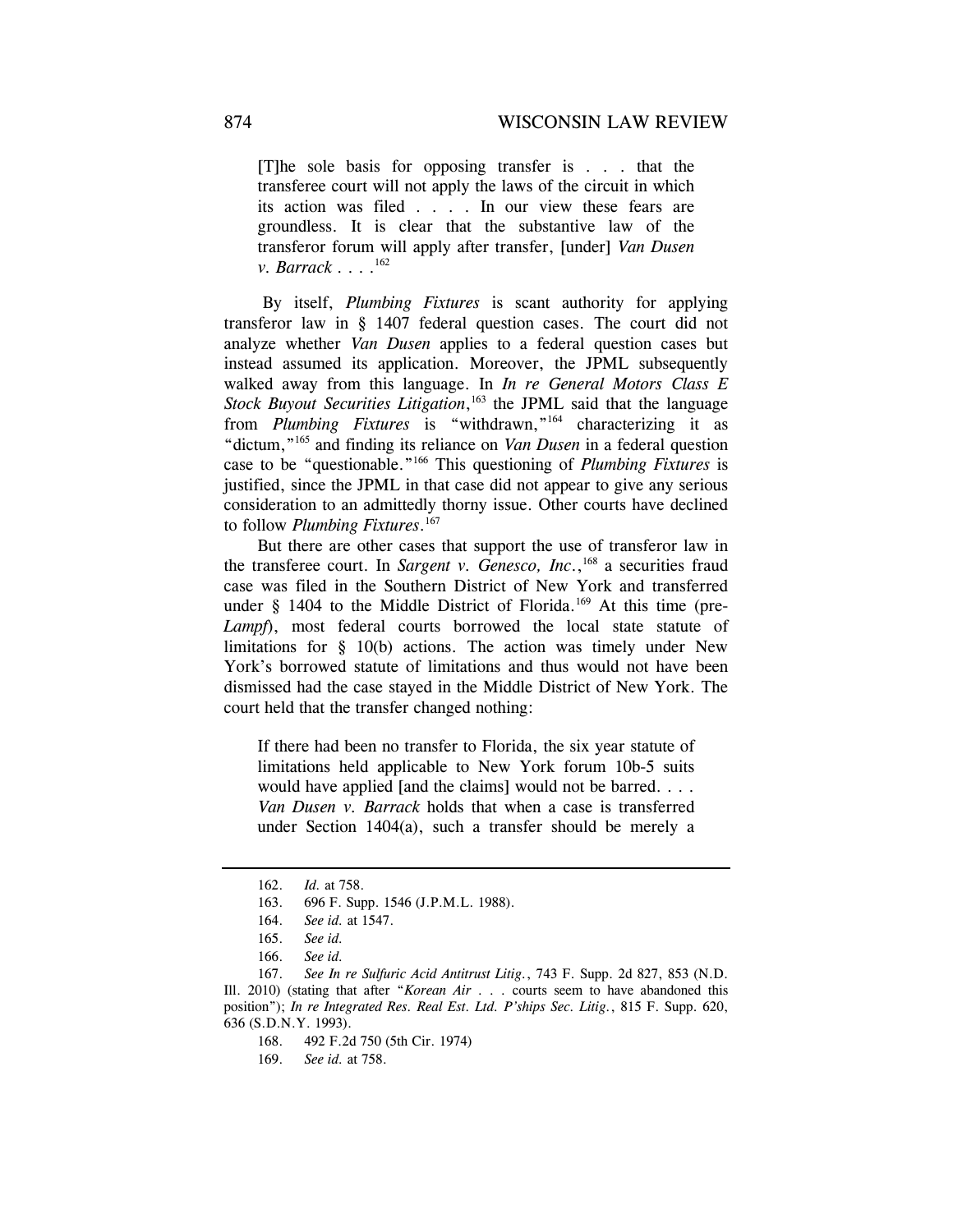"change of courtrooms," and the transferee forum must apply the state law which would have been applied by the transferor court. Under this principle, the case brought New York's six year statute to Florida.<sup>170</sup>

Notably, *Sargent* does not state that the law of the transferor court applies as an exception, but as the rule—it is a straightforward application of *Van Dusen*. 171

Cases applying the law of the transferor can be found on a variety of other issues. Transferee courts have applied the materiality standards of the transferor circuit in a securities fraud case.<sup>172</sup> It has been applied on the question whether the defense of *in pari delicto* precludes the recipient of a purported insider tip from recovering against the "tipper" when the tip turns out to be false.<sup>173</sup> It has been applied to liability issues<sup>174</sup> under the Racketeer Influenced and Corrupt Organizations Act. $175$ 

Transferee courts have also applied the law of the transferor court to matters which could fairly be characterized as procedural. One might wonder whether a transferee court should apply its own interpretation of procedural rules even if substantive matters should be decided under transferor law. We will return to this question later.<sup>176</sup> But for present I will merely note that there are such cases. The interpretation of a statute that places venue where the defendant transacts business has been held to be properly decided under the law of the transferor

 <sup>170.</sup> *See id*. To the same effect as *Sargent* is *Berry Petroleum Co. v. Adams & Peck*, 518 F.2d 402 (2d Cir. 1975). *Berry Petroleum* also dealt with the borrowed state statute of limitations in a  $\S$  10(b) action. After a transfer under  $\S$  1407, the court held that "the appropriate state law is the law of Texas (the *forum state where this suit was initiated*)." *Id.* at 406 (emphasis added).

 <sup>171.</sup> For a case following *Sargent* and applying transferor law on the statute of limitations question, see *In re Rospatch Sec. Litig.*, 760 F. Supp. 1239, 1257 (W.D. Mich. 1991) ([T]his court will apply the law that the Florida district court, where these lawsuits originated, would have applied to the statute of limitations.").

 <sup>172.</sup> *See Grimes v. Navigant Consulting, Inc.*, 185 F. Supp. 2d 906, 912 n.6 (N.D. Ill. 2002) ("In a transferred case, I apply the law of the transferor forum . . . if it differs from the law of the transferee forum . . . . *Eckstein v. Balcor Film Investors*, 8 F.3d 1121, 1137 (7th Cir. 1993) (Forum shopping is to be discouraged in transfer cases).").

 <sup>173.</sup> *In re Haven Indus., Inc.*, 462 F. Supp. 172, 179 (S.D.N.Y. 1978). It should be noted that this case relied chiefly on the discredited *Plumbing Fixtures* opinion. *See id*; *see also supra* notes 160–166 and accompanying text.

 <sup>174.</sup> *See In re Dow Co. Sarabond Prods. Liab. Litig.*, 666 F. Supp. 1466, 1468 (D. Colo. 1987) ("The transferee court is obliged to apply the law of the federal circuit which encompasses the transferor federal district court.").

 <sup>175.</sup> *See* 18 U.S.C. § 1961 (2012).

 <sup>176.</sup> *See infra* notes 353–354 and accompanying text.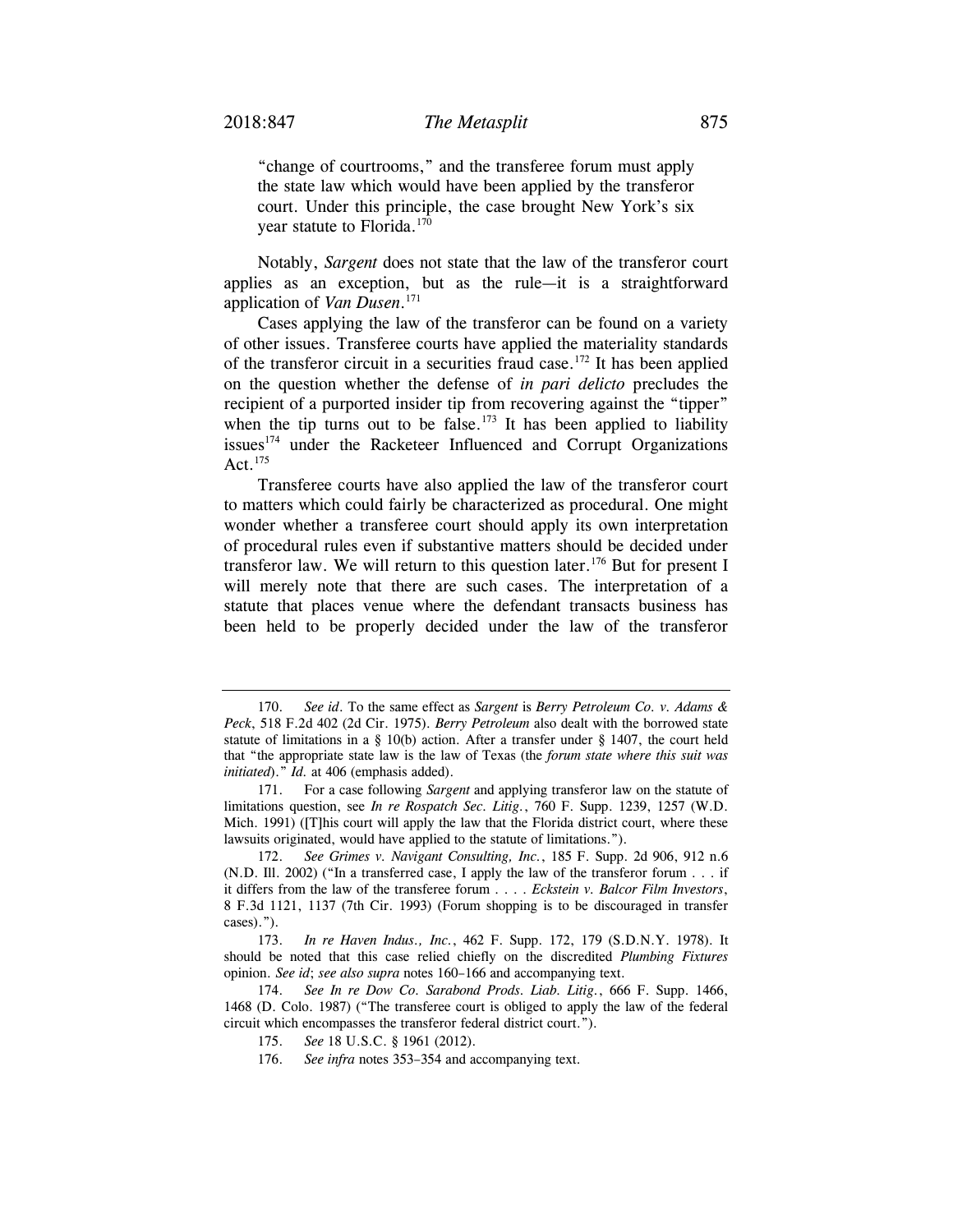court.177 And the Fifth Circuit has held that a transferee court in the Seventh Circuit erroneously failed to give binding precedential effect to Fifth Circuit precedent that Mexico was an adequate alternative forum for purposes of forum *non conveniens*. 178 Finally, two cases have applied<sup>179</sup> or suggested<sup>180</sup> that they would apply the law of the transferor court in determining certification of a class action.

 178. *See In re Ford Motor Co.*, 591 F.3d 406, 413 (5th Cir. 2009). The case began in the Western District of Texas, but was transferred to the Southern District of Indiana under § 1407. *See id.* at 408. The MDL court in the Southern District of Indiana denied a motion to dismiss for *forum non conveniens* on the ground that Mexico was an inadequate alternative forum. *See id.* at 409. After the case was remanded to the Western District of Texas, the defendant renewed the *forum non conveniens* motion. After it was denied, the defendant appealed to the Fifth Circuit. The court reversed, noting that its prior determinations in other cases that Mexico is an adequate alternative forum is "binding precedent of this court" until "this court en banc or the Supreme Court decides otherwise." *Id.* at 413. It then addressed the choice of law question and held that the transferee court in the Southern District of Indiana should have applied the law of the transferor circuit:

Though the MDL court was not sitting in the Fifth Circuit, plaintiffs' cases all originated in the district courts of this circuit. Merely moving this case from the Western District of Texas to the Southern District of Indiana does not allow plaintiffs to circumvent our earlier binding precedent that Mexico is an available forum. Such a perverse result would allow a case to proceed improperly just because it happened to be before an MDL panel.

#### *Id.* at 413.

 179. *See In re Methyl Tertiary Butyl Ether (MTBE) Prods. Liab. Litig.*, 241 F.R.D. 435, 440 (S.D.N.Y. 2007). There, the court stated:

[C]lass certification requirements inherently enmeshed with considerations of the trial but under *Lexecon Inc. v. Milberg Weiss Bershad Hynes & Lerach*, the authority of the transferee court in multi-district proceedings ends once the pretrial proceedings are completed. *Lexecon* requires this Court to return each case to its original district for trial after the pretrial phase has been completed. It would be neither just nor efficient to apply the law of this Circuit in considering class certification, and then force the transferor court to try a class action that it might never have certified.

#### *Id.*

 180. *See In re Wal-Mart Wage & Hour Emp. Practices Litig.*, No. 206-CV-00225-PMP-PAL, 2008 WL 3179315, at \*5 (D. Nev. June 20, 2008). The court, which is under the Ninth Circuit's jurisdiction, had received § 1407 transferred cases from the Third, Eighth, and Ninth Circuits. Although the court found that "the law relating to class certification is fairly consistent within all three circuits," it suggested it would look to the transferor's law to "the extent the law of the Third and Eighth Circuits diverge" in part "[b]ecause these cases ultimately will be remanded for trial to the transferor districts and because class certification may be reviewed at any time before judgment." *Id.*

 <sup>177.</sup> *See Phila. Hous. Auth. v. Am. Radiator & Stand. Sanitary Corp.*, 309 F. Supp. 1053, 1055 (E.D. Pa. 1969) ("[T]he applicable law to be applied in Section 1407 transfers is the law of the transferor district. . . . With this in mind it is the opinion of this Court that District of Columbia law would hold that mere attendance at a trade association meeting in the District of Columbia does not constitute transacting business there.").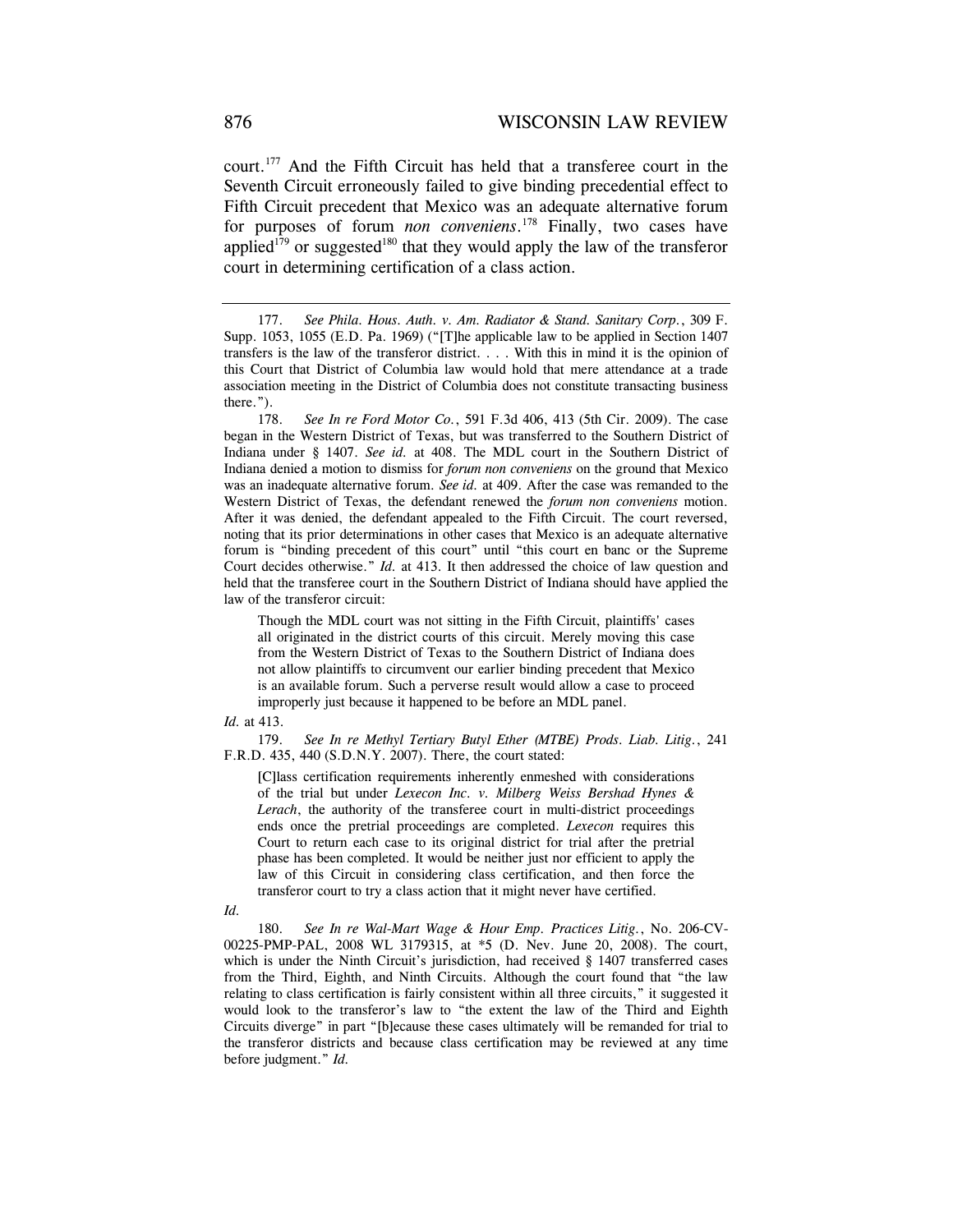## III. EVALUATION OF THE GENERAL RULE THAT A TRANSFEREE COURT APPLIES ITS OWN LAW IN FEDERAL QUESTION CASES

From the caselaw set out above, it appears there are three choices. It may be that upon examination the rule of applying transferee law (the *Korean Air Lines Disaster* rule) is absolutely correct. It is also possible that, as *Eckstein* suggests, *Korean Air Lines Disaster* states the general rule correctly but fails to account for an exception where federal law is not uniform. Third, it may be the case that *Korean Air Lines Disaster* is entirely wrong and that transferor law should apply in all cases, whether federal law is uniform or variegated. As to the last option, *Eckstein* characterized its rule as an exception to, not a contradiction of, the general rule, $181$  but regardless of how a court characterizes its ruling, its rationale may not be capable of containment as an exception. The purported "exception," in other words, may actually be based on reasoning that fatally undermines the general rule.<sup>182</sup>

In addition, it is possible that the answer to the question of using transferor or transferee law depends upon the context. There is, in fact, a much stronger argument for using transferor law in § 1407 transfers than in those under § 1404. I shall first evaluate the rule of *Korean Air Lines Disaster* in the context of § 1404 and then examine it under § 1407.

## *A. The Law that Should be Applied in Federal Question Cases After a § 1404 Transfer*

In evaluating whether to apply transferor or transferee law in a § 1404 case, one must begin with the fundamental question of why would a court ever apply a rule of decision $183$  other than its own. Why do we have, in other words, choice of law at all? The directive to use transferee law is another, less direct, way of directing that the forum apply its own rule of decision. One would expect that a court would normally apply its own law.<sup>184</sup> But we know from choice of law

 <sup>181.</sup> *See supra* note 158 and accompanying text.

 <sup>182.</sup> *See* Mark A. Hill, *Opening the Door for Bias: The Problem of Applying Transferee Forum Law in Multidistrict Litigation*, 85 NOTRE DAME L. REV. 341, 353 (2009) (noting "a persistent strain of lower court holdings that view" *Korean Air Lines Disaster* and *Eckstein* "as somewhat incompatible").

 <sup>183.</sup> I purposely use the term "rule of decision" in this discussion rather than "law" or "rule of law" to account for the fact that both transferee and transferor courts are applying the same "law." They have, however, different rules of decision.

 <sup>184.</sup> *See* BRAINERD CURRIE, *Notes on Methods and Objectives in the Conflict of Laws*, *in* SELECTED ESSAYS ON THE CONFLICT OF LAWS 177, 183 (1963) ("Normally, even in cases involving foreign elements, the court should be expected, as a matter of course, to apply the rule of decision found in the law of the forum.").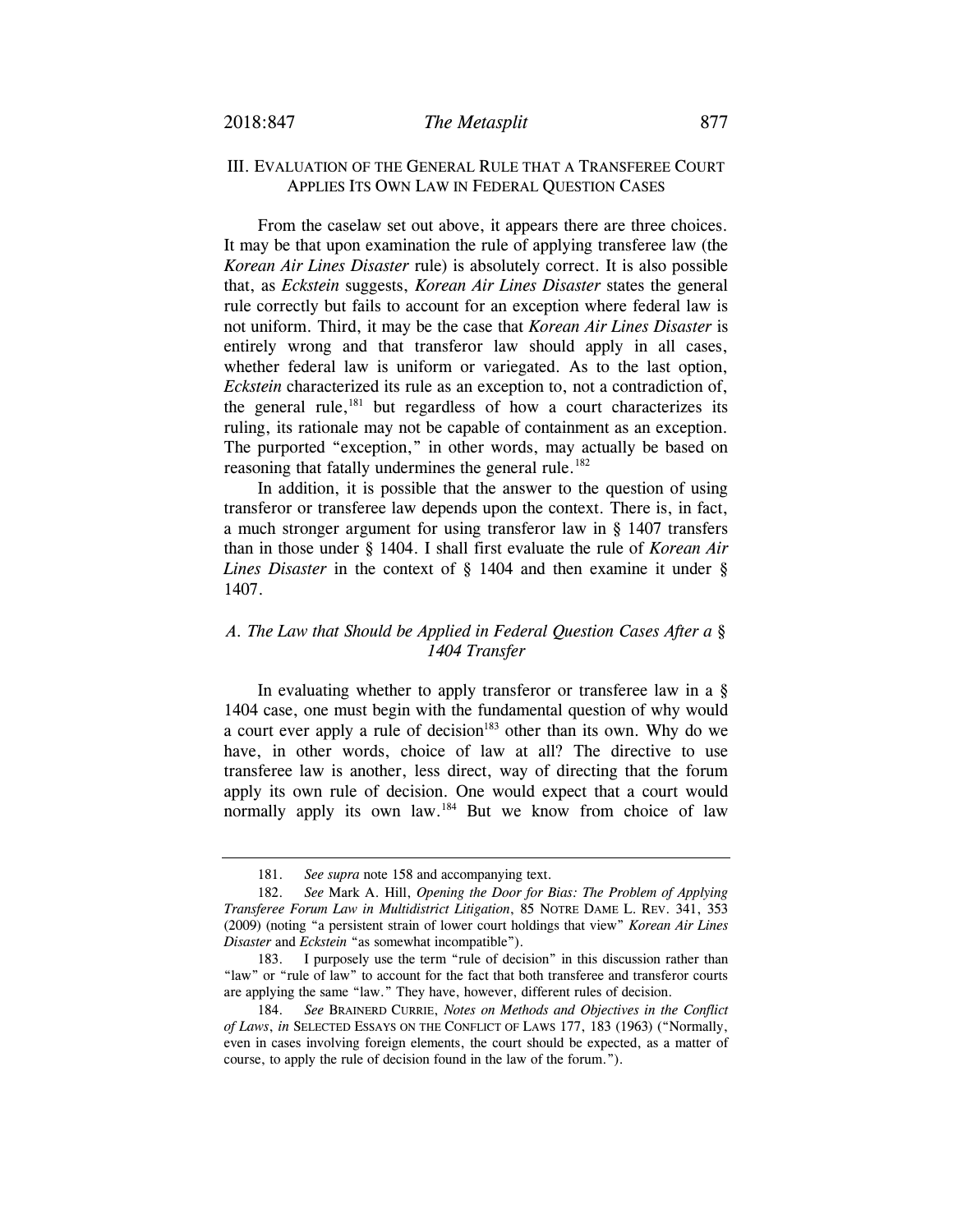practice that sometimes courts do not. What are the policies that pull a court away from using its own view of the law and how do they apply to federal question cases transferred under § 1404?

First, it is helpful to explicate the norm of a court using its own rule of decision. At the merely mechanical level, rules of precedent force the application of forum law in many cases. District courts within a circuit are bound by circuit precedent, $185$  and this is perforce their "forum law." Circuit courts in turn are bound by Supreme Court precedent.186 Individual panels of a circuit are bound by prior circuit decisions.187 But circuit courts are not bound by the decisions of other circuits,188 and district courts are bound only by the decisions of their own circuit, not others.189 Such are the basics of stare decisis.

But beyond stare decisis, if a court is faced with two conflicting rules of decision, we should expect, indeed we would hope, that it would apply the rule which it thinks reflects the correct understanding of the law. "In a domestic case, a court faced by conflicting rules properly chooses the better one. It is charged with developing its own . . . law, and any other choice would be perverse."<sup>190</sup> So if the transferee district court has no authority from its own circuit dictating the result and it is free to choose between what it believes the law should be and

 187. *See Karns v. Shanahan*, 879 F.3d 504, 514 (3d Cir. 2018) ("We are therefore generally obligated to follow our precedent absent en banc reconsideration."); *Oracle USA, Inc. v. Rimini St., Inc.*, 879 F.3d 948, 966 (9th Cir. 2018) ("We are bound by our precedent unless the theory or reasoning of the decision is 'clearly irreconcilable' with a higher intervening authority . . . .") (quoting *Miller v. Gammie*, 335 F.3d 889, 899–900 (9th Cir. 2003) (en banc)).

 188. *See, e.g.*, *Commodores Ent. Corp. v. McClary*, 879 F.3d 1114, 1133 (11th Cir. 2018) ("[W]e are not bound by the determinations of another circuit court . . . .").

 189. *See Newsome v. Young Supply Co.*, 835 F. Supp. 2d 406, 414 (E.D. Mich. 2011) ("[T]his Court is not bound by the Tenth Circuit's decision  $\ldots$ . To the contrary, the Court is required to 'independently decide [its] own cases . . . .'") (quoting *Nixon v. Kent County*, 76 F.3d 1381, 1388 (6th Cir. 1996) (en banc)).

 190. *See* David F. Cavers, *The Value of Principled Preferences*, 49 TEX. L. REV. 211, 215 (1971); *see also* Joseph William Singer, *A Pragmatic Guide to Conflicts*, 70 B.U. L. REV. 731, 755 (1990) ("[T]here is every reason for the forum to start with the presumption that conflicts cases, like domestic cases, should be decided in a way that promotes both justice and wise social policy, as the judges at the forum understand those values.").

 <sup>185.</sup> *See Levin v. Madigan*, 41 F. Supp. 3d 701, 704 (N.D. Ill. 2014), *aff'd*, No. 14-2244, 2014 WL 6736999 (7th Cir. Sept. 30, 2014) ("In a hierarchical judicial system, it is for the court of appeals, not a lower trial court, to overrule a prior holding of the appellate court.").

 <sup>186.</sup> *See Rodriguez de Quijas v. Shearson/Am. Exp., Inc.*, 490 U.S. 477, 484 (1989) ("If a precedent of this Court has direct application in a case, yet appears to rest on reasons rejected in some other line of decisions, the Court of Appeals should follow the case which directly controls, leaving to this Court the prerogative of overruling its own decisions.").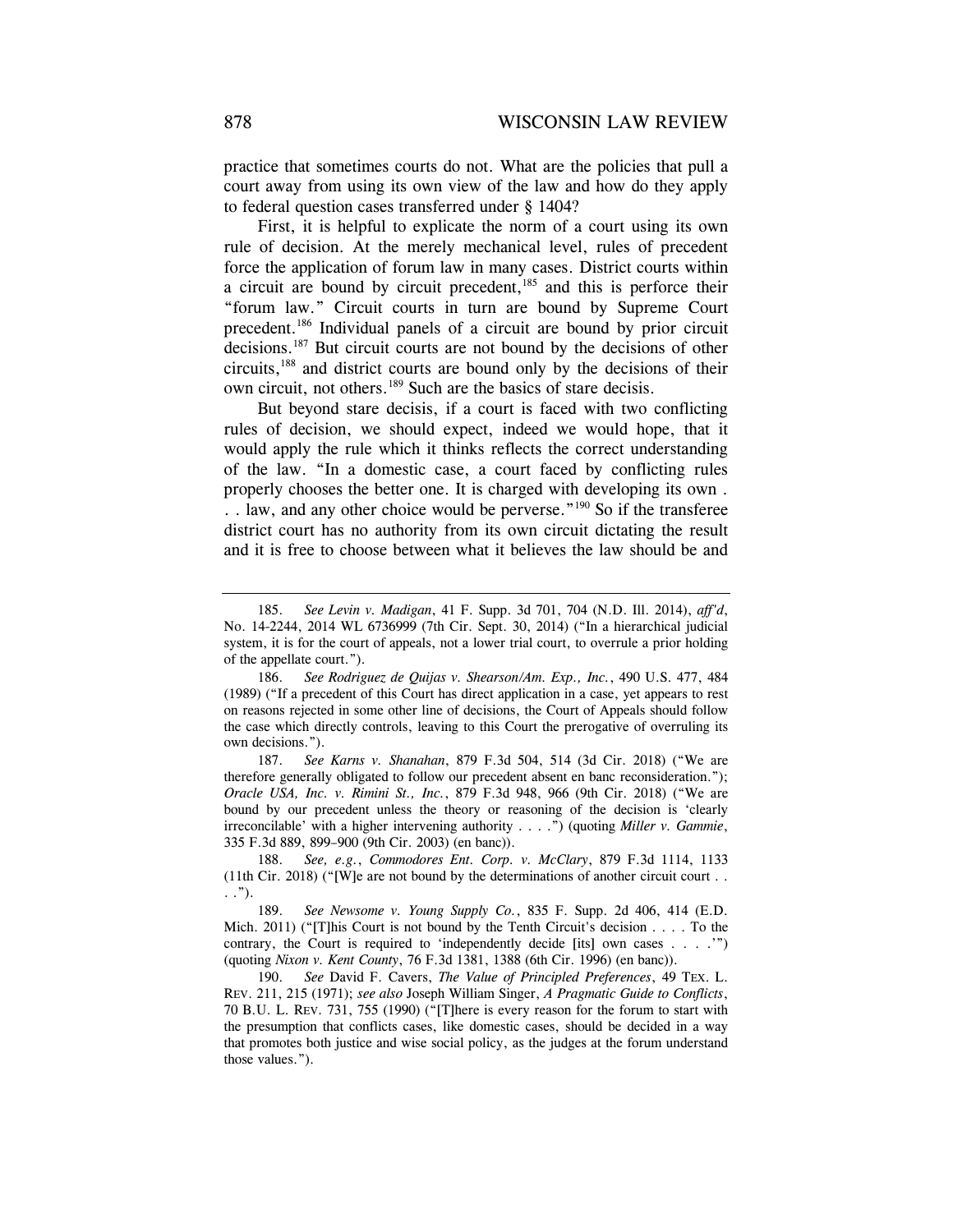what the transferor court (either at the district or circuit level) has decided it is, should we not expect the district court to choose the *right* answer, the *correct* version of the law?<sup>191</sup> It would be odd for it to select the worst of the two possible versions of the law when it is in fact free to choose. This is the principle of "competence" that the court relied upon in *Korean Air Lines Disaster*: federal courts are "competent to decide [issues of federal law]. [They] have not only the power but the duty to decide . . . correctly. There is no room in the federal system of review for rote acceptance of the decision of a court outside the chain of direct review."192

So there is appropriately a default preference for the rule of decision of the forum. But we do have choice of law. In the usual choice of law context a state court will sometimes apply the law of another state or nation and a federal court may apply the law of another nation.<sup>193</sup> There must be some fairly strong reason to justify a departure from local law, which is facially the better law of the two (else the court would not have adopted it). What are these reasons?

In broad strokes, there are two clusters of reasons for applying another law.194 First, there are private interests. The parties to a case suffer negative effects when the law is indeterminate. One's rights should not change as the forum changes—especially if the competing fora are within a single sovereign court system.195 Additionally, the

 <sup>191.</sup> In the choice of law realm, such arguments find voice in the "better law" method for solving choice of law problems. *See* Robert A. Leflar, *Conflicts Law: More on Choice-Influencing Considerations*, 54 CALIF. L. REV. 1584, 1588 (1966) (stating that courts should "prefer rules of law which make good socio-economic sense for the time when the court speaks, whether they be its own or another state's rules"). *See generally Milkovich v. Saari*, 203 N.W.2d 408, 413 (Minn. 1973) (adopting the better law approach to choice of law). *But see* Mark Thomson, *Method or Madness?: The Leflar Approach to Choice of Law As Practiced in Five States*, 66 RUTGERS L. REV. 81, 127 (2013) (finding the better law factor is in practice "largely insignificant in Minnesota . . . [being used] almost exclusively as a tie-breaker").

 <sup>192.</sup> *See In re Korean Air Lines Disaster of September 1, 1983*, 829 F.2d 1171, 1175 (D.C. Cir. 1987), *aff'd sub nom. Chan v. Korean Air Lines, Ltd.*, 490 U.S. 122 (1989) (quoting Marcus, *supra* note 91, at 702).

 <sup>193.</sup> *See, e.g.*, *Lauritzen v. Larsen*, 345 U.S. 571, 592 (1953) (applying Danish law).

 <sup>194.</sup> *See generally* Jeffrey L. Rensberger, *Jurisdiction, Choice of Law, and the Multistate Attorney*, 36 S. TEX. L. REV. 799, 803 (1995) ("First, a set of private concerns focuses on the effects such a situation has on individuals who find themselves caught between the wills of the two jurisdictions. Second, a political concern arises, which examines the allocation of law-making power assigned to the two jurisdictions.").

 <sup>195.</sup> *See* Dane, *supra* note 108 ("[I]f the defining function of courts is to enforce legal rights that exist, in some sense, apart from their enforcement, any court committed to that view cannot hold that the analysis of substantive legal rights depends on the manner in which they are sought to be enforced or, more specifically, on the forum in which an adjudication happens to be brought."); Michael H. Gottesman,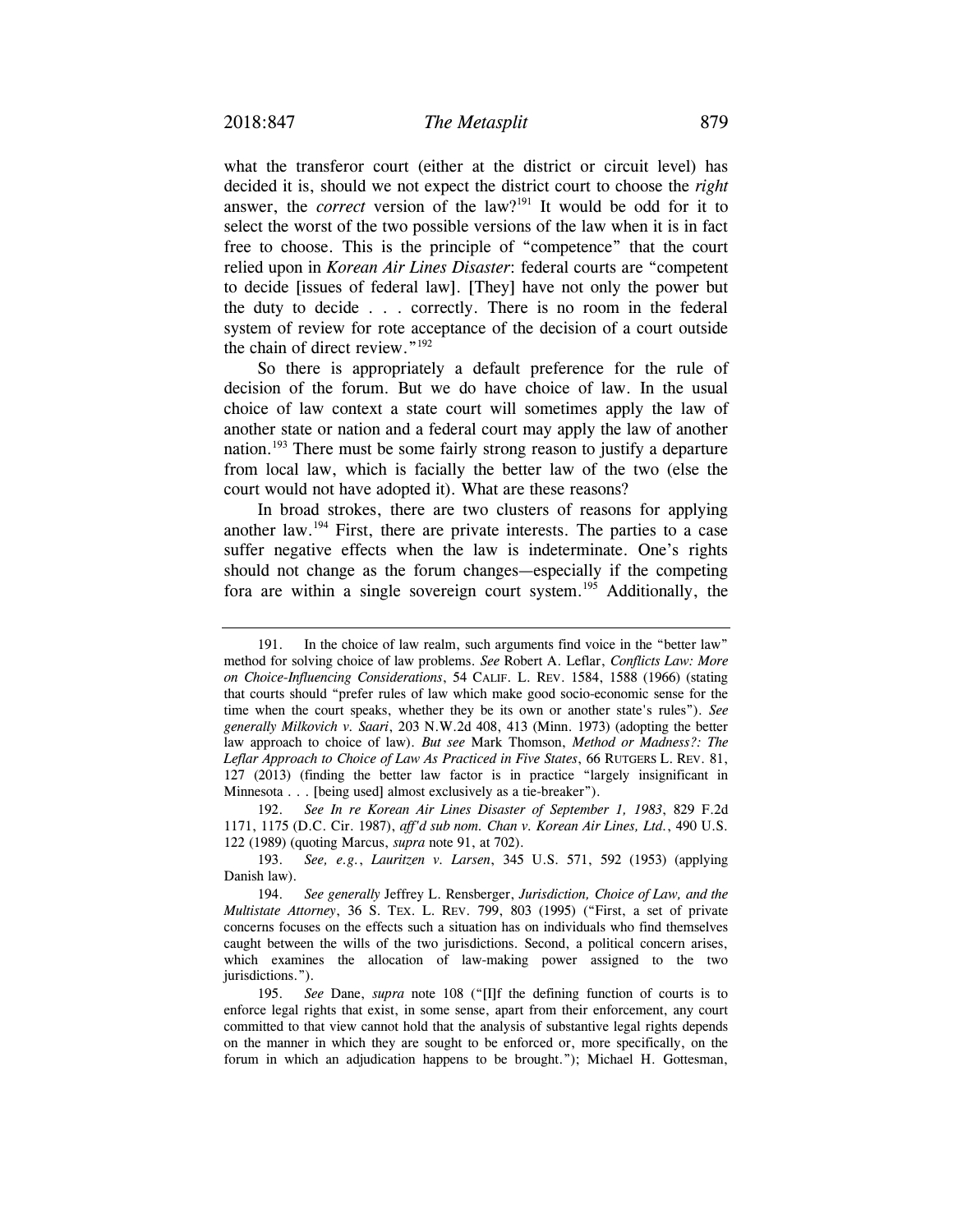parties' expectations may be upset by applying a rule of decision that was not within their contemplation at the time they acted or of the underlying transaction.<sup>196</sup> More generally, without the benefit of predictable choice of law, parties would be frustrated in their ability to predict legal outcomes and engage in planning. Thus, the Restatement (Second) of Conflict of Laws includes among the key choice of law principles the "the protection of justified expectations [and] certainty, predictability and uniformity of result."<sup>197</sup>

The second set of concerns that lie behind choice of law centers around the interests of the sovereigns involved. Choice of law "performs an essential function in our federal system, determining which sovereign authority will regulate conduct implicating several states' interests."<sup>198</sup> When a dispute touches more than one lawmaker a U.S. state or a nation—one must decide, somehow, which one will be allowed to regulate it. In the language of interest analysis, a forum should apply its law only if it has an interest in the matter at hand,<sup>199</sup> which is usually found in a connection to one or more of the parties,<sup>200</sup> but may also exist when an event is local to the forum.<sup>201</sup> Or as the

 196. On the importance of expectations, see Willis L.M. Reese, *Choice of Law: Rules or Approach*, 57 CORNELL L. REV. 315, 329–30 (1972).

To foster public confidence and respect, it is important that the law reach results appealing to common sense, and a person is likely to think that a result makes sense if it is one he would have anticipated had he thought about the question beforehand. . . . It is desirable, in other words, that a person's rights and duties should be determined under a law whose application he had reason to expect.

*Id.* 

 197. *See* RESTATEMENT (SECOND) OF CONFLICT OF LAWS § 6 (AM. LAW INST. 1971).

 198. *See* Genevieve G. York-Erwin, *The Choice-of-Law Problem(s) in the Class Action Context*, 84 N.Y.U. L. REV. 1793, 1796 (2009); *see also* Douglas Laycock*, Equal Citizens of Equal and Territorial States: The Constitutional Foundations of Choice of Law*, 92 COLUM. L. REV. 249, 250 (1992) ("Choice-of-law questions are about the allocation of authority among the several states.").

 199. *See* CURRIE, *supra* note 184 (stating that in deciding a choice of law issue, a court should "inquire whether the relation of the forum to the case is such as to provide a legitimate basis for the assertion of an interest").

 200. *See* Patrick J. Borchers, *Foreword*, 49 CREIGHTON L. REV. 493 (2016) (stating that the "nub of [interest analysis] was that courts should reckon the interests of the party (usually meaning that a state had an interest in protecting its domiciliaries) and apply law accordingly").

 201. *See* Robert A. Sedler, *Choice of Law in Conflicts Torts Cases: A Third Restatement or Rules of Choice of Law?*, 75 IND. L.J. 615, 626 (2000) ("[T]he state where the act or omission occurs has a real interest in applying its law in order to

*Draining the Dismal Swamp: The Case for Federal Choice of Law Statutes*, 80 GEO. L.J. 1, 13 (1991) ("[I]t is always disturbing when the law is indeterminate, but especially so when the legal regime that will judge the propriety of conduct will be the product of events (such as forum selection) that occur *ex post*.").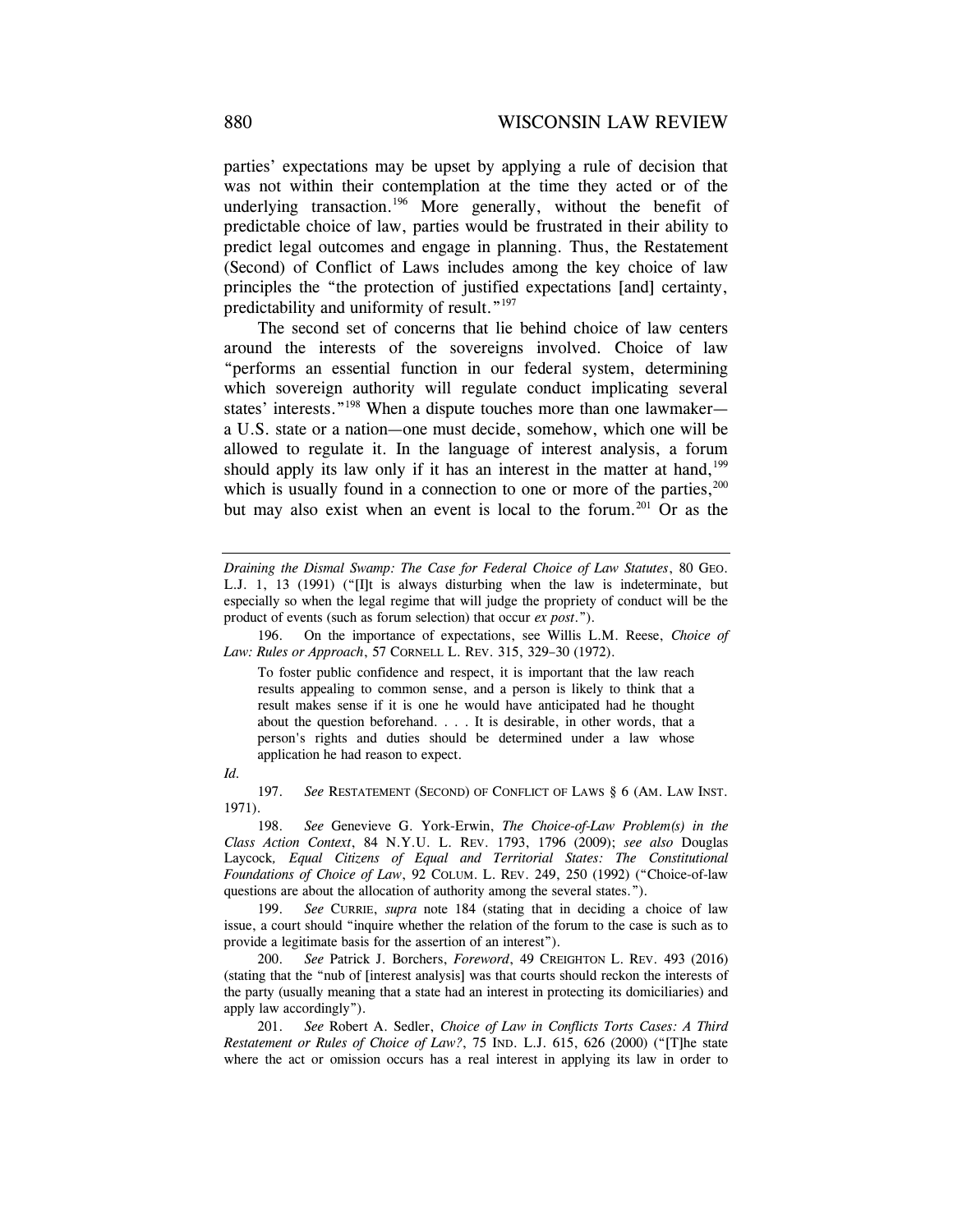Supreme Court has held, the Constitution allows a state to apply its own law if it has a "significant contact or significant aggregation of contacts, creating state interests."202

How do these two concerns play out in the context of transfers of federal question cases? The second choice of law goal, allocating authority between sovereigns, is easily dismissed. In federal question case there is no need to perform such an allocation since there is but one sovereign, the United States, involved.<sup>203</sup> Both transferor courts and transferee courts are applying the same law, albeit differing versions of it. So, in the federal question transfer context, we are not using choice of law to choose lawmakers, only to choose a rule of decision. This—choosing a rule of decision—is a judicial function similar to the task a court performs in a non-transfer case when there are competing precedents from which to choose. Imagine (in a case with no transfer involved) the Third Circuit ruling on a federal law issue as to which the First and Second Circuits have issued divided authority. We would expect the Third Circuit to exercise its "competence"204 to decide the content of federal law on its own, not to adopt the rule of decision of a sister circuit. In the § 1404 federal question context, there is no reason to depart from this model.

Assessing the applicability of first choice of law function protecting parties from uncertainty and avoiding the upsetting of expectations, is trickier. One might dismiss the concerns of party expectations and uncertainty in this context because the engine driving the problem is that federal law is unsettled. One could argue, that is, that parties cannot have legitimate expectations deserving of protection when the content of federal law is unsettled. The ability to plan in advance is not diminished by applying transferee law because the parties already lacked the ability to plan. But the argument for ignoring expectations and certainty in federal question cases is undermined by the fact that in the usual choice of law context (state-to-state or international conflicts) there is an identical uncertainty in the law but we nonetheless still do worry about uncertainty in those cases.<sup>205</sup> If the

implement the conduct-regulating policy reflected in its law."); *see also* Stewart E. Sterk, *The Marginal Relevance of Choice of Law Theory*, 142 U. PA. L. REV. 949, 954 (1994) ("But at other times, Currie explicitly recognized the importance of nondomiciliary interests.").

 <sup>202.</sup> *Phillips Petroleum Co. v. Shutts*, 472 U.S. 797, 818 (1985) (quoting *Allstate Ins. Co. v. Hague*, 449 U.S. 302, 313 (1981) (plurality opinion)).

 <sup>203.</sup> *See supra* notes 15–16 and accompanying text.

 <sup>204.</sup> *See supra* notes 113–116 and accompanying text.

 <sup>205.</sup> A long time ago a young law professor wrote on treating domestic splits of authority as a choice of law problem. Some of the issues pursued in this paragraph are discussed in more detail in Jeffrey L. Rensberger, *Domestic Splits of Authority and Interstate Choice of Law*, 29 GONZ. L. REV. 521, 559–60 (1994).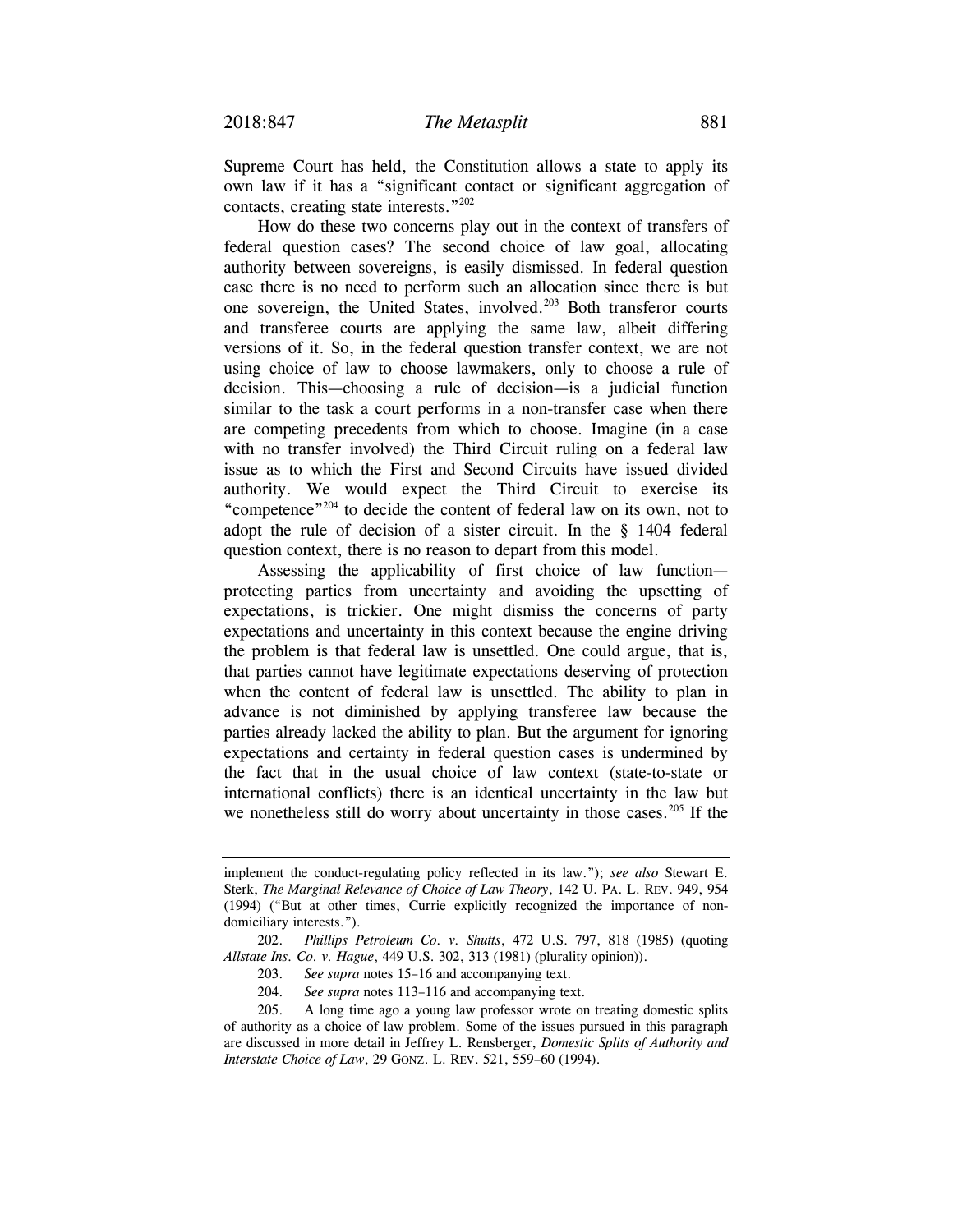unsettled nature of federal law prevents parties from having expectations worth protecting, then why is that not also true in intersovereign conflicts? The state law of Michigan and Illinois may differ and the interpretation of federal law by the Sixth and the Seventh Circuit may also differ. As to the former, our choice of law apparatus seeks to promote party expectations even though one could say that given the unsettled nature of state law the parties have no legitimate expectations. The only distinction between the two situations is that one involves a difference in the law of two lawmakers and the other involves only the indeterminate content of the law of a single lawmaker. Perhaps the answer to this underinclusiveness of choice of law is that it is desirable to seek uniform solutions to legal issues that touch two lawmakers (the traditional choice of law problem) because such cases will persist so long as we have commerce between persons in different states or nations and sufficiently broad rules of jurisdiction to allow for the possibility of litigation in either. But as to unsettled federal law, we need not use choice of law to solve the problem, since unification of the law through mutual coalescence of the circuits or through Supreme Court decision or through legislation is possible.<sup>206</sup> But in any event the distinction between unsettled intersovereign and unsettled intrasovereign law when it comes to the concerns of uncertainty and a lack of predictability is far from clear.

An additional problem with dismissing the use of transferor law in § 1404 federal question cases is the breadth of the rationales underlying *Van Dusen.*<sup>207</sup> *Van Dusen* was of course a diversity case, but the Court's reasoning depended not only on *Erie* principles but on the legislative history of § 1404. Transfer under § 1404 is available in cases where the "plaintiff has properly exercised his venue privilege,"208 that is, in cases in which the plaintiff has sued in a proper forum. Congress was reacting to concerns of overly broad venue.<sup>209</sup> It considered and rejected narrowing the venue choices available to plaintiffs.210 Section 1404 was an alternative, keeping the broad venue

208. *Id.* at 634.

210. *See id.*

 <sup>206.</sup> *See* Mary Garvey Algero, *A Step in the Right Direction: Reducing Intercircuit Conflicts by Strengthening the Value of Federal Appellate Court Decisions*, 70 TENN. L. REV. 605, 616 (2003). In arguing that circuit court precedent should be given stare decisis effect in other circuits, Algero points out the debilitating effect on parties of circuit splits. "This lack of coherence and uniformity can be especially harmful to individuals, businesses, the government and its agencies as more and more activities and subsequent litigation relating to such activities occur across circuit lines." *Id.*

 <sup>207.</sup> *See Van Dusen v. Barrack*, 376 U.S. 612, 635 (1964) (stating that § 1404 "was not designed to narrow the plaintiff's venue privilege").

 <sup>209.</sup> *See id.* at 635 ("Congress was particularly aware of the need for provisions to mitigate abuses stemming from broad federal venue provisions.").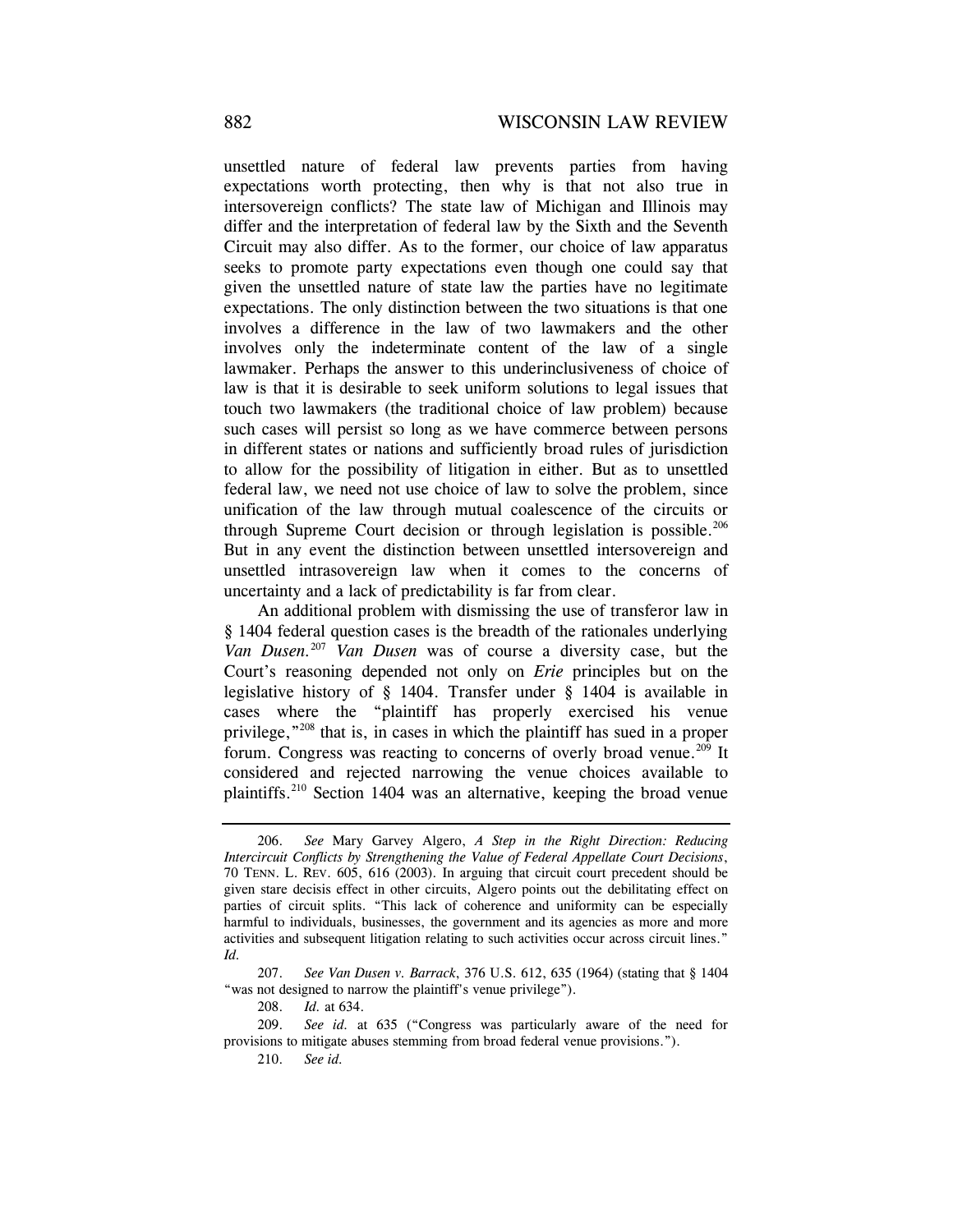choices generally but allowing transfer to a more convenient forum on a case-by-case basis. Section 1404 was "not designed to narrow the plaintiff's venue privilege or to defeat the state-law advantages that might accrue from the exercise of this venue privilege but rather the provision was simply to counteract the inconveniences that flowed from the venue statutes by permitting transfer to a convenient federal court."211 It was a "federal judicial housekeeping measure . . . intended . . . simply to authorize a change of courtrooms."212 Thus, the legislative intent underlying § 1404 was to relocate a case from one district to another without changing the underlying rights of the parties. The "legislative history of  $\S$  1404(a) certainly does not justify the rather startling conclusion that one might 'get a change of law as a bonus for a change of venue.'"213 There is no reason to limit the concerns expressed in this legislative history to diversity cases; it is equally applicable to federal question cases.<sup>214</sup>

The Supreme Court reiterated the idea of a plaintiff's venue privilege in it its 2013 decision in *Atlantic Marine Construction Co. v. United States District Court for the Western District of Texas*. 215 In *Atlantic Marine* the Court held that a contractual forum selection clause was enforceable under § 1404 rather than § 1406.<sup>216</sup> A forum selection clause does not render another forum "wrong" for purposes of § 1406.<sup>217</sup> But it does render the contractually chosen clause more convenient, by the parties' stipulation, for purposes of  $\S$  1404.<sup>218</sup> The Court reaffirmed the existence of a venue privilege "[b]ecause plaintiffs are ordinarily allowed to select whatever forum they consider most advantageous."219 But in the context of a forum selection clause, the "plaintiff has effectively exercised its 'venue privilege' before a dispute arises."220 Thus forum selection clauses are enforced not as an exception to a plaintiff's venue privilege but as a fulfillment of it.

In *Ferens v. John Deere Co.*, 221 the Court (in holding that *Van Dusen* applies to transfers initiated by the plaintiff as well as to those

 <sup>211.</sup> *Id*.

 <sup>212.</sup> *Id*. at 636–37.

 <sup>213.</sup> *Id.* at 635–36 (quoting *Wells v. Simonds Abrasive Co.*, 345 U.S. 514, 522 (1953) (Jackson, J. dissenting)).

 <sup>214.</sup> *See Eckstein v. Balcor Film Inv'rs*, 8 F.3d 1121, 1127 (7th Cir. 1993) ("Although [*Van Dusen* and *Ferens*] arose under the diversity jurisdiction, their references to *Erie* . . . do not imply a ruling limited to state law.").

 <sup>215. 571</sup> U.S. 49 (2013).

 <sup>216.</sup> *See id.* at 52.

 <sup>217.</sup> *See id.* at 55.

 <sup>218.</sup> *See id.* at 63–64.

 <sup>219.</sup> *See id.*

 <sup>220.</sup> *Id.* at 63.

 <sup>221. 494</sup> U.S. 516 (1990).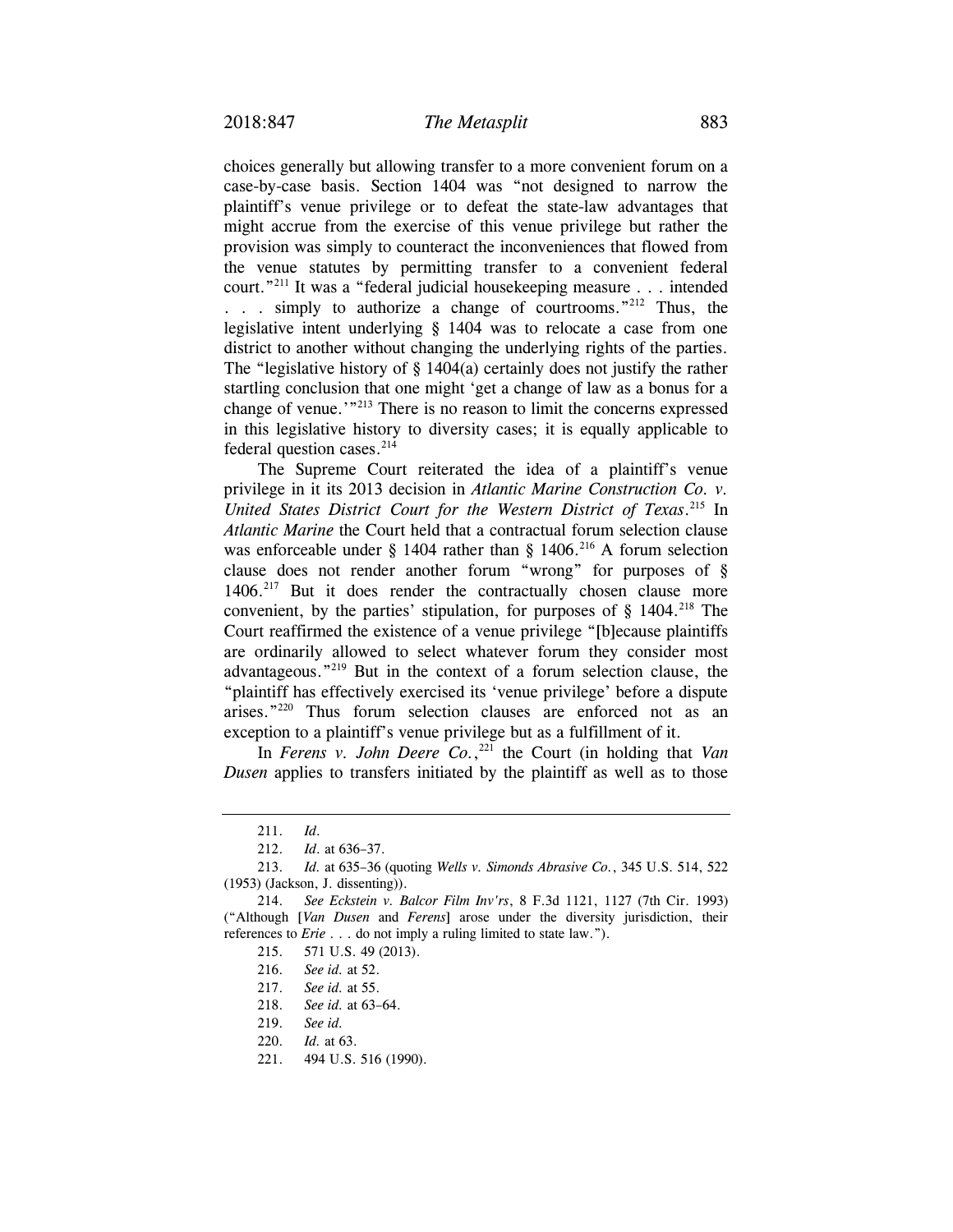initiated by the defendant),<sup>222</sup> characterized *Van Dusen* as resting on "three independent reasons:"

First, § 1404(a) should not deprive parties of state-law advantages that exist absent diversity jurisdiction. Second, § 1404(a) should not create or multiply opportunities for forum shopping. Third, the decision to transfer venue under § 1404(a) should turn on considerations of convenience and the interest of justice rather than on the possible prejudice resulting from a change of law.<sup>223</sup>

While the first reason identified by *Ferens* is limited to the diversity context, $224$  the second two reasons are clearly independent of any *Erie*-based policies.

The Court's second rationale, that § 1404 should not "create or multiply opportunities for forum shopping," is fully applicable to federal question cases. A defendant seeking a transfer under § 1404 in a federal question case may be only seeking a more convenient forum, but it is inconceivable that forum shopping (shopping for better law)<sup>225</sup> is not also a factor when circuit law is divided.<sup>226</sup> If the defendant

 225. Most instances of forum shopping are about obtaining favorable substantive law. *See* Kermit Roosevelt III, *Choice of Law in Federal Courts: From* Erie *and* Klaxon *to CAFA and* Shady Grove, 106 NW. U. L. REV. 1, 6 (2012) ("[F]orum shopping is law shopping  $\dots$ .").

 226. *See* David Charles Levy, *The Myth of A Uniform Federal Law and the Reality of CERCLA: Arguments For Application of the Law of the Transferor Court Following a Section 1404(a) Transfer of Venue*, 6 HASTINGS W.-NW. J. ENVTL. L. & POL'Y 95, 95 (1999) ("Because of [the rule that a transferee court applies its own law], the most important strategy for a litigant may be to get a case transferred from a venue with unfavorable precedent to a more friendly arena.").

 For an example of a strategic use of transfer to obtain favorable transferee law, see *In re Pan Am. Corp.*, 950 F.2d 839 (2d Cir. 1991). In that case, which involved the Lockerbie, Scotland bombing of a Pan Am flight, the Warsaw Convention might or might not have preempted state law claims. *See id.* at 841–42. A federal district court in Florida ruled state law claims survived preemption and remanded a removed case to state court. *Id.* at 842. The plaintiffs filed a second federal court action in the Florida federal district court brought under the Warsaw Convention in order to toll the statute of limitations in the event that the state law actions were later ruled to be preempted. *Id.* The JPML transferred the placeholder federal actions to the Eastern District of New York. *Id.* 

 Due to financial pressure, Pan Am filed a voluntary petition for reorganization under Chapter 11 in the United States Bankruptcy Court for the Southern District of New York. *See id.* Pan Am then moved under the bankruptcy code to transfer the *state actions* from Florida to the Southern District of New York. *See id; see also* 28 U.S.C.

 <sup>222.</sup> *See id.* at 519.

<sup>223.</sup> *Id.* at 523.

 <sup>224.</sup> *See id*. at 524 ("The policy that § 1404(a) should not deprive parties of state-law advantages, although perhaps discernible in the legislative history, has its real foundation in *Erie*.").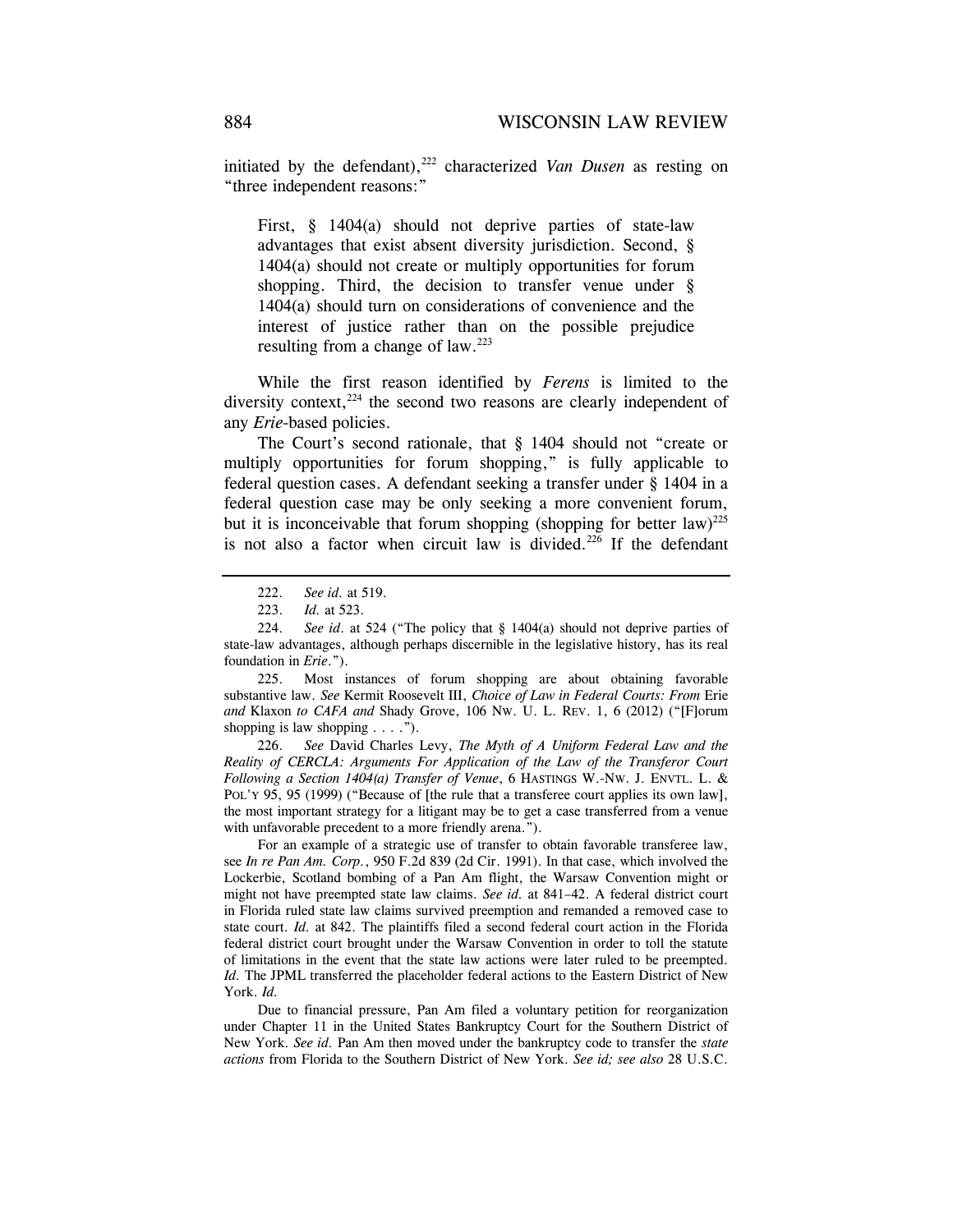knows that the interpretation of the law of Circuit *X* is favorable to its position, it would have a strong incentive to seek a transfer there under § 1404 if transferee law is going to apply. And it is impossible to believe that the defendant would seek a § 1404 transfer to a circuit with *less* favorable law merely for trial convenience.<sup>227</sup> The rule of applying transferee versions of federal law after a § 1404 transfer surely adds to the opportunities for forum shopping. Of course the plaintiff may well also have engaged in forum shopping in filing the suit where he did. But when he has sued in a district that has proper venue and personal jurisdiction, he has violated no norms. That is, he is entitled to shop under the law of venue and he is merely exercising a "venue privilege" that exists in a world that has divided rules of decision. Allowing a change of the content of federal law as a "bonus"<sup>228</sup> for a successful  $\S$ 1404 transfer does not eliminate a plaintiff's forum shopping, it merely introduces a second round of forum shopping:

An opportunity for forum shopping exists whenever a party has a choice of forums that will apply different laws. The *Van Dusen* policy against forum shopping simply requires [one] to interpret  $\S$  1404(a) in a way that does not create an

<sup>§ 157(</sup>b)(5). Pan Am planned to then seek a transfer to the Eastern District of New York where the JPML had transferred earlier cases. Before any transfer decision was made, the Second Circuit ruled in another case that state law claims were indeed preempted by the Warsaw Convention. *See In re Air Disaster at Lockerbie*, 928 F.2d 1267 (2d Cir. 1991). The Second Circuit upheld that the transfer to the bankruptcy proceedings despite admitting that "Pan Am's persistent attempts to transfer these cases to Chief Judge Platt was no doubt influenced by his holding that punitive damages were not recoverable under the Warsaw Convention." *In re Pan Am. Corp.*, 950 F.2d at 843 n.5. Moreover, it held that on the federal law issue of preemption, the transferee court should apply its own understanding of federal law and not apply the finding of nonpreemption previously made by the district court in Florida in the earlier case, rejecting the "argument that the district court should accept or at least defer to precedent in the Southern District of Florida (precedent that is contrary to our decision in *Lockerbie*)." *Id.* at 847. The court "agree<sup>[d]</sup> that a 'transferee court [should] be free to decide a federal claim in the manner it views as correct without deferring to the interpretation of the transferor circuit." *Id.* (quoting *In re Korean Air Lines Disaster of September 1, 1983*, 829 F.2d 1171, 1174 (D.C. Cir. 1987)).

 <sup>227.</sup> *See Ferens*, 494 U.S. at 526 (1990) (discussing the same issue on the context of plaintiff motions under § 1404).

Some plaintiffs would prefer to litigate in an inconvenient forum with favorable law than to litigate in a convenient forum with unfavorable law or not to litigate at all. The [plaintiffs], no doubt, would have abided by their initial choice of the District Court in Mississippi had they known that the District Court in Pennsylvania would dismiss their action.

*Id.* 

 <sup>228.</sup> *Van Dusen v. Barrack*, 376 U.S. 612, 635–36 (quoting *Wells v. Simonds Abrasive Co.*, 345 U.S. 514, 522 (1953) (Jackson, J. dissenting)).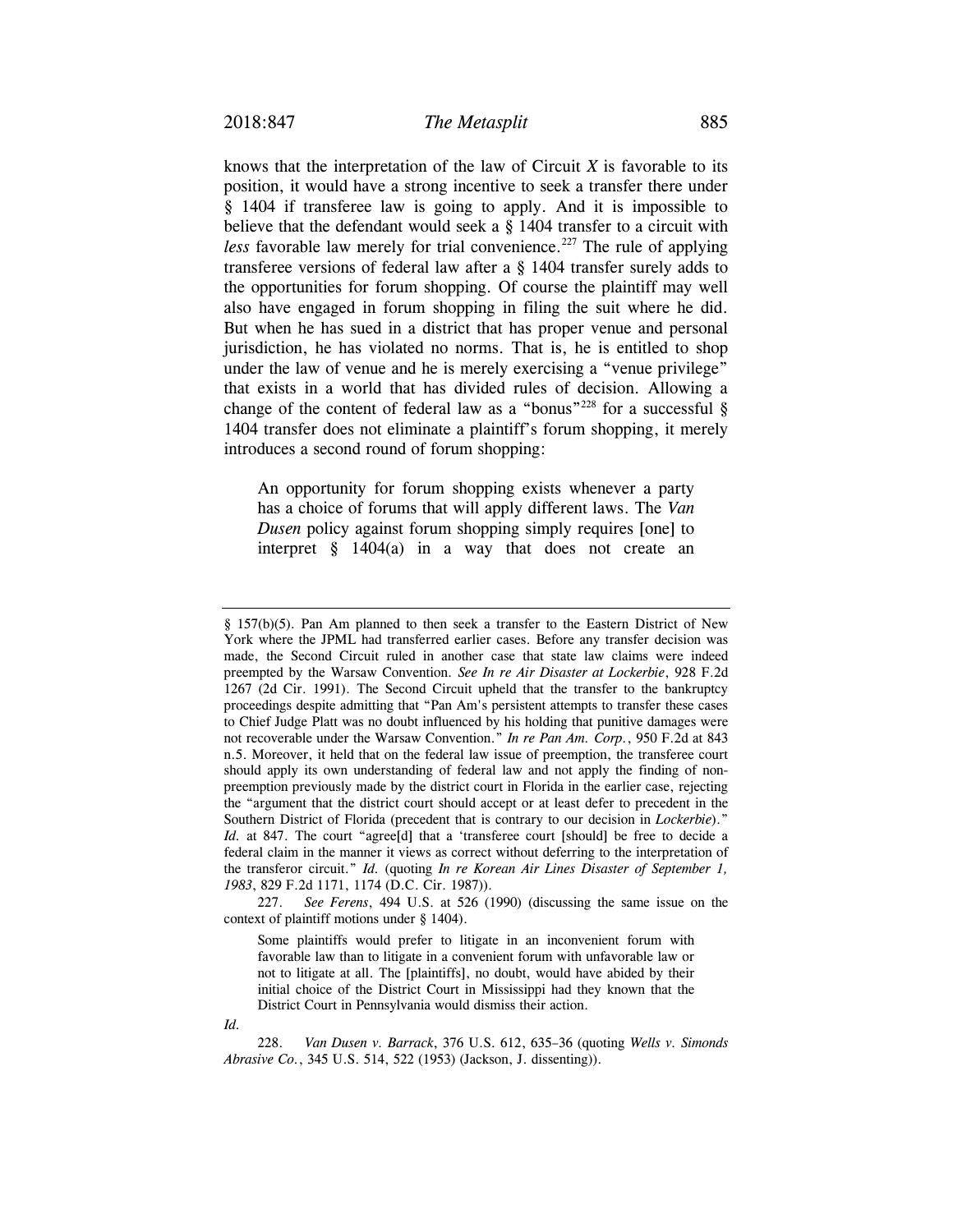opportunity for obtaining a more favorable law by selecting a forum through a transfer of venue.<sup>229</sup>

The third rationale, that transfer "should turn on considerations of convenience rather than on the possibility of prejudice resulting from a change in the applicable law,  $\frac{230}{120}$  is also applicable in federal question cases. The prospect of a change in the federal rule of decision after a § 1404 transfer by the application of transferee law will surely discourage the court considering the transfer from granting it.231 *Van Dusen* sought to keep decisions on transfer unentangled from choice of law.<sup>232</sup> Consider the question from the standpoint of the potential transferor court. It has its own view of the correct federal rule of decision. Or it has binding precedent from its circuit that instructs the district court as to the correct interpretation of federal law. Convenience factors in the case are compelling. Litigation in the transferee district would be much more convenient. But the transferee district would get the "wrong" result on the merits! The result would be a very efficient piece of litigation with an utterly wrong result, a classic case of the operation being a success despite the death of the patient. Courts have accepted the argument for using transferee law that transferee courts are competent to decide federal law and have a duty to do so.<sup>233</sup> If this is true of the transferee court, why is it not also true of the transferor court? If after transfer the deviant (from the standpoint of the transferor court) interpretation of the transferee will apply why on earth grant a transfer? Surely a mere interest in procedural efficiency cannot outweigh the importance of reaching a correct result of the merits.

The court in *Eckstein*, in choosing to apply transferor law, limited its rule to situations in which federal law was "non-uniform."234 But it was not just any non-uniform presentation of federal law that triggers, according to *Eckstein*, the application of transferor law. *Eckstein* interpreted *Van Dusen* to "apply whenever different federal courts *properly* use different rules."<sup>235</sup> Transferor law is to be used only when

 232. *See Van Dusen*, 376 U.S. at 636 ("[C]ourts would at least be reluctant to grant transfers, despite considerations of convenience, if to do so might conceivably prejudice the claim of a plaintiff who had initially selected a permissible forum.").

 <sup>229.</sup> *Ferens*, 494 U.S. at 527.

 <sup>230.</sup> *Id.* at 528.

 <sup>231.</sup> For an example of a court denying transfer because of a prejudicial change in the applicable legal rule following transfer, see *Ayers v. Arabian Am. Oil Co.*, 571 F. Supp. 707 (S.D.N.Y. 1983). The court denied a motion to transfer under § 1404 to a district "where plaintiffs might be time barred from prosecuting the claim" by a shorter statute of limitations. *See id.* at 710.

 <sup>233.</sup> *See supra* notes 113–116 and accompanying text.

<sup>234.</sup> *Eckstein v. Balcor Film Inv'rs*, 8 F.3d 1121, 1127 (7th Cir. 1993).

 <sup>235.</sup> *Id.* (emphasis added).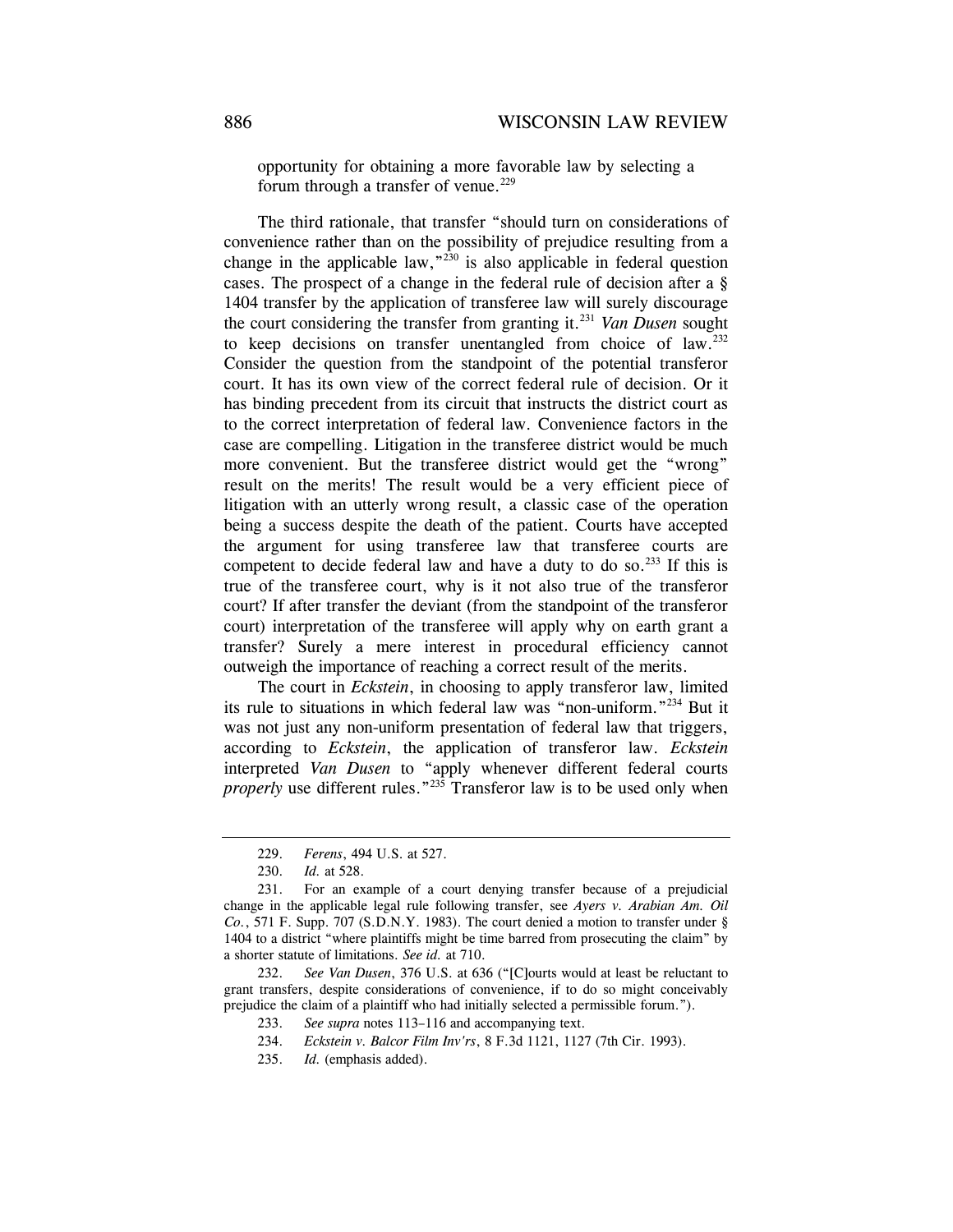"the law of the United States is geographically non-uniform."236 This would appear to limit the *Eckstein* rule to cases in which federal law borrows local statutes of limitations or other state law. But it is unclear that *Eckstein's* reasoning can be so contained. If Congress expressly directs that different districts are to use different law, then transferor law applies, but not, *Eckstein* says, if we have a mere circuit split. But is there really a difference between the two situations? In cases where a circuit split exists on the proper interpretation of a federal statute, Congress could solve the split by legislation. But it does not. Is choosing to suffer the split any different from affirmatively enacting a split? Congress has sometimes held to have legislated by inaction. In *Ankenbrandt v. Richards*, 237 the Supreme Court upheld the longstanding rule that there is a domestic relations exception to the grant of diversity jurisdiction.<sup>238</sup> There is no textual basis for this exclusion in § 1332 but the Court held that Congress had by doing nothing—by its silence<sup>239</sup>— "'adopt[ed] that interpretation' when it reenacted the diversity statute."<sup>240</sup> As the Court said in another context, Congress's "silence . . . and its inaction are . . . consistent with a desire to leave the problem fluid."241 Or consider *Semtek International Inc. v. Lockheed Martin Corp*. 242 The question in *Semtek* was what law governs the claim preclusive effect of a judgment rendered in a federal diversity case. $243$ The Court held that the matter was not governed by Federal Rule  $41(b)$ .<sup>244</sup> Instead, the matter is governed by federal common law.<sup>245</sup> But the Court held that the content of federal law is to be borrowed from state law, "the law that would be applied by state courts in the State in which the federal diversity court sits."<sup>246</sup> *Semtek* has geographically nonuniform federal law, a case in which *Eckstein* would require the application of transferor law. But this nonuniform law is not the result of explicit congressional mandate. In fact, it is the consequence of the failure of a congressionally authorized directive—Federal Rule 41(b) to address the matter. Nonuniformity arises in *Semtek* from mere

 <sup>236.</sup> *Id.*

 <sup>237. 504</sup> U.S. 689 (1992).

<sup>238.</sup> *Id.* at 700.

 <sup>239.</sup> *See* Emily J. Sack, *The Domestic Relations Exception, Domestic Violence, and Equal Access to Federal Courts*, 84 WASH. U. L. REV. 1441, 1482 (2006) ("*Ankenbrandt* that turns congressional silence into intent.").

 <sup>240.</sup> *Ankenbrandt*, 504 U.S. at 700–01 (quoting *Lorillard v. Pons*, 434 U.S. 575, 580 (1978)).

 <sup>241.</sup> *Girouard v. United States*, 328 U.S. 61, 70 (1946).

 <sup>242. 531</sup> U.S. 497 (2001).

 <sup>243.</sup> *See id.* at 499.

 <sup>244.</sup> *See id.* at 506.

 <sup>245.</sup> *See id.* at 508.

 <sup>246.</sup> *See id.*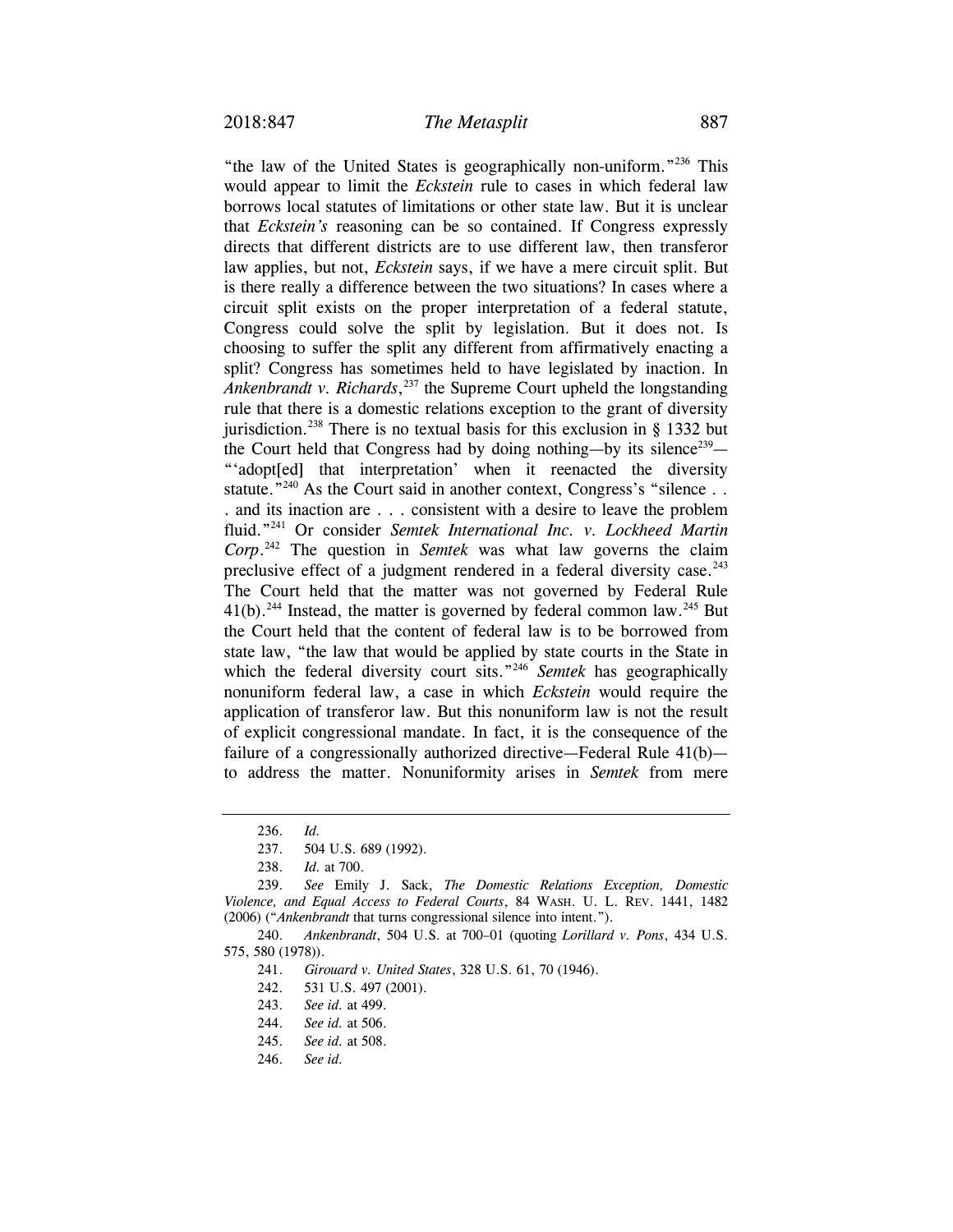inaction. Likewise, the Supreme Court can resolve a circuit split, but it may deny certiorari and let the split abide for a time.<sup>247</sup> Splits among the circuits are not natural disasters, hurricanes or earthquakes disrupting our otherwise orderly law. Splits are not alien to our legal system, they are a part of it. $248$  Courts, we are told have the competence and duty to decide cases correctly. This prerogative to go a circuit's own way inevitably leads to splits. In what sense then are federal courts not "properly us[ing] different rules" in cases of circuit splits?

Although I find the question to be closer than it at first appears, I end up agreeing with the use of transferee law in § 1404 cases. The irreducible question is whether a party has a protectible "venue privilege" in federal question cases. In enacting venue statutes, I doubt that Congress intended to entitle parties to adjudication under a local version of federal law. In diversity cases, venue privilege is embedded in our federal system. Litigants should not lose in diversity cases whatever advantages they would have obtained in state court. That is the teaching of *Erie* and *Klaxon*. But venue privileges do not in the federal question context exist a priori. There is no federalism compulsion in this context, no rights vested or inchoate to have one's affairs decided under the law of a particular circuit. And there is no need to allocate lawmaking authority among multiple lawmakers. One is left only with the private party concerns. And as to these, whatever venue privilege might exist in federal question cases is granted by our legal system by voluntary design. And so we are free to choose. The bare existence of § 1404 undermines the idea of a venue privilege. It is hard to find that a plaintiff has a "right" to have his case adjudicated in

 <sup>247.</sup> *See Avis Rent A Car Sys., Inc. v. Aguilar*, 529 U.S. 1138, 1143 (2000) (Thomas, J., dissenting from denial of certiorari) ("My colleagues are perhaps dissuaded from granting certiorari by the paucity of lower court decisions addressing the First Amendment implications of workplace harassment law . . . ."); Wayne A. Logan, *Constitutional Cacophony: Federal Circuit Splits and the Fourth Amendment,* 65 VAND. L. REV. 1137, 1155 (2012) (noting circuit splits that have persisted "for years, with eight splits dating back to the 1990s, and one to the 1980s"); Ruth Bader Ginsburg, *Workways of the Supreme Court*, 25 T. JEFFERSON L. REV. 517, 517 (2003) ("For the most part, the Supreme Court will consider for review only cases presenting what we call deep splits—questions on which other courts . . . have strongly disagreed.").

 <sup>248.</sup> *See In re Dow Co. Sarabond Prods. Liab. Litig.*, 666 F. Supp. 1466, 1470 (D. Colo. 1987).

<sup>[</sup>Courts] must recognize the reality of variation within the federal court system. . . . Although I perceive a great deal of sense in applying the law of a single forum to all § 1407 issues (whether state or federal) so that the advantages of multidistrict litigation may be pursued to their logical conclusions, a change in the law lies beyond the purview of my authority. I must accept the system as it currently operates, however diffidently it serves the stated objective.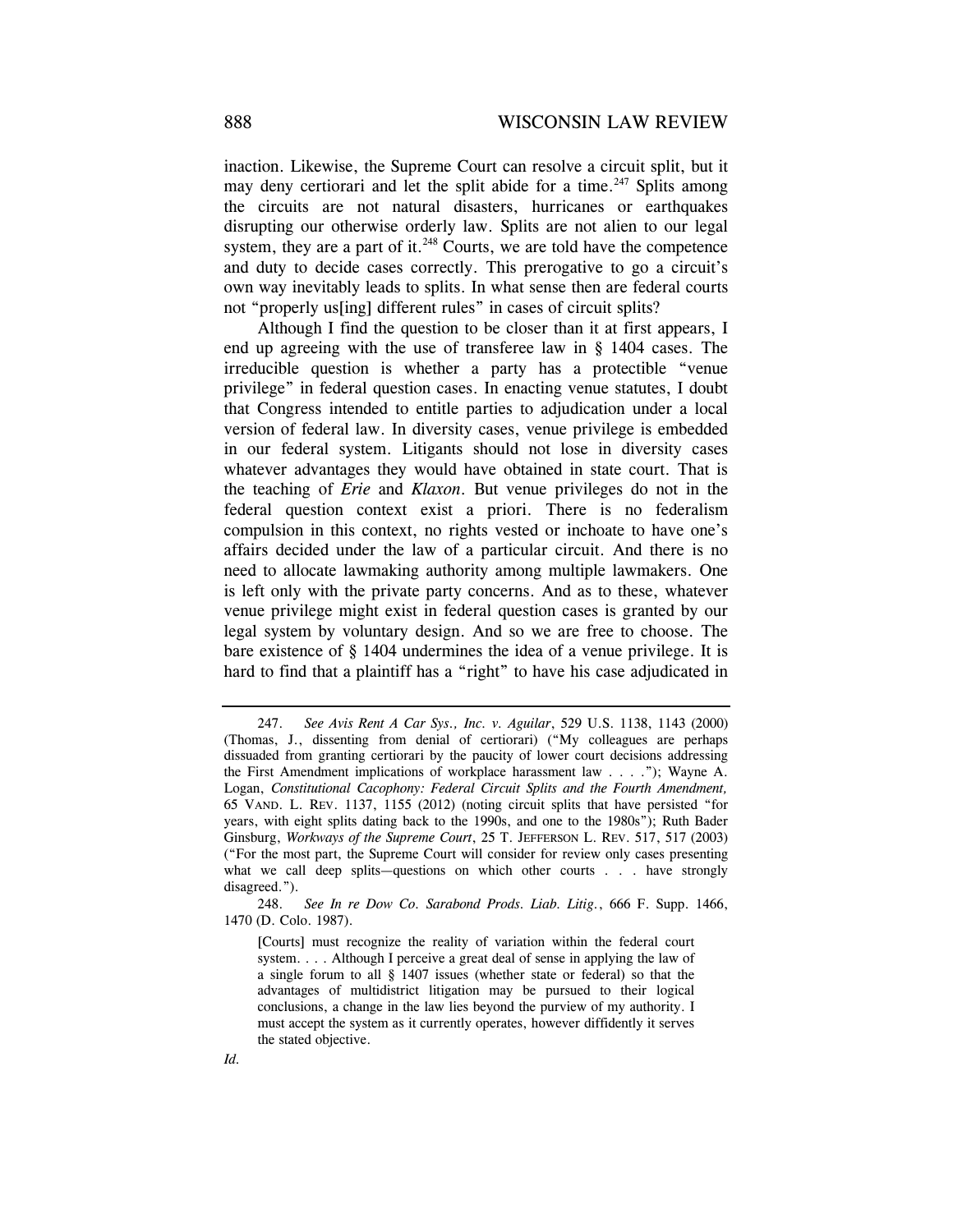Circuit X (where the general venue statute<sup>249</sup> would authorize suit), along with whatever procedural and substantive advantages inhere in that forum, when another statute, § 1404, authorizes transfer of the case elsewhere. Venue under the federal statues is insufficiently fixed to grant a privilege to have the law of the transferor court tag along. This calculus is indeed different in diversity cases, where the privilege protected is that which would have existed in state court had there been no diversity jurisdiction. Moreover, there are costs to a court applying some law other than its own. In addition to the court deviating from what it perceives to be the correct interpretation of the law, there is the inconvenience and dislocation of finding and researching another court's law. While these costs, particularly the cost of researching "foreign" federal law, may not be great, there is an insufficient need to offset even this modest weight. Party expectations are not high and there is absolutely no need to respect the lawmaking authority of another sovereign.

But the *Eckstein* exception for nonuniform federal law is also correct. In this context, there is no single, unitary, correct understanding of federal law. The duty to decide a case correctly therefore falls away. And since federal law is designed to be nonuniform, there is a greater sense of venue privilege for the plaintiff. The statute of limitations context, which is where *Eckstein* arose, provides a good illustration. The plaintiff has filed a case in a district with proper venue. And he has filed it in a timely manner under the statute of limitations that Congress has made applicable. Transferring a case for merely trial convenience to another district only to have it dismissed on statute of limitations grounds once there makes no sense. One could avoid that result by denying the transfer, but then we are stuck with inconvenient litigation. Given those choices, the most sensible solution is to transfer the case to serve convenience but to carry along the longer statute of limitations. This is essentially the reasoning of *Ferens*, which allowed transfer to a convenient forum while carrying along a longer statute of limitations.<sup>250</sup> And this reasoning applies generally to all cases based on designedly nonuniform federal law. The plaintiff should not lose his potentially meritorious case due to a convenience transfer, and we need not suffer inconvenient litigation when a transfer to a convenient forum is possible.

 <sup>249.</sup> *See* 28 U.S.C. § 1391 (2012).

 <sup>250.</sup> *See Ferens v. John Deere Co.*, 494 U.S. 516, 525 (1990) (stating that "it [is] not the purpose" of § 1404 "to protect a party's ability to use inconvenience as a shield to discourage or hinder litigation otherwise proper").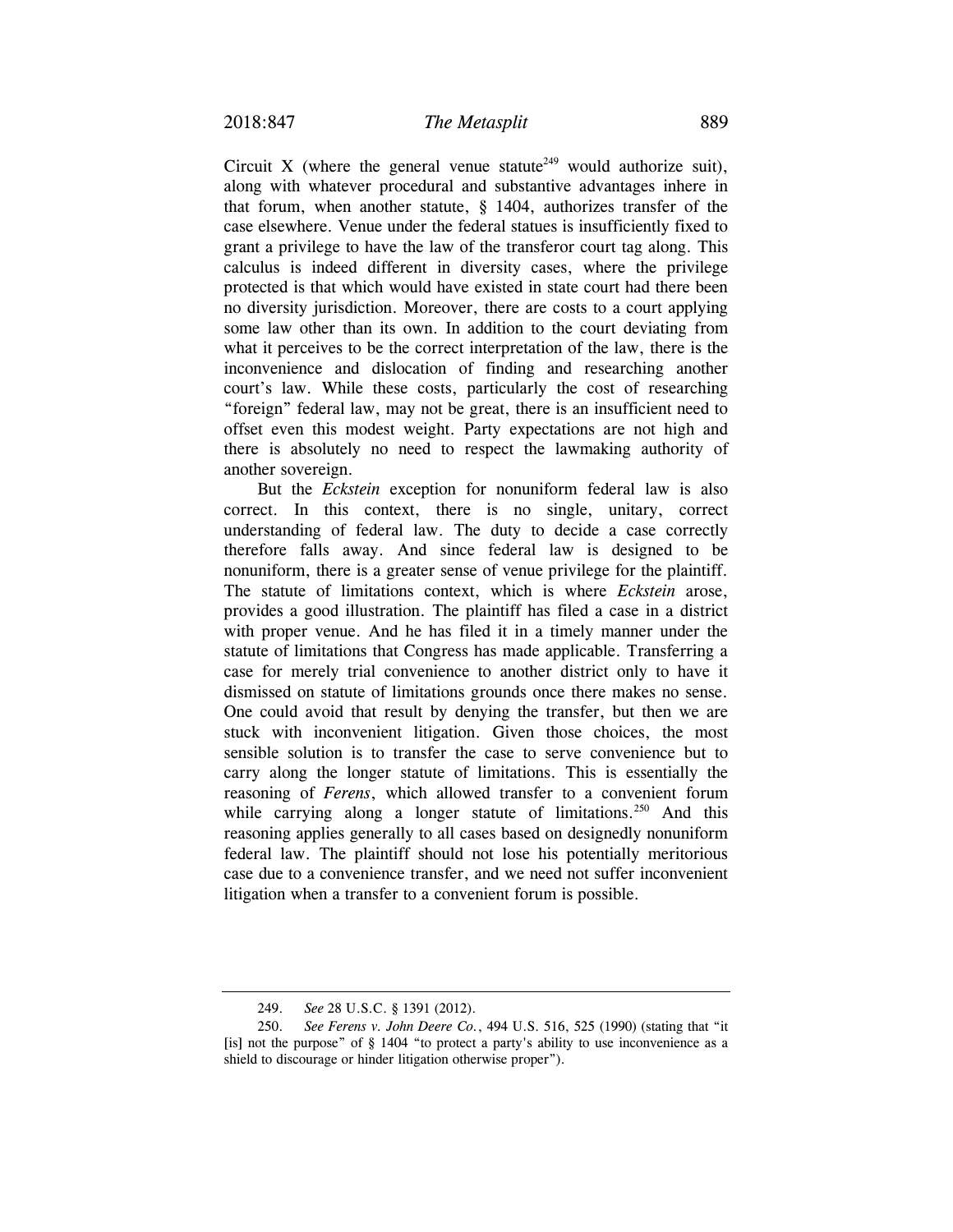## *B. The Special Case of § 1407: The Argument for Using Transferor Law*

Whatever the result for transfers under § 1404, transferee courts should apply transferor law in cases transferred under § 1407. Applying transferee law is unfair to the plaintiff. It ignores the scheme of § 1407, which provides for the case to be remanded to the transferor district following pretrial proceedings. It also places the transferor court in an untenable position when the case is remanded back to it.

## 1. THE PECULIAR CHARACTER OF § 1407 TRANSFERS AND VENUE PRIVILEGE

Section 1407 provides for transfers of cases for "coordinated or consolidated pretrial proceedings" when "civil actions involving one or more common questions of fact are pending in different districts."<sup>251</sup> Its purpose is procedural convenience, to promote "the convenience of parties and witnesses."<sup>252</sup> While § 1404 looks to the "interest of justice" as well as the parochial concerns of the "parties and witnesses,"<sup>253</sup> § 1407 is inherently "collectivist."254 Section 1407 seeks to promote the efficiency of the entire judicial system including the adjudication of other similar cases. Transfers are to be granted to "promote the just and efficient conduct" of "civil actions involving one or more common questions of fact,<sup>"255</sup> referring to the other pending cases. Commentators have observed that the JPML has come to value aggregate efficiency for related cases over the concerns of individual convenience.<sup>256</sup> The "remedial aim" of  $\S$  1407 "is to eliminate the potential for conflicting contemporaneous pretrial rulings [in] related civil actions."257 Thus, judges overseeing multidistrict cases look for

 <sup>251.</sup> *See* § 1407(a).

 <sup>252.</sup> *See id.*

 <sup>253.</sup> *See* § 1404.

 <sup>254.</sup> *See* Martin H. Redish & Julie M. Karaba, *One Size Doesn't Fit All: Multidistrict Litigation, Due Process, and the Dangers of Procedural Collectivism*, 95 B.U. L. REV. 109, 109–10 (2015).

 <sup>255.</sup> *See* § 1407(a).

 <sup>256.</sup> *See* Hill, *supra* note 182, at 350 n.64 (noting the criticism "that [the JPML] focuses almost exclusively on the efficiency of the proposed centralization to the detriment of the concerns of justice and convenience to the parties"); Benjamin W. Larson, Comment, Lexecon Inc. v. Milberg Weiss Bershad Hynes & Lerach*: Respecting the Plaintiff's Choice of Forum*, 74 NOTRE DAME L. REV. 1337, 1344 (1999) ("[R]ather than requiring that all the statutory criteria be established, the JPML has largely exceeded the discretion given to it by Congress and has placed efficiency as the paramount objective to be achieved.").

 <sup>257.</sup> *See In re Plumbing Fixture Cases*, 298 F. Supp. 484, 491–92 (J.P.M.L. 1968).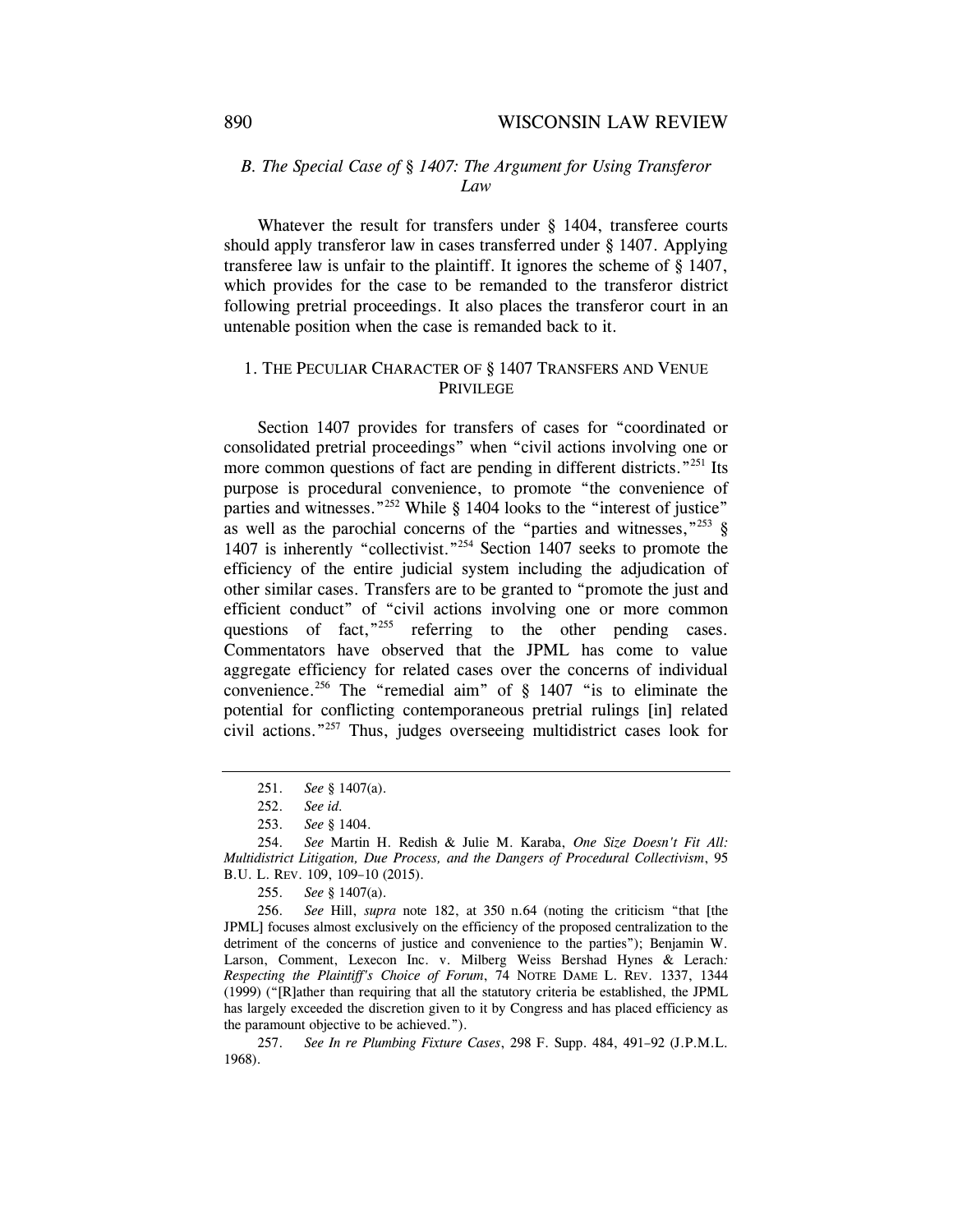lead counsel who have "the personality and character to play well in the sandbox," being able to "work cooperatively with others for the greater good of the entire class or MDL."258

In addition to the needs of the parties, transfer under  $\S$  1407 seeks "to eliminate duplication in discovery, avoid conflicting rulings and schedules, reduce litigation cost, and save the time and effort of the parties, the attorneys, the witnesses, *and the courts*."259 And so the potential inconvenience to the individual parties is balanced against the greater efficiencies that will be obtained in litigating common issues: "While there may be some inconveniences and additional expenses caused by the transfer of this action . . . we believe that they will be greatly offset by the overall savings from and convenience of including this action in the coordinated or consolidated pretrial proceedings."<sup>260</sup> The JPML "has deleted [the convenience] requirement from its standards, and subsequently has rejected all motions to fight transfer that have been based on the convenience requirement."<sup>261</sup> Thus,  $\S$  1407 "advances judicial efficiency, but at the cost of partially compromising the right of litigants to individualized adjudication of their claims."<sup>262</sup> It is the "apogee of the judicial-management principle, in that party autonomy is subsumed to the convenience of all of the parties and of the judicial system as a whole." $263$ 

This makes transfers under § 1407 different from those under § 1404. In the latter, while the plaintiff has sued in a proper district under the venue statutes, there is another district which is preferable in terms of the convenience to the parties in adjudicating the particular case. Thus while a plaintiff does not normally<sup>264</sup> desire a transfer under  $\S$ 

 258. *See* Stanwood R. Duval, Jr., *Considerations in Choosing Counsel for Multidistrict Litigation Cases and Mass Tort Cases*, 74 LA. L. REV. 391, 392 (2014).

 261. *See* Richard A. Chesley & Kathleen Woods Kolodgy, *Mass Exposure Torts: An Efficient Solution to a Complex Problem*, 54 U. CIN. L. REV. 467, 519 (1985).

 262. *See* Carter G. Phillips et al., *Rescuing Multidistrict Litigation from the Altar of Expediency*, 1997 B.Y.U. L. REV. 821, 823 (1997). *See also* Martin H. Redish & Julie M. Karaba, *One Size Doesn't Fit All: Multidistrict Litigation, Due Process, and the Dangers of Procedural Collectivism*, 95 B.U. L. REV. 109, 140 (2015) ("MDL plaintiffs in no sense meaningfully participate in, much less control, their day in court.").

 263. *See* Antony L. Ryan, *Principles of Forum Selection*, 103 W. VA. L. REV. 167, 177 (2000).

 264. Normally the plaintiff has filed suit in the forum in which he wishes to litigate—else he would have filed the case in another district. The exception occurs

 <sup>259.</sup> *See* MANUAL FOR COMPLEX LITIGATION (FOURTH) § 20.131 (2004) (emphasis added).

 <sup>260.</sup> *See In re Sugar Indus. Antitrust Litig. (E. Coast)*, 471 F. Supp. 1089, 1094 (J.P.M.L. 1979). *See also In re Cygnus Telecomm. Tech., LLC, Pat. Litig.*, 177 F. Supp. 2d 1375, 1376 (J.P.M.L. 2001) (granting transfer to effectuate "an overall savings of cost and a minimum of inconvenience to all concerned").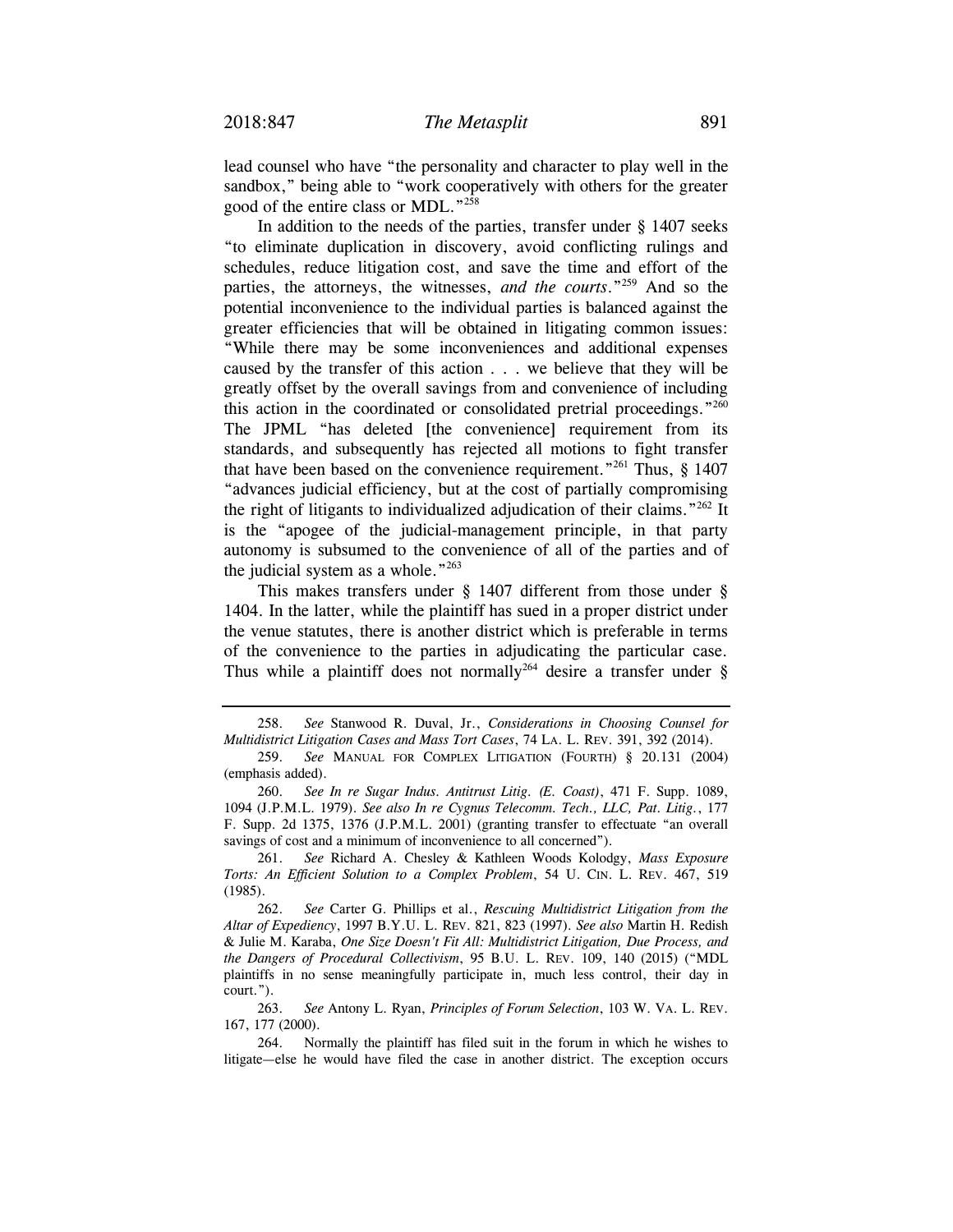1404, he still may be seen as an involuntary beneficiary of it, given that it will be granted only upon a showing of greater convenience in the transferee forum.<sup>265</sup> Section 1404 should be understood as itself a venue statute that makes an exception to the more general venue statutes. Those latter statutes (principally 28 U.S.C.  $\S$  1391)<sup>266</sup> ostensibly authorize venue in the forum chosen by the plaintiff, but on the facts of the particular case, § 1404 overrides this choice. The basic venue statutes "work for convenience in the generality of cases" but need moderation to account for "the special circumstances of particular cases when the rigid venue rules are inappropriate."<sup>267</sup> Section 1404 was enacted to "allow for cases where the ordinary rules are found to work a great hardship."268

That § 1404 is primarily concerned with the parties' convenience and looks only secondarily to concerns of systemic judicial efficiency is made clear by *Atlantic Marine*. The Court established in that case that § 1404 is the proper basis for transferring venue pursuant to a forum selection clause<sup>269</sup> but also made clear the role of party convenience in § 1404 transfers. The existence of the forum selection clause decisively establishes the superior convenience to the parties of the selected forum.270 The only remaining interests to consider are the "publicinterest factors"—things such as judicial efficiency—but, the Court said, because these "factors will rarely defeat a transfer motion, the practical result is that forum-selection clauses should control except in unusual cases."<sup>271</sup> Thus, under  $\S$  1404 the private interests of the parties outweigh considerations of judicial efficiency "except in unusual cases." Later cases underscore this point. When some but not all parties in litigation have a forum selection clause, to uphold transfer as *Atlantic Marine* directs may require severance, transferring only a part of the case and creating duplicative litigation. The concerns of creating

- 267. *See Hoffman v. Blaski*, 363 U.S. 335, 367 (1960).
- 268. *See id.* at 368.

 269. *See Atl. Marine Constr. Co. v. U.S. Dist. Court. for W. Dist. of Tex.*, 571 U.S. 49, 59–60 (2013).

 270. *See id.* at 64 ("[A] court evaluating a defendant's § 1404(a) motion to transfer based on a forum-selection clause should not consider arguments about the parties' private interests. When parties agree to a forum-selection clause, they waive the right to challenge the preselected forum as inconvenient or less convenient.").

271. *Id.*

when the plaintiff sues in an inconvenient forum to take advantage of a long statute of limitations and then seeks a transfer to a more convenient forum. *Cf. Ferens v. John Deere Co.*, 494 U.S. 516, 523–27 (1990).

 <sup>265.</sup> *See* 15 WRIGHT ET AL., *supra* note 42, § 3848 ("[A] motion to transfer under Section  $1404(a)$  should not be granted lightly. After all, by definition, these are cases in which the plaintiff's choice of venue is proper under the applicable venue provisions.").

 <sup>266.</sup> *See* 28 U.S.C. § 1391 (2012).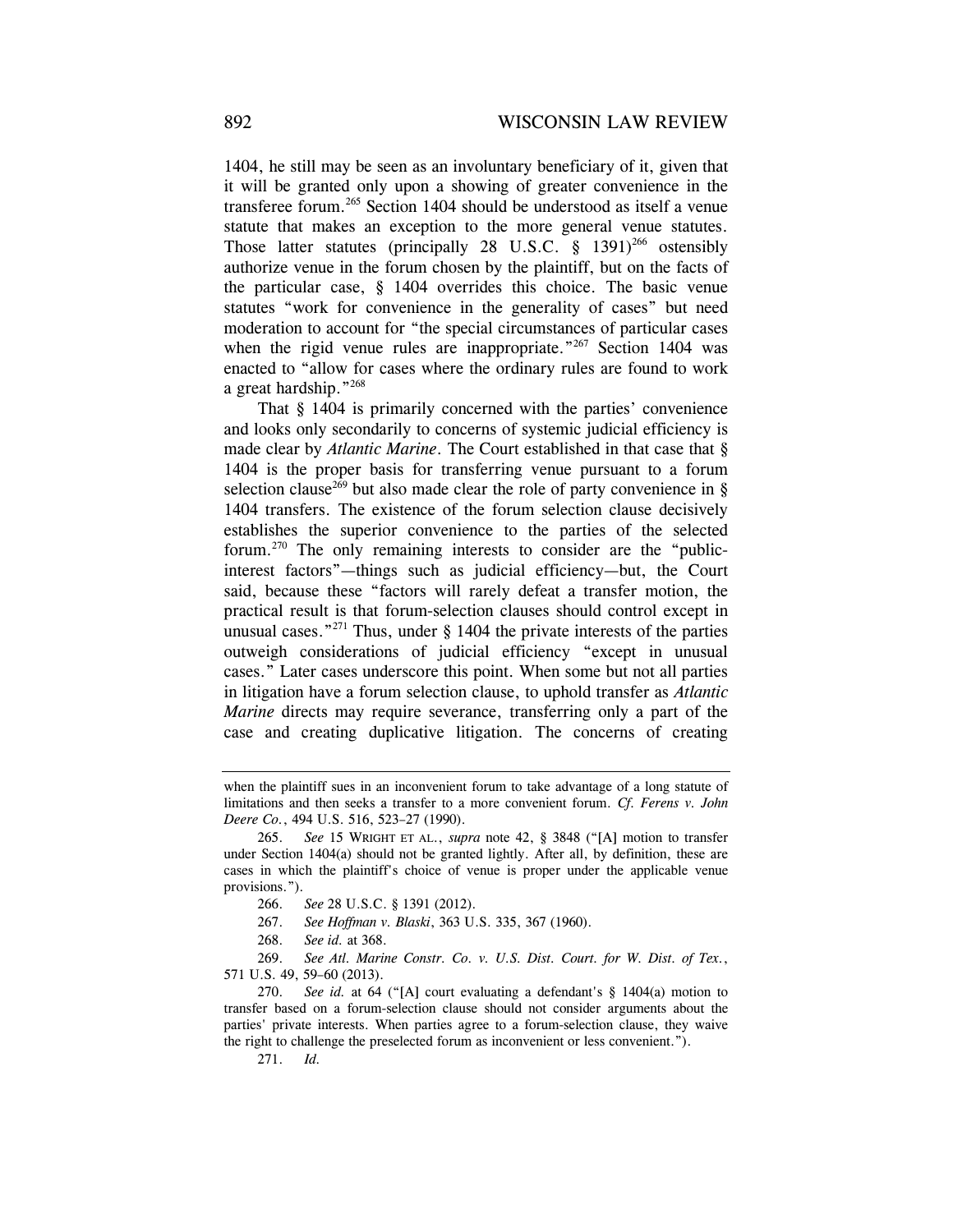judicial inefficiencies such as this would be a factor in denying a transfer under public interest factors under § 1404, but lower federal courts have in fact ordered a severance and transfer. For example in *In re Rolls Royce Corp.*, 272 the plaintiff sued three defendants, only one of which had a forum selection clause in its contract with the plaintiff.<sup>273</sup> Since the other defendants were not subject to jurisdiction in the selected forum, transfer of the entire case was impossible.<sup>274</sup> This situation presented a stark choice between party convenience (transfer the case against the one defendant to the selected forum) and judicial efficiency (keep the claims against all defendants in one action). The court granted mandamus, reversing the district court for refusing to sever and transfer the case.<sup>275</sup> Thus, as *Atlantic Marine* directed, the "public-interest factors . . . will rarely defeat a transfer motion" based on a forum selection clause.<sup>276</sup>

But § 1407, on the other hand, is not based on the chosen venue being deficient in terms of convenience to the parties to the case. Transfer is for the entirely different reason of the existence of similar cases in other districts and the desire to achieve aggregate efficiencies in the adjudications of all the related cases. In considering whether to transfer under § 1407, "objections to the transfer itself based on asserted inconvenience typically are overruled" by the JPML.277 It "generally takes the position that though some lawyers will be inconvenienced by having to travel to the MDL court, overall, consolidated treatment will result in savings of time and cost."<sup>278</sup> Thus the focus is on aggregate cost and convenience, not the convenience of the parties to the transferred case. The effort is to achieve an "overall savings of cost and a minimum of inconvenience to *all* concerned," i.e., the "parties and witnesses, their counsel and the judiciary."279

When the interpretation of federal law is not uniform, a plaintiff should not bear the burden of losing the advantage of favorable precedent just because he is caught up in the gears of the judicial efficiency machine.<sup>280</sup> It makes more sense to speak of a venue

 279. *In re MLR, LLC, Pat. Litig.*, 269 F. Supp. 2d 1380, 1381 (J.P.M.L. 2003).

 280. *See* Larry Kramer, *Choice of Law in Complex Litigation*, 71 N.Y.U. L. REV. 547, 549 (1996) ("Because choice of law is part of the process of defining the parties' rights, it should not change simply because, as a matter of administrative convenience and efficiency, we have combined many claims in one proceeding.").

 <sup>272. 775</sup> F.3d 671 (5th Cir. 2014).

<sup>273.</sup> *Id.* at 674.

 <sup>274.</sup> *See id.* at 674–75.

 <sup>275.</sup> *See id.* at 683.

 <sup>276.</sup> *See Atl. Marine*, 571 U.S. at 64.

 <sup>277. 15</sup> WRIGHT ET AL., *supra* note 42, § 3863.

 <sup>278.</sup> *Id.*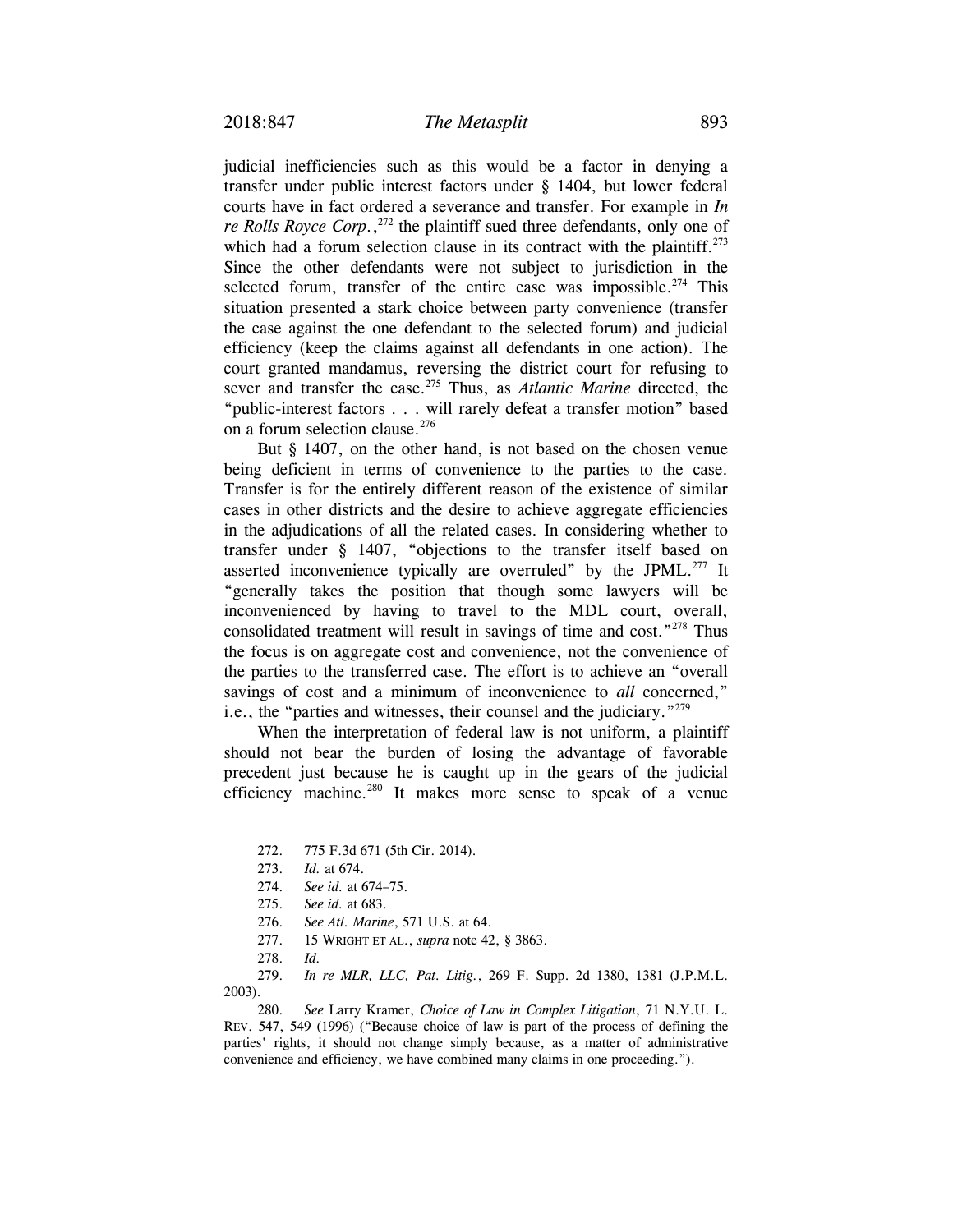privilege in § 1407 cases because the plaintiff was in fact more entitled to the transferor venue. Moreover, that is the forum to which the case will be remanded following pretrial proceedings. The effect this has on the transferor court will be considered below, but the prospect of return to the transferor cements the plaintiff's connection to the forum.<sup>281</sup> The case was rightfully brought in the transferor district. It will end there if it survives pretrial proceedings.<sup>282</sup> The plaintiff would win under the law of that district. The case is only temporarily in the transferee district for pretrial administrative convenience. This cannot sensibly outweigh the plaintiff's legitimate interest in a win under the prevailing precedent in his properly chosen forum.

## 2. THE PUZZLE OF THE STATUS OF TRANSFEREE RULINGS AFTER REMAND

In addition to unfairness to the plaintiff, the rule of applying transferee law creates confusion and disorder for the courts. Transfers under § 1407 are only for pretrial proceedings. The case is to be remanded to the transferor court after pretrial proceedings are completed.283 For many years, the Judicial Panel on Multidistrict Litigation supported the use of § 1404 by § 1407 transferee courts to re-transfer a transferred case to itself. Unlike a § 1407 transfer, the self-transfer under § 1404 was final; there was no remand to the original transferor court. This practice was put to a stop by the Supreme Court in *Lexecon Inc. v. Milberg Weiss Bershad Hynes & Lerach*. 284 The Court ruled that the "straightforward language" of § 1407 created a "responsibility to remand, which bars recognizing any self-assignment power in a transferee court."<sup>285</sup>

Notably, the leading cases establishing the rule that transferee law should be applied in federal question cases (such as *Korean Air Lines Disaster*) predate *Lexecon*. But *Lexecon* establishes a norm of remand.286 The transferred case is to be subject to pretrial adjudication

 <sup>281.</sup> *See In re Dow Co. Sarabond Prods. Liab. Litig.*, 666 F. Supp. 1466, 1469 (D. Colo. 1987) ("[The transfer under § 1407] of plaintiff's claims from a variety of jurisdictions, subsequent dismissal of the RICO claims under the law of this jurisdiction, and final remand of the remnants of each case to its place of origination for trial without the RICO claims strikes me as . . . an anomaly . . . .").

 <sup>282.</sup> *See infra* notes 284–285 and accompanying text.

 <sup>283.</sup> *See* 28 U.S.C. § 1407(a) (2012) ("Each action so transferred shall be remanded by the panel at or before the conclusion of such pretrial proceedings to the district from which it was transferred unless it shall have been previously terminated.").

 <sup>284.</sup> *See* 523 U.S. 26, 40 (1998).

 <sup>285.</sup> *Id.*

 <sup>286.</sup> On the effect of *Lexecon* on the issue considered here, see Larson, *supra* note 256, at 1363 ("*Lexecon* and its proscription of the self-transfer procedure in the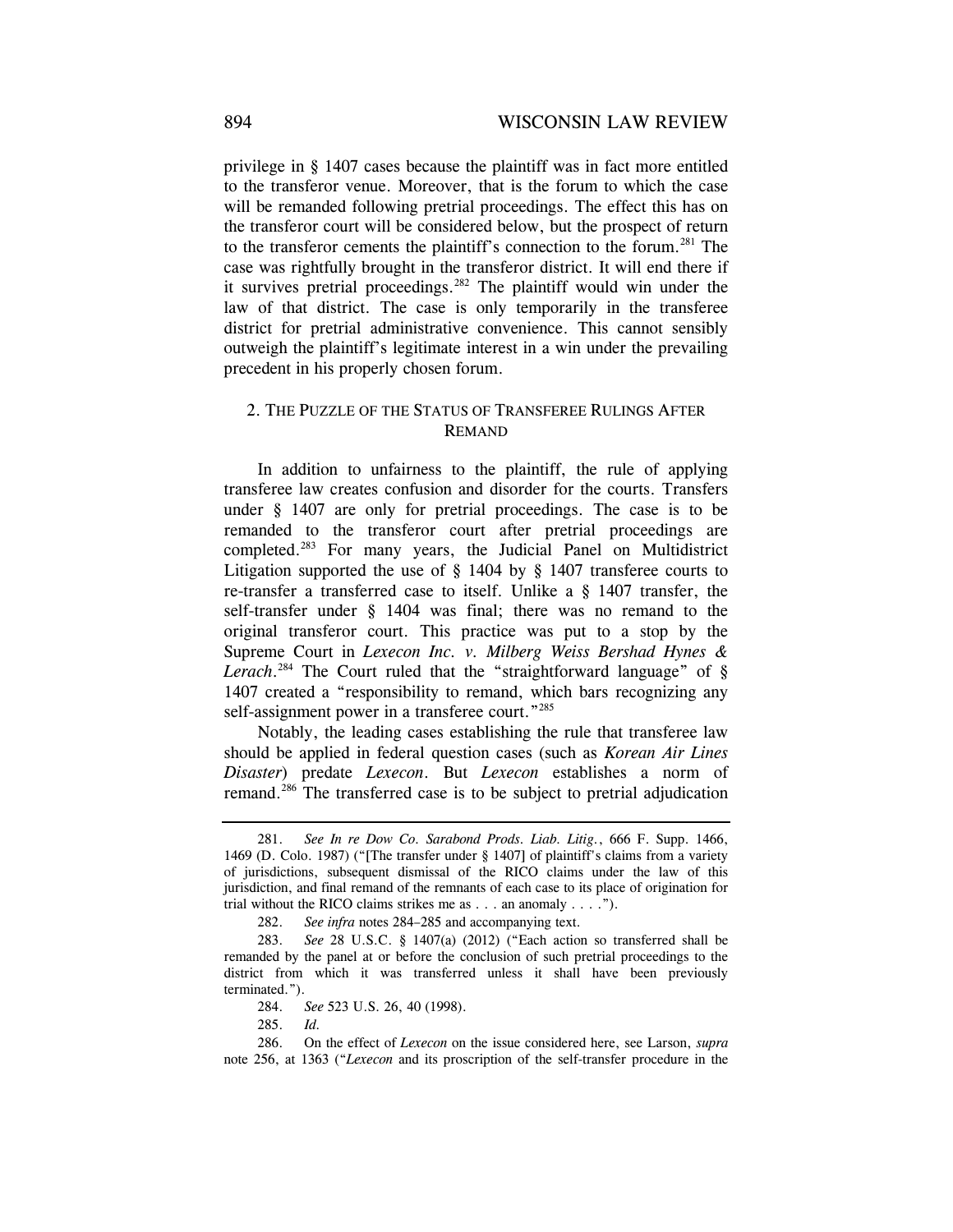in the transferee court but then is to return to the transferor court for trial. If the transferee court applies its own version of federal law while the case is in that court, what happens upon remand to the transferor court? A hypothetical will help to illustrate: suppose that the plaintiff's complaint alleges two federal causes of action. The first is recognized as a valid cause of action in all circuits. But the second cause of action has been held to state a claim in the circuit where the case was filed (say the First Circuit), but not in the Second Circuit. Suppose this case is transferred under § 1407 to a district in the Second Circuit because other cases with common questions of fact are pending there. The defendant files a motion to dismiss the questionable cause of action. Under the prevailing view that a transferee district applies its own circuit's interpretation of federal law, the motion is granted. Pretrial proceedings are then completed and the case is remanded back to the district in the First Circuit for adjudication of the merits of plaintiff's remaining cause of action.<sup>287</sup> What are plaintiff's options at this point?

One might expect the plaintiff to attempt to resurrect his dismissed cause of action. He is, after all, litigating in a circuit which recognizes the cause of action. He may seek a rehearing of the motion to dismiss or simply amend his complaint to assert (reassert) the dismissed cause of action. What then does the district court do? Does it apply transferee law rather than the otherwise controlling law of its own circuit?

That the transferor district court in the First Circuit would apply the conflicting law of the Second Circuit would be surprising—and I think it would be wrong to do so. But what are the arguments for applying transferee law? The chief argument is the law of the case doctrine. Some of the transferee courts that choose to apply transferee law reason that the problem of remand examined here is not troubling since the transferor court after remand would be obliged to uphold the result reached by the transferee court under the law of the case doctrine. For example, in *Korean Air Lines Disaster*, the court said that if transferred cases "eventually return to transferor courts outside this circuit," its substantive ruling on the damage limitation<sup>288</sup> would be

context of § 1407 transfers should go a long way toward impressing upon the courts the respect that should be accorded to the plaintiff's choice of the law that he will rely upon in vindication of his rights.").

 <sup>287.</sup> The same scenario can occur when the plaintiff has a state law claim joined to a federal law claim about which there is a split. After a transferee court dismisses the federal cause of action, the case would be remanded for proceedings on the state law cause of action.

 <sup>288.</sup> On the facts of *Korean Air Lines*, see *supra* notes 75–83 and accompanying text.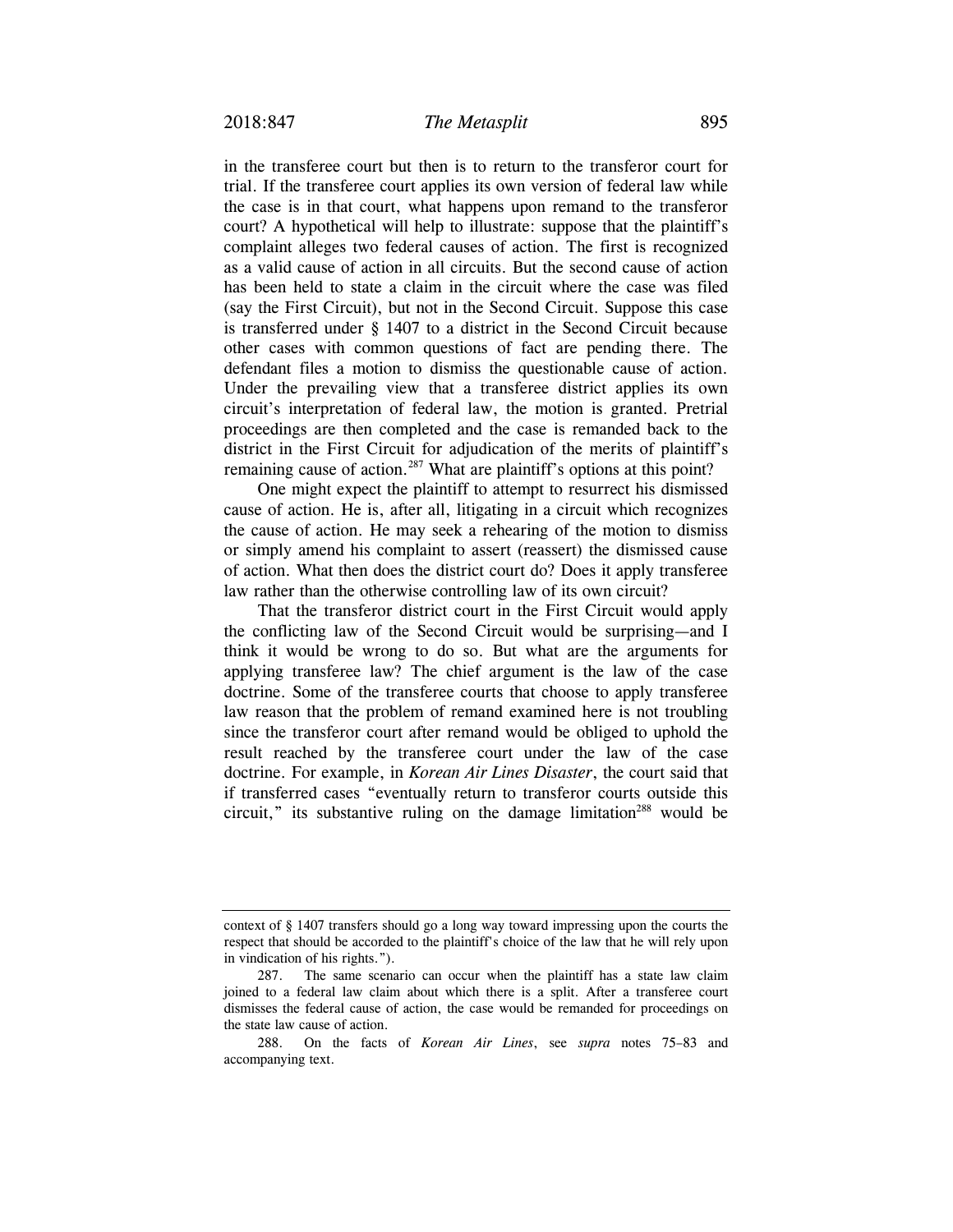"binding" as the "law of the case."<sup>289</sup> This was necessary to avoid the "duplication and protraction" that  $\S$  1407 was to prevent.<sup>290</sup>

The law of the case doctrine is "amorphous."<sup>291</sup> Related doctrines, res judicata and the stare decisis effect of higher court rulings in lower courts, are firmer.<sup>292</sup> The law of the case doctrine in contrast is a matter of "discretion," and "does not limit the tribunal's power."293 It "merely expresses the practice of courts generally to refuse to reopen what has been decided.<sup>"294</sup> And the principle has exceptions: although a court has "power" to revisit its decision at any time, that power is generally limited to "extraordinary circumstances."<sup>295</sup> One such exception is when the "initial decision was 'clearly erroneous and would work a manifest injustice.<sup>'"296</sup> Another exception allows reexamination when controlling law has changed.<sup>297</sup> Finally, the law of the case doctrine has no application to bind an appellate court to the lower court's decision as the "law of the case."298

In the context of multidistrict litigation under  $\S$  1407, the law of the case doctrine has been used to require the transferee court to adhere to rulings before transfer by the transferor court<sup>299</sup> and likewise to require the transferor court after remand to adhere to rulings of the transferee court.<sup>300</sup> Frequently, the context for using the law of the case doctrine are procedural rulings, such as the formal sufficiency of pleadings, class certification, and discovery matters.<sup>301</sup> It has been on occasion applied to substantive rulings. For example, in *United States*  ex rel. Staley *v.* Columbia/*HCA Healthcare Corp.*,<sup>302</sup> a qui tam action

 291. *See Arizona v. California*, 460 U.S. 605, 618 (1983), *supplemented*, 466 U.S. 144 (1984).

292. *See id.* (referring to the "more precise requirements of res judicata").

293. *Id*.

 294. *Christianson v. Colt Indus. Operating Corp.*, 486 U.S. 800, 817 (1988) (quoting *Messenger v. Anderson*, 225 U.S. 436, 444 (1912)).

295. *Id.*

296. *Id.* (quoting *Arizona*, 460 U.S. at 618).

 <sup>289.</sup> *See In re Korean Air Lines Disaster of September 1, 1983*, 829 F.2d 1171, 1176 (D.C. Cir. 1987), *aff'd sub nom. Chan v. Korean Air Lines, Ltd.*, 490 U.S. 122 (1989).

 <sup>290.</sup> *See id.*

 <sup>297.</sup> *See* Joan Steinman, *Law of the Case: A Judicial Puzzle in Consolidated and Transferred Cases and in Multidistrict Litigation*, 135 U. PA. L. REV. 595, 600 (1987).

 <sup>298.</sup> *See Christianson*, 486 U.S. at 817 ("[A] district court's adherence to law of the case cannot insulate an issue from appellate review . . . .").

 <sup>299.</sup> *See* Steinman, *supra* note 297, at 672 ("The largest number of reported law of the case problems involve transferor court rulings challenged in the section 1407 transferee court.") (footnote omitted).

 <sup>300.</sup> *See id.* at 702.

 <sup>301.</sup> *See id.* at 674–81.

 <sup>302. 587</sup> F. Supp. 2d 757 (W.D. Va. 2008).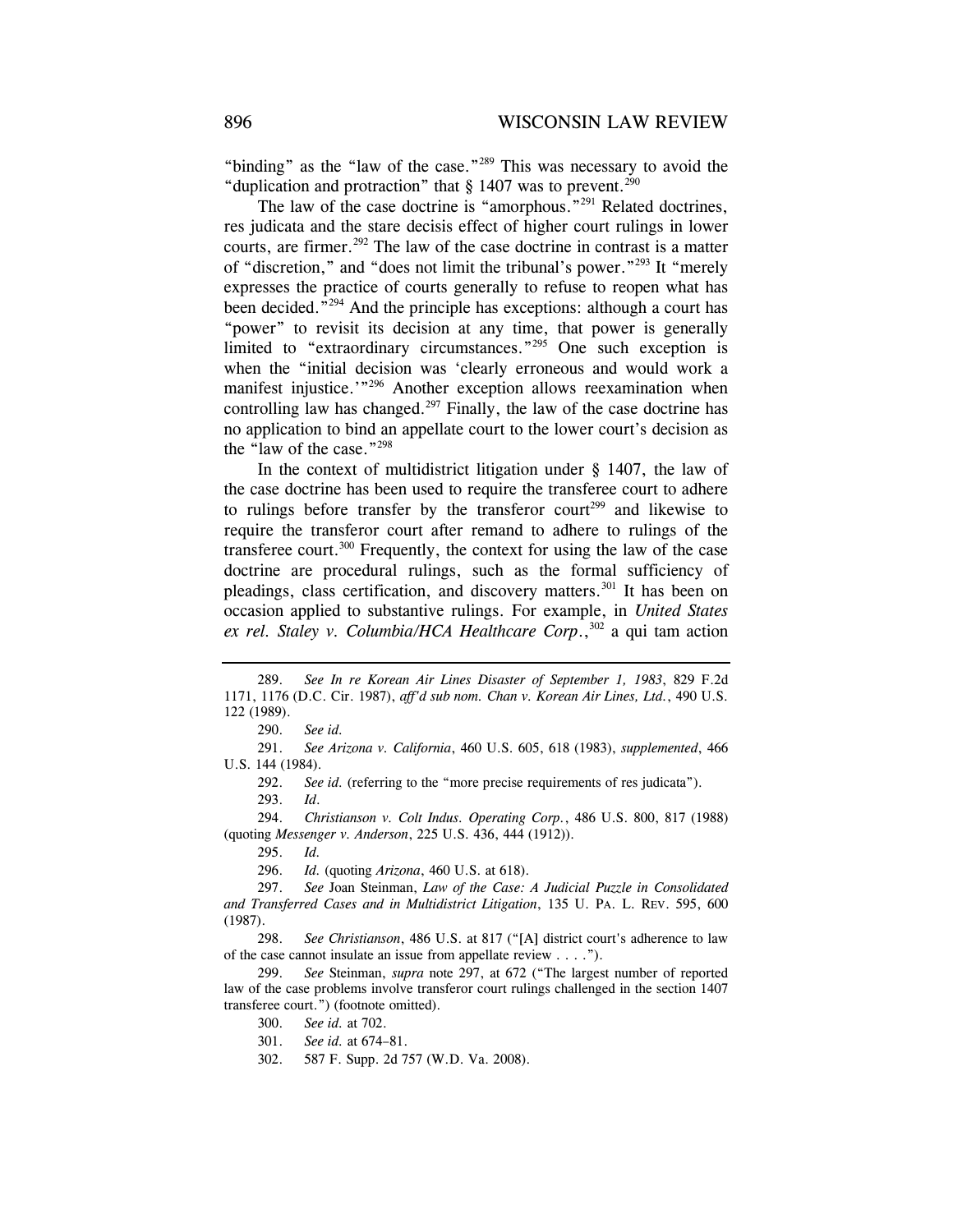had been filed in the Western District of Virginia and transferred under § 1407 to the District of Columbia.<sup>303</sup> The transferee district dismissed two claims as barred by the public disclosure provision of the False Claims Act.304 Following remand, the plaintiff moved the transferor court to reconsider the ruling,<sup>305</sup> arguing that the law of the Fourth Circuit on the public disclosure provision differed from that of the District of Columbia.<sup>306</sup> The transferor court rejected this argument, calling it "speculative" that the Fourth Circuit law was in fact different from the law of the transferee court and foreclosing reconsideration under the law of the case doctrine.<sup>307</sup> The court found the change in controlling authority exception to the law of the case doctrine inapplicable: "There is no authority for the proposition that a circuit split qualifies as a change in controlling law. Rather, 'federal law is presumed to be consistent.'"<sup>308</sup>

Use of the law of the case doctrine in this way—to bind the transferor court to rulings made by the transferee court before remand—opens the door to manipulation. The doctrine in this context, where two different district courts are involved, is a first-in-time rule: in *Staley*, the transferor court replicated the ruling of the transferee court for the simple reason that the transferee was first to rule.<sup>309</sup> But  $\S$ 1407 cases do not begin in the transferee court, they begin in a transferor court. A party that anticipates a transfer under § 1407 to a district with law that is prejudicial to it can avoid losing under the law of the case doctrine by securing a ruling on the matter at hand from the transferor court before transfer. A defendant who might lose a defense by transfer should simply make a motion for partial summary judgment or for judgment on the pleadings as soon as possible. It would then be the ruling of the transferor court that becomes the law of the case and binds the transferee court. If the party aggrieved is the plaintiff—one who has a viable cause of action in the transferor district but not in the transferee district—the remedy similarly would be a motion that raises the legal issue before the court, again a partial summary judgment motion. The plaintiff would likely lose the motion because genuine issues of material fact exist, but he may succeed in getting a ruling on the legal issue. The foregoing demonstrates that the law of the case doctrine as applied between two courts makes no attempt to establish a

 <sup>303.</sup> *Id.* at 758.

 <sup>304.</sup> *Id.*

 <sup>305.</sup> *Id.* at 759.

 <sup>306.</sup> *Id.* at 761.

 <sup>307.</sup> *Id.* at 761.

 <sup>308.</sup> *Id.* at 762 (quoting *Bradley v. United States*, 161 F.3d 777, 782 n.4 (4th

Cir. 1998)).

<sup>309.</sup> *Id.* at 759.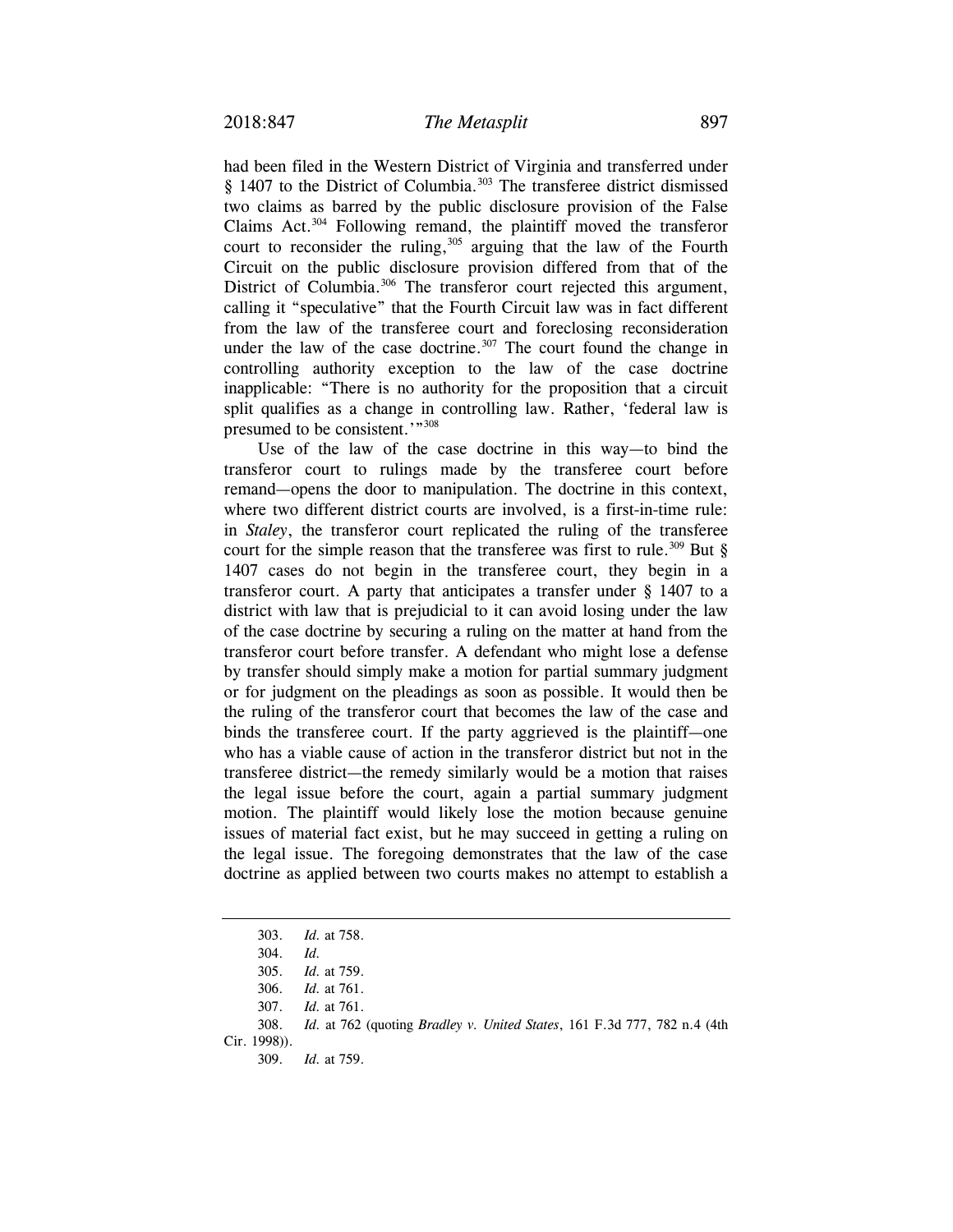basis upon which to choose the court that should control the decision. Rather, it requires the second court that addresses the issue to replicate the determination of the first. And so, everything turns on which court is first to rule.

But the problems posed by the status of transferee court rulings after remand to the transferor court do not stop at the district court level. One can use the facts of *Staley* to illustrate the problem. Let us imagine what happens in *Staley* if the case is appealed. *Staley* began in a district within the Fourth Circuit, was transferred to the District of Columbia, and was remanded to the district within the Fourth Circuit.310 In *Staley*, it was unclear that the law of the Fourth Circuit the home circuit of the transferor court—actually differed from that the transferee, but let us assume it did, that there was clear and unequivocal Fourth Circuit precedent upholding the dismissed claims. The reasoning of *Staley* was that the transferee court is free to apply its own understanding of federal law and that after remand under the law of the case the transferor district court must uphold the ruling of the transferee court.<sup>311</sup> Can it be that the next step is that the Fourth Circuit on appeal from the transferor court's judgment must also apply the law of the District of Columbia? Such a result rebels against common sense. Fortunately, this is I believe one of those happy areas in which common sense and the law coincide. The law of the case doctrine would have no application to the Fourth Circuit. It never applies to bind an appellate court to the "law of the case" established by the district court.<sup>312</sup> The essence of the appeal, of course, is to review the lower court's rulings. So the Fourth Circuit would do what it normally does, apply its own law. This is of course the "competence" principle<sup>313</sup> applied to the transferor rather than the transferee court.

Now let us revisit what might have or should have happened in the proceedings after a remand but before any appeal. If it is true that the Fourth Circuit would apply Fourth Circuit law, what is to be gained by having the transferor district court within the Fourth Circuit apply the District of Columbia's version of federal law as the law of the case? Since the decisions of the transferor district court will be reviewed by its circuit court, it should follow those precedents.<sup>314</sup> The law of the

<sup>310.</sup> *Id.* at 758.

<sup>311.</sup> *Id.* at 761–62.

 <sup>312.</sup> *See Christianson v. Colt. Indus. Operating Corp.*, 486 U.S. 800, 817 (1988).

 <sup>313.</sup> *See supra* notes 113–115 and accompanying text.

 <sup>314.</sup> *See* Austin V. Schwing, *Comity Versus Unitary Law: A Clash of Principles in Choice-of-Law Analysis for Class Certification Proceedings in Multidistrict Litigation*, 33 SEATTLE U. L. REV. 361, 379 (2010) ("[D]istrict courts 'owe obedience to the court of appeals in the circuit in which they sit. If the law in the transferor circuit differs from that in the transferee circuit where class certification was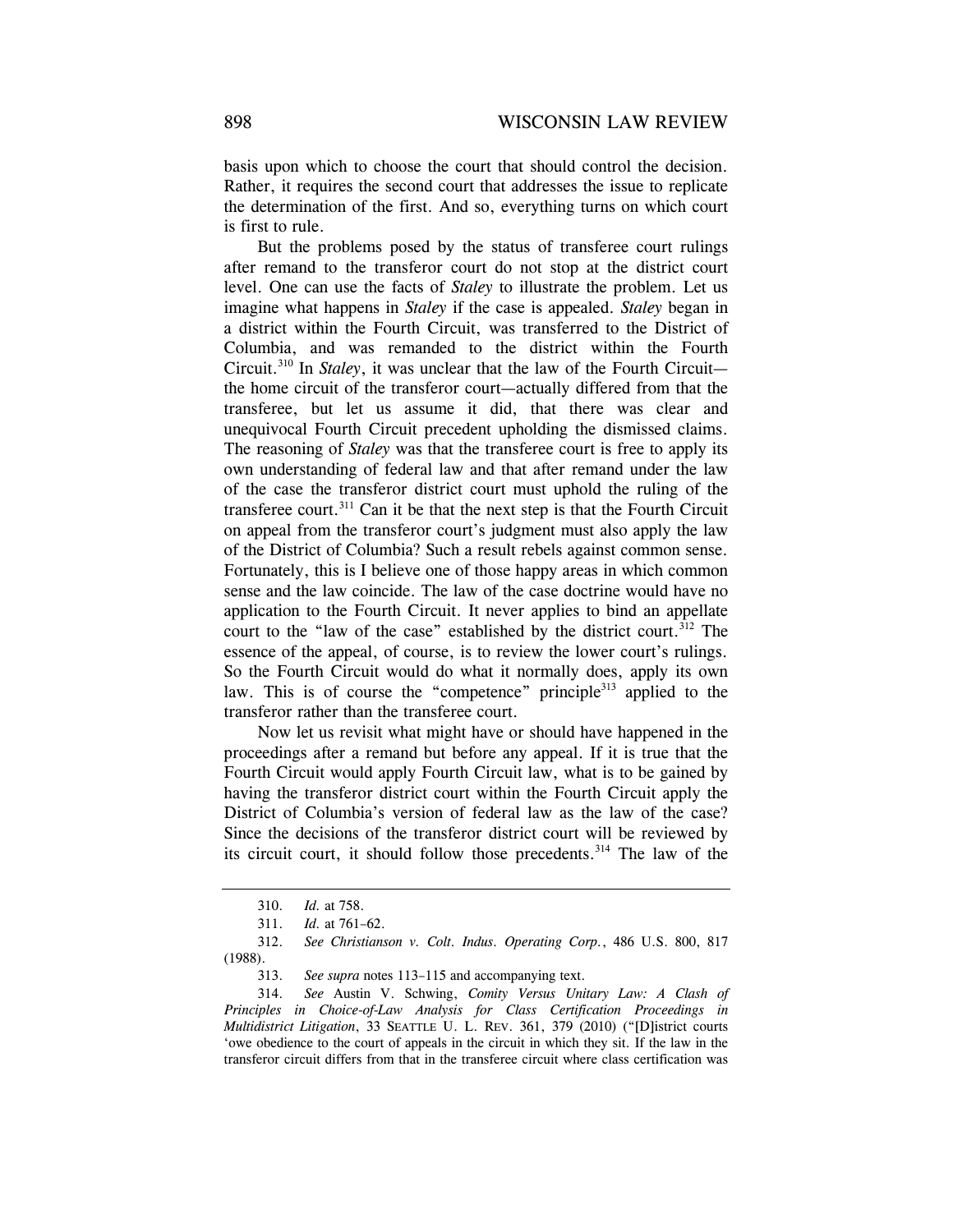case doctrine can be accommodated by treating this case as a change in the controlling law. The transferor court is operating under a different controlling law than was the transferee court and so is free of the strictures of the law of the case doctrine. And then if it is agreed that the district transferor court should apply the law of its own circuit, shouldn't the transferee court have in the first instance applied the law of the transferor as well? Because of *Lexecon*, cases surviving pretrial proceedings will return to the transferor court. The transferor court is decidedly the dog and the transferee court the tail. Given that, the transferee court should apply the law of the transferor.  $315$ 

This reasoning finds support in the choice of law principle of renvoi. Renvoi directs a forum to apply not the substantive law but the choice of law rules of another jurisdiction.<sup>316</sup> Renvoi is used only when it is necessary "to decide the case in the same way as a court of the other state would have decided on the very facts involved."317 It is applicable, for example, to cases involving real property, in which the court is directed to apply the choice of law rules of the situs of the real

However, it would be improper to permit a transferor judge to overturn orders of a transferee judge *even though error in the latter might result in reversal of the final judgment of the transferor court*. If transferor judges were permitted to upset rulings of transferee judges, the result would be an undermining of the purpose and usefulness of transfer under Section 1407 for coordinated or consolidated pretrial proceedings because those proceedings would then *lack the finality* (*at the trial court level*) requisite to the convenience of witnesses and parties and to efficient conduct of actions.

*Id.* (emphasis added).

 The emphasized language is puzzling. Review of the ruling in question is to be had in the transferor circuit. It is unclear why the result needs to have finality only "at the trial court level." Building error into a decision in the trial court and awaiting its certain reversal does not achieve a goal of finality.

 315. *See In re Dow Co. Sarabond Prods. Liab. Litig.*, 666 F. Supp. 1466, 1469 (D. Colo. 1987).

The transferee court's goal of priming all cases for eventual trial in the transferor courts distinguishes § 1407 litigation from § 1404 cases. The latter-type cases are transferred for trial as well as for pretrial proceedings. In that situation, at least some authorities logically decline to apply the federal law of the transferor circuit. These authorities lose their persuasive value, however, where the cases face eventual remand to the transferor jurisdictions.

*Id.* (citation omitted).

316. RESTATEMENT (SECOND) OF CONFLICT OF LAWS § 8 (AM. LAW INST. 1971).

317. *Id.* § 8 cmt. d.

originally decided, the transferor court will invite reversal by upholding the law of the case.'") (quoting 18 JAMES WM. MOORE ET AL., MOORE'S FEDERAL PRACTICE, ¶ 134.21 [1] (3d ed. 1999)).

For a contrary view, see *Judicial Panel on Multidistrict Litig., Transferor Courts & Transferee Courts*, 78 F.R.D. 575, 577 (1978).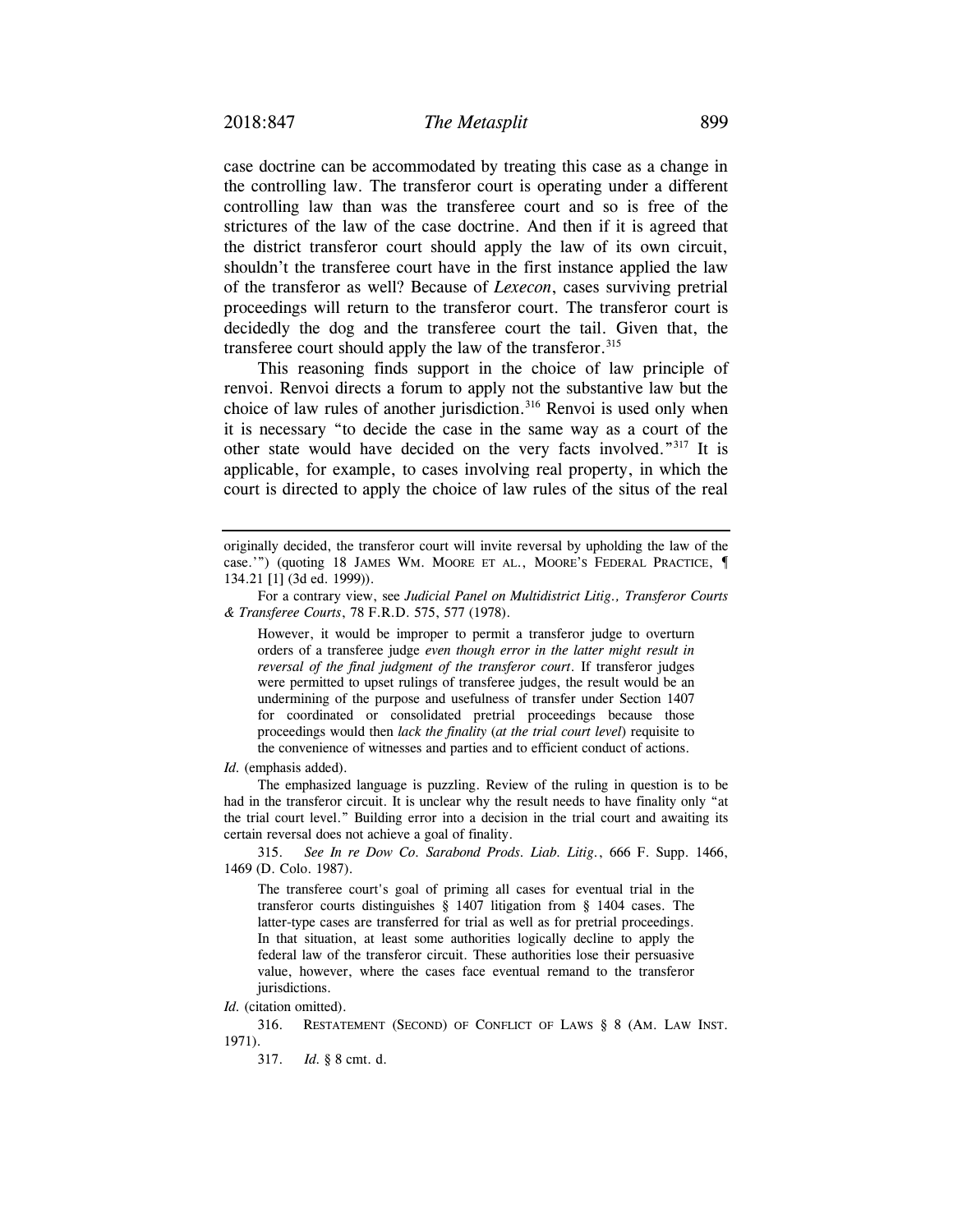property.318 One rationale for renvoi in this context is the "de facto power of the situs state to effectuate its policies,"<sup>319</sup> that is, any decree affecting the land must be enforced in the courts of the situs. The analogy here is that, since under *Lexecon* the case is to return to the transferor court, it has "de facto power" over the case; since any judgment of the transferor district court will be reviewed by its parent circuit, the transferee court should simply, by "legal acquiescence," apply the law of the transferor circuit.<sup>320</sup>

Applying the law of the transferor circuit because of the potential for remand also finds support in the longstanding practice of the Tax Court. In *Golsen v. Commissioner*, 321 the Tax Court was faced with an issue on which the "thrust"<sup>322</sup> of one its own prior decisions led in a different direction than a precedent of the Court of Appeals for the Circuit to which an appeal would be taken from its decision. The Tax Court concluded that "better judicial administration . . . requires us to follow a Court of Appeals decision which is squarely [on] point where appeal from our decision lies to that Court of Appeals."323

Applying transferor law within the transferee court under this reasoning is supported by *In re Ford Motor Co.*,<sup>324</sup> a case which did follow the actual journey suggested above, from transferor district court to transferee district court, to a remand back to the transferor district court, and finally an appeal to the circuit court of the transferor. The case was originally filed in the Western District of Texas and was transferred to the Southern District of Indiana under  $\S$  1407.<sup>325</sup> The transferee court denied a *forum non conveniens* motion to dismiss, concluding that Mexico was not an adequate alternative forum.<sup>326</sup> The case was remanded to the Western District of Texas, and the defendant again sought a *forum non conveniens* dismissal. The district court

 <sup>318.</sup> *Id.* § 223(1) ("Whether a conveyance transfers an interest in land and the nature of the interest transferred are determined by the law that would be applied by the courts of the situs."); *see* James Y. Stern, *Property, Exclusivity, and Jurisdiction*, 100 VA. L. REV. 111, 119 (2014) (asserting that the forum court is to "imitate a situs court and reach whatever result they think a situs court would reach").

 <sup>319.</sup> *Cf.* William F. Baxter, *Choice of Law and the Federal System*, 16 STAN. L. REV. 1, 15 (1963).

 <sup>320.</sup> *See id.*

 <sup>321. 54</sup> T.C. 742 (1970), *aff'd*, 445 F.2d 985 (10th Cir. 1971) (footnote omitted).

 <sup>322.</sup> *Id.* at 756–57.

 <sup>323.</sup> *Id.* at 757. *Golsen* continues to reflect the practice of the Tax Court. *See, e.g.*, *Conner v. Comm'r*, 115 T.C.M. (CCH) 1013 n.6 (2018) (stating that the court will "follow the relevant precedent of the Court of Appeals to which an appeal would lie").

 <sup>324. 591</sup> F.3d 406 (5th Cir. 2009).

 <sup>325.</sup> *Id.* at 408.

 <sup>326.</sup> *Id.* at 409.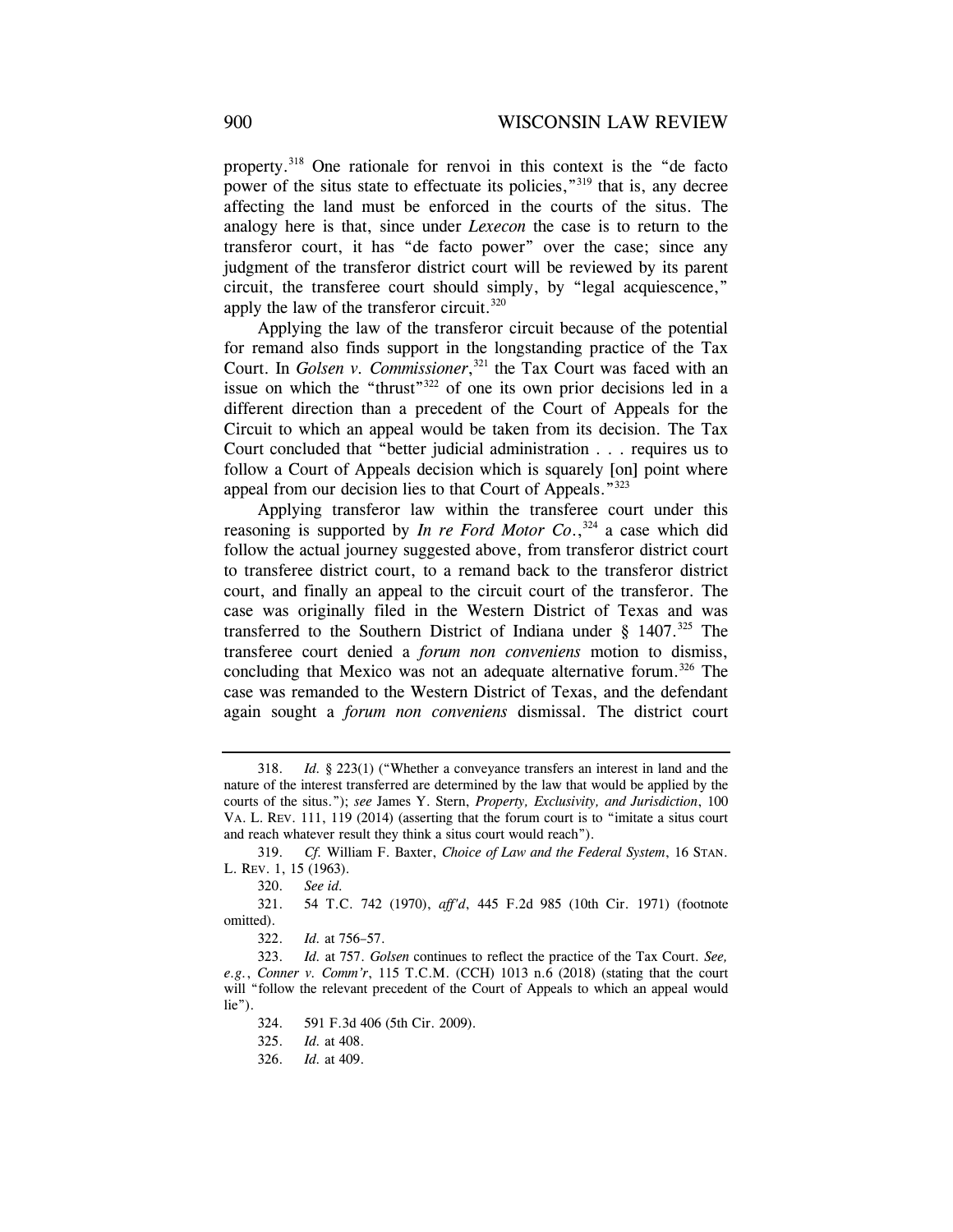denied the motion on the ground that after a case "has been remanded . . . the pretrial rulings made by the transferee court should be reconsidered, if at all, under only the most extraordinary circumstances."327 The Fifth Circuit reversed. It had, in prior cases, found Mexico to be an adequate forum and that determination was a "binding precedent of this court."328 The error began, the Fifth Circuit concluded, in the transferee court, which had failed to follow Fifth Circuit (transferor) law:

Though the MDL court was not sitting in the Fifth Circuit, plaintiffs' cases all originated in the district courts of this circuit. Merely moving this case from the Western District of Texas to the Southern District of Indiana does not allow plaintiffs to circumvent our earlier binding precedent that Mexico is an available forum. Such a perverse result would allow a case to proceed improperly just because it happened to be before an MDL panel. $329$ 

The court found that a law of the case doctrine exception was applicable: "[T]he transferee court's FNC decision is so clearly erroneous that it would work manifest injustice in this case."<sup>330</sup>

## 3. RE-EVALUATING THE PROPOSAL TO USE TRANSFEROR LAW IN THE TRANSFEREE COURT: COUNTERARGUMENTS AND LIMITATIONS

The law of the case doctrine appears inadequate to solve the question of what law to apply in federal question cases after transfer. The foregoing suggests that the law of the transferor court should be applied because of the expectation of remand to the transferor court. But not all cases are remanded, and this fact complicates the analysis. One alternative would be to have the transferee district court apply the law of the circuit which will hear the appeal of the case. This serves to eliminate the problem noted above of a district court applying a different body of law than will the court that reviews its decisions. But upon evaluation, this approach too is inadequate. The following takes these matters up.

The argument for applying transferor law is clearest in cases in which there is an established precedent in the transferor circuit. The argument is less strong when there is no such authority or the law is murky. What should the transferee court do when its own view of

 <sup>327.</sup> *Id.* at 410.

 <sup>328.</sup> *Id.* at 413.

 <sup>329.</sup> *Id.*

 <sup>330.</sup> *Id*. at 412.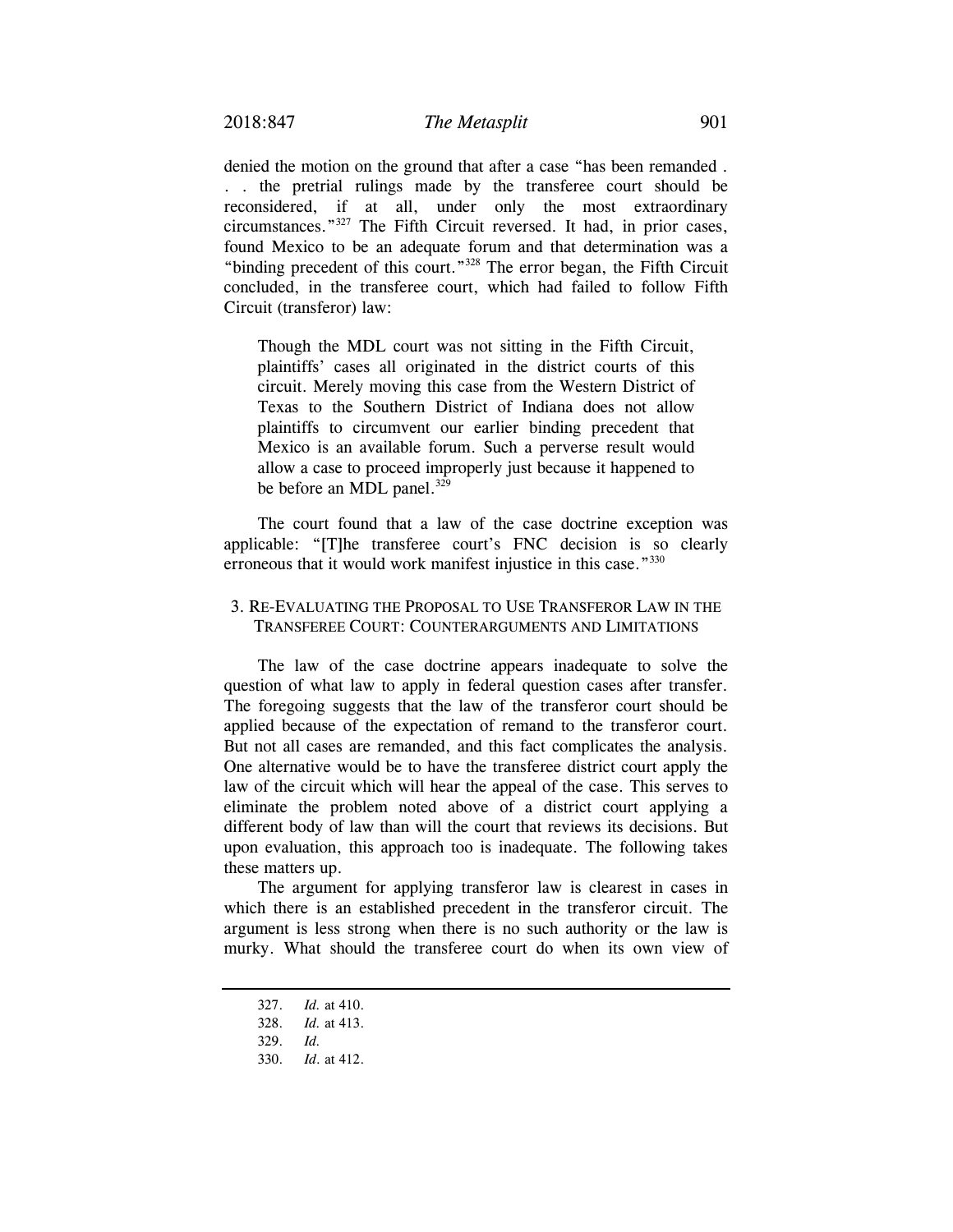federal law conflicts not with the transferor circuit but with its peer district courts in the transferor circuit? If the source of this version of federal law is a ruling in the very case made by the transferor judge before transfer, we would expect that it might be followed by the transferee court under the law of the case doctrine.<sup>331</sup> If there is no circuit level authority on the question from the transferee circuit, that would seem to be the correct result. But what if there is circuit authority in the transferee circuit? Does the transferee court apply transferor law under the law of the case doctrine or does it follow its own circuit level precedent? One possible solution is to apply transferor law in the transferee court but only if only if there are other viable claims to be remanded to the transferor court. If there is but one claim and it is a loser under the law of the transferee circuit, a final judgment will be rendered there and the case will in fact be appealed to the transferee circuit. 332 So, in such a case, the transferee district court should apply the same law that would be applied on any appeal—the law of its own circuit. This avoids the same problem noted above for cases remanded to the transferor court—a district ruling on a case under a body of law different from the one used by the court of appeals that will review its decision.<sup>333</sup>

But there are problems with a rule of applying the law of the circuit to hear the appeal. First, it fails to address the concern that in such a case the plaintiff has unfairly been deprived of a venue privilege.

 <sup>331.</sup> *Cf. Mechs. of Motion Practice Before the Judicial Panel on Multidistrict*  Litig., 175 F.R.D. 589, 601 (1998) ("[S]ometimes the Panel will, in the interests of comity and good will, wait for a transferor court to rule on a pending motion—such as a motion to dismiss—before ruling on the transfer motion since the outcome of a dispositive motion in the transferor court obviously has the potential of rendering Panel action moot.").

 <sup>332.</sup> *See* Robert A. Ragazzo, *Transfer and Choice of Federal Law: The Appellate Model*, 93 MICH. L. REV. 703, 755 (1995) ("If an MDL district court grants a dispositive motion dismissing an entire case, an appeal lies from the final judgment to the court of appeals that supervises the MDL court. If this circuit court affirms the dismissal, the case terminates in the MDL venue and is never remanded to the original forum.") (footnote omitted).

 <sup>333.</sup> *See, e.g.*, *Satellite Fin. Planning Corp. v. First Nat'l Bank of Wilmington*, 633 F. Supp. 386, (D. Del.), *aff'd on reconsideration*, 643 F. Supp. 449 (D. Del. 1986). The *Satellite* case was transferred from a district in the Fourth Circuit to one in the Third Circuit under § 1404. *Id.* at 389–90. The transferee court rejected using of the interpretation of federal law prevailing in the Fourth Circuit in part because an appeal of its decision would go to the Third circuit:

The Court chooses not to face the possibility of having to disregard the established law of this District, or the anomaly of the Court of Appeals for the Third Circuit having to disagree with its own precedent on appeal because it differs from that of the District of Maryland and the Fourth Circuit.

*Id*. at 393–94. Notably, however, *Satellite* was a § 1404 transfer and so there was no possibility of remand to the transferor court.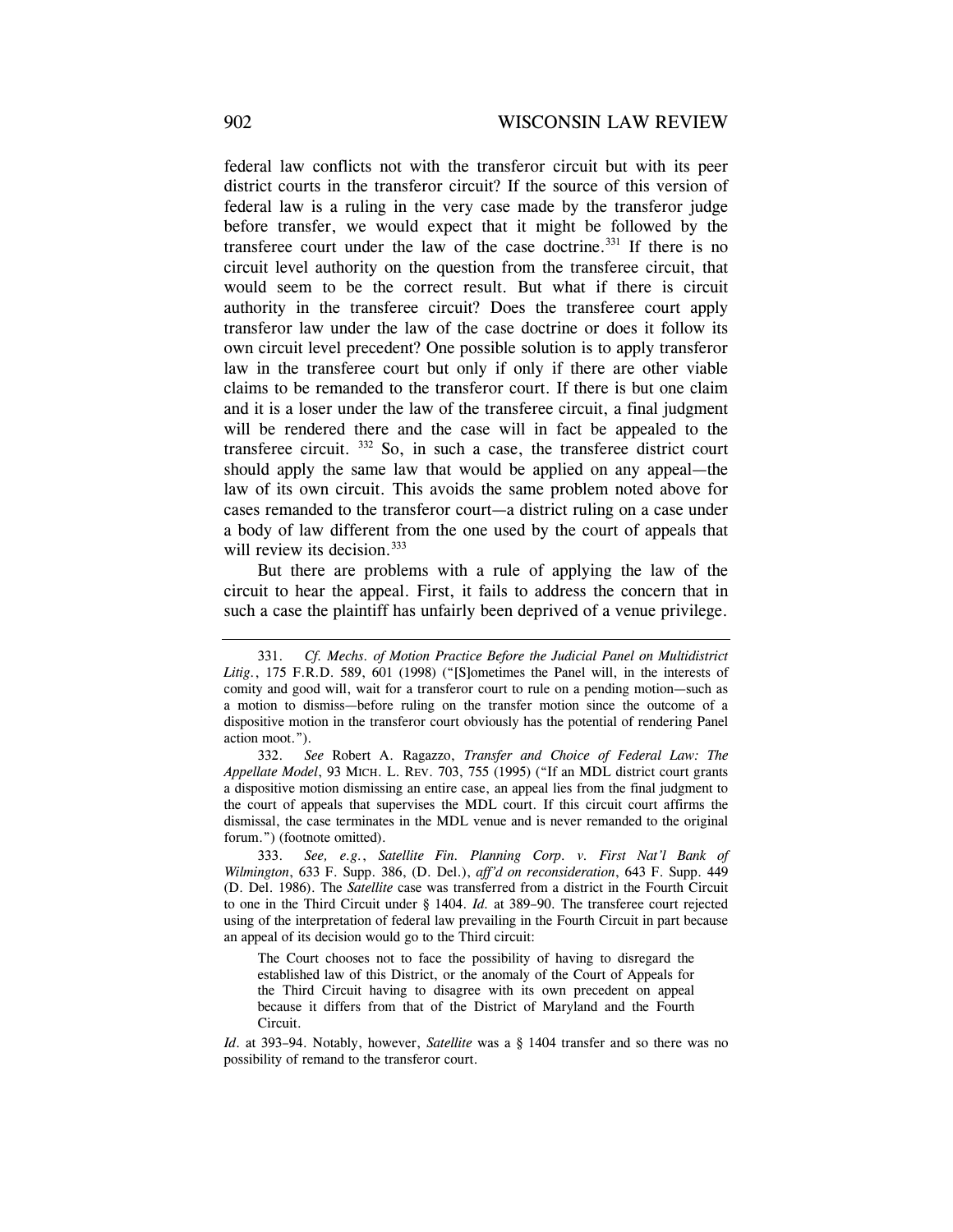As argued above, in § 1407 cases a venue privilege can exist even in a federal question case since the plaintiff has filed the case in a perfectly unobjectionable forum. Under the proposed rule, a plaintiff with a single cause of action that is impeccable under the facts and under the law of the circuit where he has properly filed the case would lose if the case is transferred for *procedural convenience* to a circuit where his cause of action fails as a matter of law. As one court observed, "a motion to transfer a properly filed suit" should not be "tantamount to a motion to dismiss.<sup>"334</sup> To be sure, this venue privilege is coherent only if there in fact is an advantage to the district chosen by the plaintiff. If the law of the transferor circuit is unclear, if it has no clearly defined difference from the law of other circuits, there is no realistic venue privilege. But if, on the other hand, the plaintiff would have had a clear advantage under the law of the circuit in which he filed the case, he should not be deprived of his venue privilege, even as to a single cause of action. In short, the clearer the break between transferor and transferee law, the more a transferee court should adhere to transferor law. The transferee court should apply transferor law when it clearly makes a difference.

A second problem with a rule that calls for the application of the law of the circuit that will hear the appeal is that it depends for its application the resolution of the choice of law issue under consideration. That is, an appeal will be in the transferee circuit if the transferee district court applies transferee law and in the transferor circuit of it applies transferor law. The rule gives an answer that depends upon the solution to the question it purports to answer. It is circular.

For these reasons a simple rule of applying the law of the circuit which will hear the appeal is untenable.<sup>335</sup> What is necessary is a true choice of law rule, not a mere first-in-time rule as the law of the case doctrine provides, nor a test for applying a law that is dependent on the identity of the forum that will decide the matter. Given the choices, it seems best to resort to a formal solution: since the case is subject to a mandatory remand, treat it as if it will be remanded and apply the law of the transferor circuit. What I mean by this formal approach will be clearer after discussing an additional argument against applying transferor law.

 <sup>334.</sup> *Hooper v. Lockheed Martin Corp.*, 688 F.3d 1037, 1046 (9th Cir. 2012) (quoting *Van Dusen v. Barrack*, 376 U.S. 612, 630 (1964)).

 <sup>335.</sup> *But see* Ragazzo, *supra* note 332, at 746–47. Professor Ragazzo argues for an "appellate model" for deciding what law applies in transferred federal question cases. For § 1404 cases, the transferee court should apply its own circuit's law because that is where any appeal will be heard. *See id*. at 743. For cases transferred under § 1407, however, transferor law should apply "[b]ecause the MDL Act contemplates that cases will be remanded to their original fora for trial and appeal." *Id.* at 747.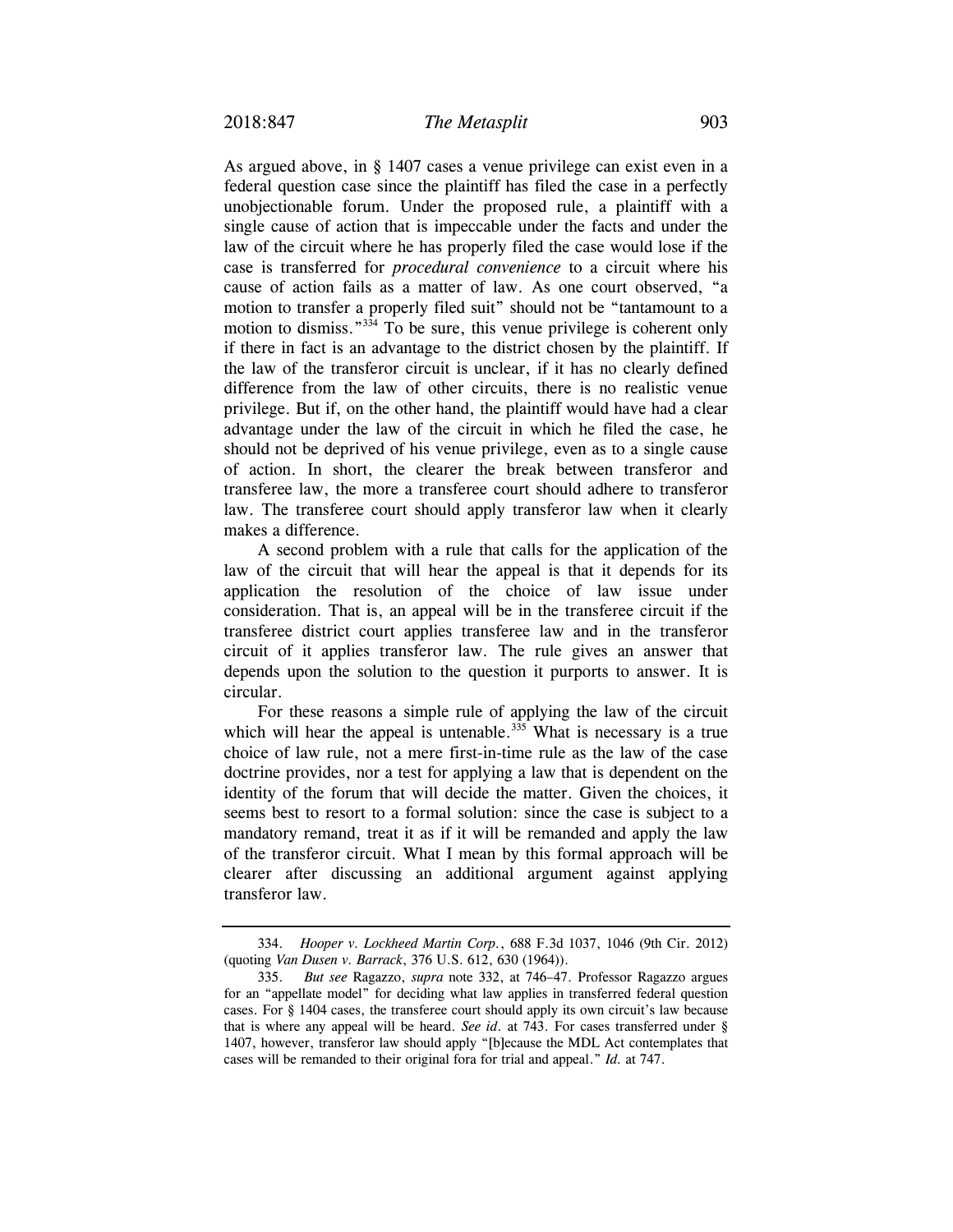Much of my argument for using transferor law is based upon *Lexecon's* establishing a norm of remand to the transferor court. This norm is indeed the legal rule of *Lexecon*: there is a "responsibility to remand" § 1407 cases.<sup>336</sup> But this legal rule remains more theoretical than practical. The vast majority of cases transferred under § 1407 never make it back to the transferee court. According to the Administrative Office of the United States Courts,<sup>337</sup> as of September 30, 2016, a total of 593,711 actions had been the subject of § 1407 proceedings. Of those, 260,156 were transferred from other districts (the remainder were originally filed in the transferee district). Of the 260,156 transferred cases, only 1622, or  $6.24\%$ , had been remanded.<sup>338</sup> The cases that do not make it back are settled or subject to a pretrial dismissal (such as a motion for summary judgment). Given the reality that the terminal destination of most § 1407 cases is in the transferee district, perhaps suggesting that transferor law applies puts the tail on the wrong end of the dog after all. But I believe that a formalist approach—basing a legal rule on what it is supposed to happen rather than the realist assessment of what in fact happens—is appropriate in this context.

First, the cases that settle should simply be ignored. If the parties settle, it does not matter whether transferor or transferee law applies. The settlement means that the parties have elected to govern their dispute by a private law that they have created by agreement.<sup>339</sup> Difficult liability and recoverable damages issues may abound under the prevailing law, but the parties find it in their interest to compromise, creating a sure liability where a doubtful one existed under the law. And this characterization of settlements as lawmaking is particularly apt in cases where the substantive law is unsettled. Whether transferor or

 <sup>336.</sup> *See Lexecon Inc. v. Milberg Weiss Bershad Hynes & Lerach*, 523 U.S. 26, 40 (1998).

 <sup>337.</sup> The data reported in the text is derived from *Table S-20. Cumulative Summary of Multidistrict Litigation*, USCOURTS.GOV, http://www.uscourts.gov/sites/default/files/data\_tables/jb\_s20\_0930.2016.pdf [https://perma.cc/CK79-CR8P].

 <sup>338.</sup> It is difficult to determine how many of the non-remanded cases were settled and how many were dismissed by a dispositive motion. *See* Catherine R. Borden et al., *Centripetal Forces: Multidistrict Litigation and Its Parts*, 75 LA. L. REV. 425, 443 (2014) (finding the data "does not indicate . . . whether the MDL cases were closed as the result of a global settlement, some other form of settlement, a ruling on a dispositive motion, a trial verdict, or simply based on a voluntary dismissal without settlement"). Even the cases that were remanded seldom ended with a trial. *See id.* at 448 ("[M]ore than eight in ten section 1407 remand cases terminate with a settlement in the transferor court.").

 <sup>339.</sup> *See* Robert J. Rhee, *Toward Procedural Optionality: Private Ordering of Public Adjudication*, 84 N.Y.U. L. REV. 514, 516 (2009) ("Under private ordering, laws can be modified or ignored altogether, should both parties so agree.").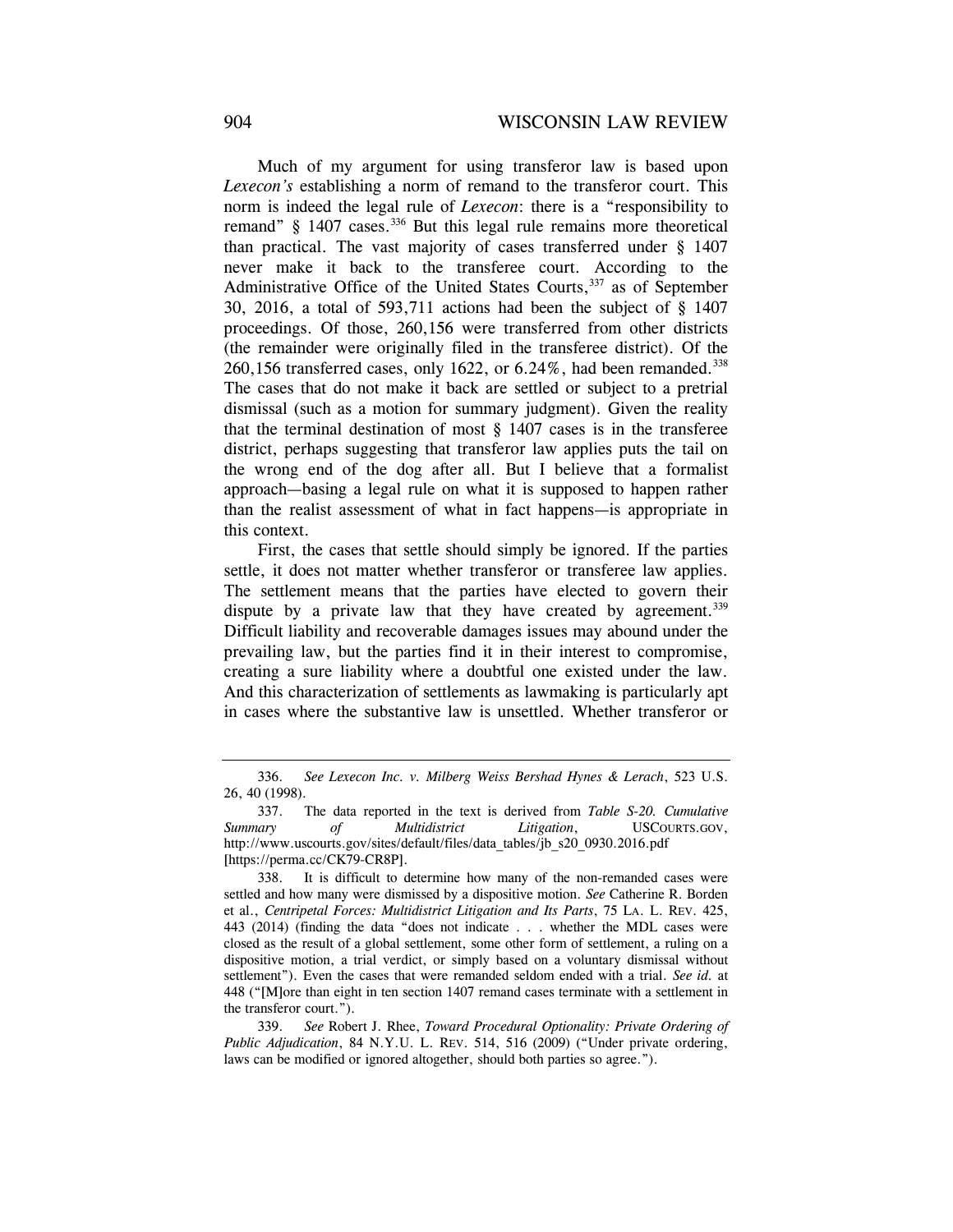transferee law applies matters precisely in the cases that do not settle but which instead are adjudicated.

Second, a low remand rate may be driven in part by transferee courts applying their own law. The low remand rate should not be seen as a reason to uphold the rule of applying transferee law but instead as a manifestation of the problems with that rule. Both plaintiffs and defendants may seek to use  $\S$  1407 to forum shop.<sup>340</sup> If the general venue statutes permit it, a plaintiff would certainly file a case in a circuit which has an interpretation of federal law favorable to him. If there is a circuit in which the federal claim is not recognized or is limited, the defendant can use § 1407 to move all cases filed in any district to that defendant-favoring district. On the other hand, a plaintiff might also make use of § 1407. Suppose that there is a split but that the venue statutes force plaintiff to sue in a circuit under whose law he would lose. But other cases are pending in a multidistrict proceeding in another circuit in which the claim has been held to state a claim. In this situation, the plaintiff would file where he was required to and then seek a transfer to the more congenial circuit hosting the multidistrict litigation. $341$ 

The more cases that are dismissed under defendant-favoring transferee law or granted summary judgment to the plaintiff under plaintiff-favoring transferee law, the fewer there are to remand. It should be noted that the issue addressed here concerns a small subset of multidistrict cases. Many § 1407 cases are diversity cases not federal questions and of the federal questions, only a fraction involve a spilt between the circuits. But it may well be that in this subset there would be more remanded cases if transferee courts applied transferor law. Settlements are the product of litigation expectations. If the transferee court grants a partial summary judgment on the basis of transferee law, or simply indicates the likelihood that it will apply transferee law, a settlement is more likely and a remand is less likely.

Third, at the time the transferee court is ruling, it does not know if a remand is in fact going to occur. But it does know that *if* claims remain after pretrial proceedings, the case is supposed to be remanded. The decline of the civil trial rate is widely known,  $342$  but our procedural system, from pleadings to discovery to pretrial conferences, are geared

 <sup>340.</sup> See *supra* note 226, for an example of forum shopping.

 <sup>341.</sup> For a discussion of the forum shopping possibilities, see Hill, *supra* note 182, at 356 ("If a Michigan MDL plaintiff needs to obtain a state court fraud-on-the FDA finding to continue with a tort suit, his case will be dismissed if consolidated within Michigan, Ohio, Kentucky, or Tennessee, but will be allowed to go forward if transferred to New York, Connecticut, or Vermont.").

 <sup>342.</sup> *See generally* Marc Galanter, *The Decline of Trials in a Legalizing Society*, 51 VAL. U. L. REV. 559, 565 (2017) (noting that "trials are just a bit more than one percent of civil cases" in federal courts).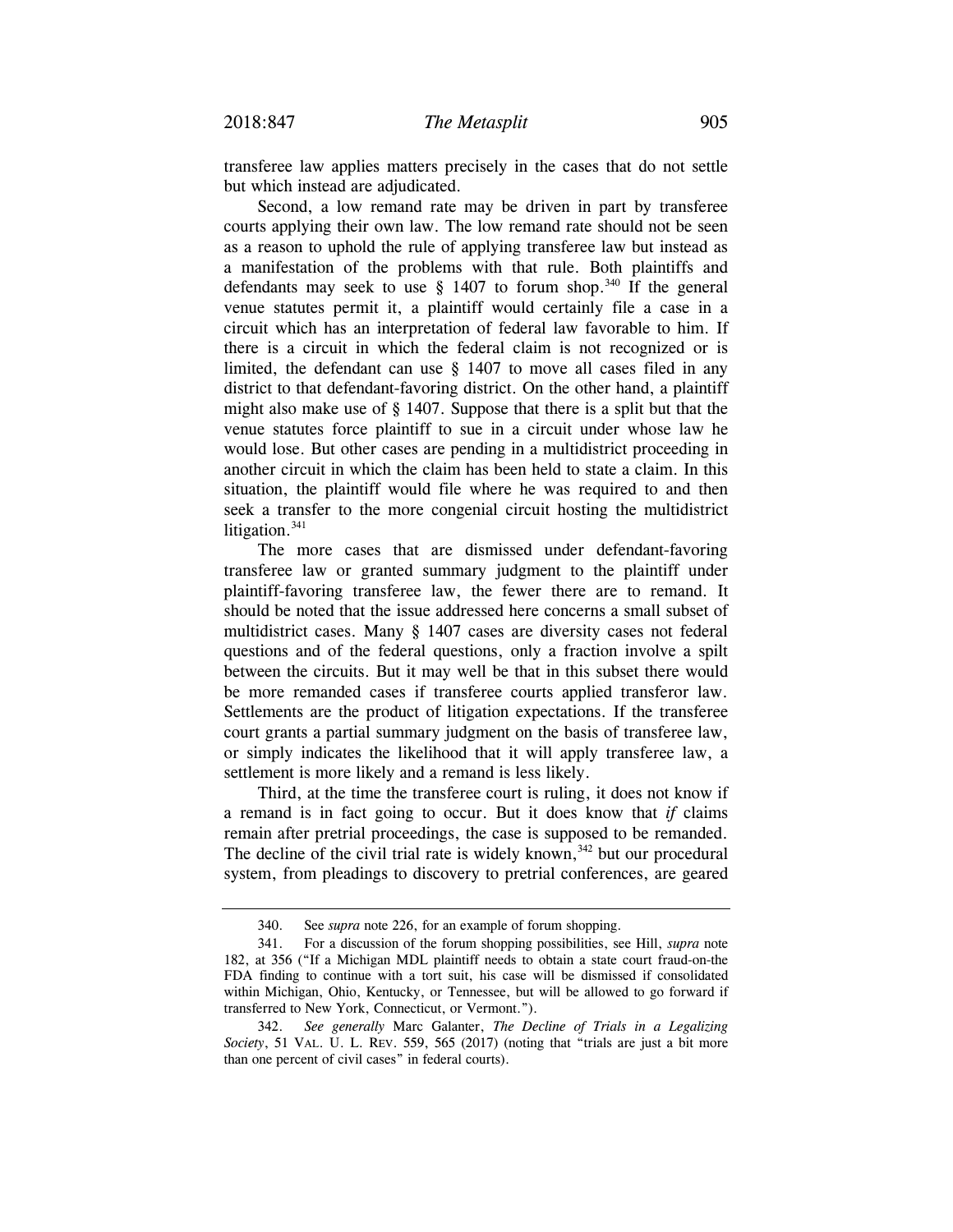toward preparing a case for trial—a hypothetical trial that will much more than likely never occur. We thus have abroad in our procedural system a formal set of rules that endure in order to support a system that largely does not exist. But district courts still consider trial convenience in considering joinder questions.<sup>343</sup> Discovery serves to "refine the case and to prepare it for trial."344 Pleadings and related rules help to "elicit the particular facts underlying a claim or to narrow the issues for trial."<sup>345</sup> Indeed, the "central purpose" of § 1404 itself "to ensure that the trial is convenient."346 The trial remains the ideal (precisely in the Platonic sense) around which we organize litigation. Whether or not a trial actually is to occur, having the anticipation of a trial gives necessary structure to our procedural rules, lending a true north for assessing procedural justice. And certainly it would be improper for a judge to make a pretrial ruling in any case based on a premise that a trial was never a possibility just because a trial is empirically unlikely.<sup>347</sup> That would lead to vastly different rulings on issues such as joinder and discovery than those dictated by the rules.

And so in the context of  $\S$  1407, a transferee judge should act as if a remand is to occur even if that is statistically unlikely. This means he should apply transferor law. This is admittedly a formalist argument, but given the difficult alternatives, I believe no better solution exits. Moreover, it would be a mistake to characterize the dispute as between a formal or realist solution. A chief argument for applying transferee law is that federal law is "unitary."<sup>348</sup> But this is surely a formalist's, not realist's, description of federal law when there is in fact a split of authority on the interpretation of federal law. Federal law is manifestly not unitary in this context, unless one is talking about an ideal. Moreover, it is beyond the scope of § 1407 to produce substantive uniformity when in fact none exists in the underlying law.<sup>349</sup> This is true for diversity cases filed originally in districts in different states. It is equally true for federal question cases when the law is unsettled. Section 1407 is merely to foster procedural convenience, not

 <sup>343.</sup> *See Swan v. Ray*, 293 F.3d 1252, 1253 (11th Cir. 2002).

 <sup>344.</sup> *See Life Plans, Inc. v. Sec. Life of Denver Ins. Co.*, 800 F.3d 343, 358 (7th Cir. 2015).

 <sup>345.</sup> *Sparkman v. McFarlin*, 601 F.2d 261, 276 n.16 (7th Cir. 1979).

 <sup>346.</sup> *See Qurio Holdings, Inc. v. Comcast Cable Commc'ns, LLC*, No. 14 C 7488, 2015 WL 535981, at \*1 (N.D. Ill. Feb. 9, 2015).

 <sup>347.</sup> *Cf*. *Amchem Prods., Inc. v. Windsor*, 521 U.S. 591, 620 (1997) (noting the fact that case will be settled does not obviate the need for complying with the requirements of Federal Rule 23); *see also* Larson, *supra* note 256, at 1363 (arguing the fact that most cases are not remanded "never was, nor could be, a valid justification for employing a potentially outcome-determinative choice of law analysis").

 <sup>348.</sup> *See supra* note 107 and accompanying text.

 <sup>349.</sup> *See supra* notes 45–49 and accompanying text.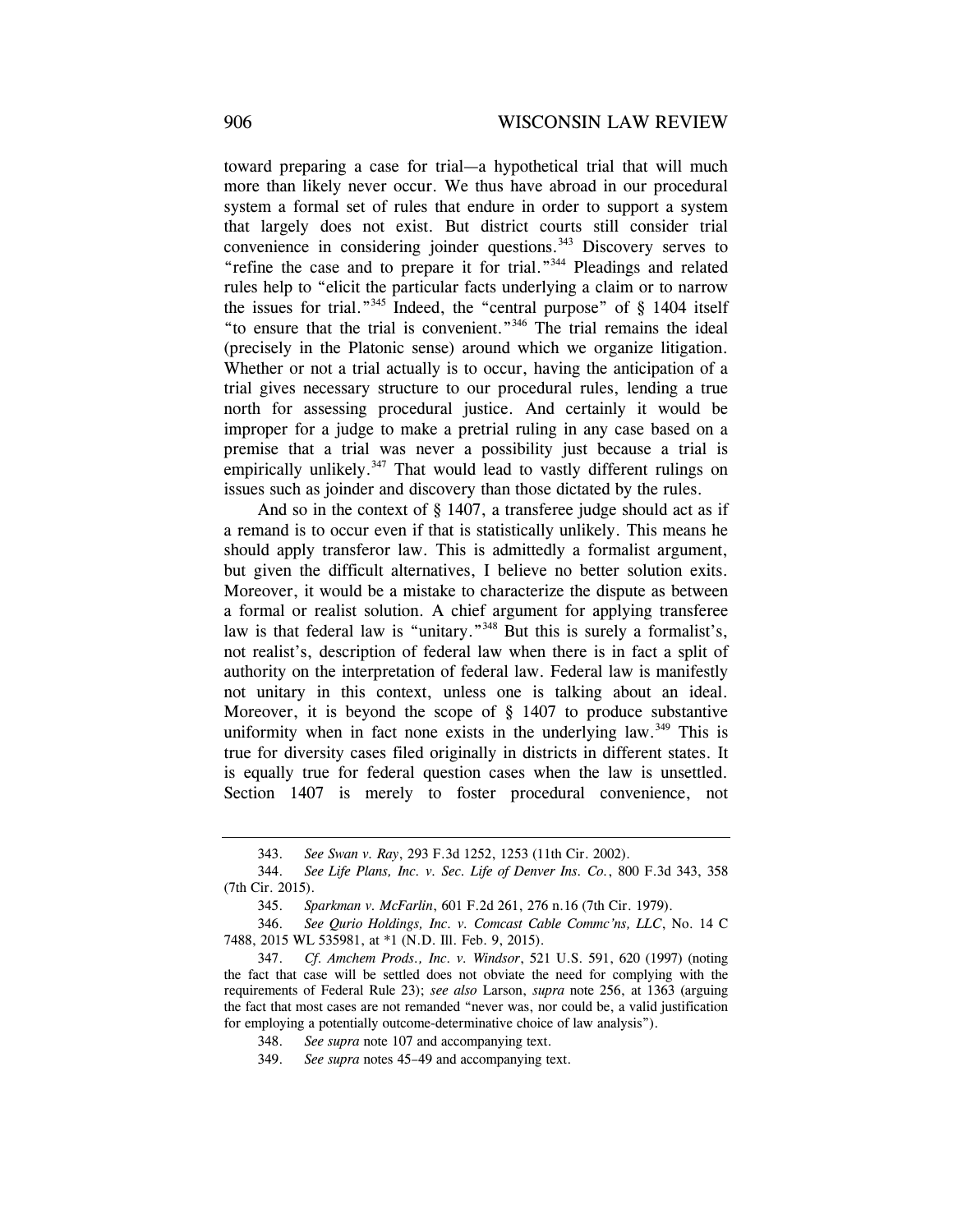substantive law reform. This situation—divergent law—calls for a choice of law rule. Applying transferor law does no violence to the interests of the lawmaker, since there is but one,  $350$  and serves to make the law turn on the propriety of the initial venue chosen by the plaintiff. Proper venue under the general venue statue requires a connection to the district selected by the plaintiff. Either the defendant must reside there or substantial part of the underlying event or transaction occurred there.351 Under my proposal, since the law applied is that of the court initially chosen by the plaintiff, proper venue serves as a proxy for choice of law. The end result is that the federal law that will be applied is the law of a place where the defendant resides $352$  or where the underlying events occurred. This is a more sensible way to choose law than to making applicable the law of the circuit to which a case is transferred for procedural convenience.

The duty to apply transferor law should not, however, extend to matters of procedure. Choice of law in general distinguishes between substance and procedure and allows a forum to apply its own procedural law even when the substantive law of another jurisdiction is to apply.353 Given the purposes of multidistrict cases, it is necessary to allow the transferee court to control matters such as pleading and discovery. Otherwise, the very harm sought to be avoided by § 1407 would be realized. For that reason, a transferee court should apply its

 In addition to related contacts, the defendant resides in a district for venue purposes if it is subject to general jurisdiction in the district. *See Essex Energy, L.L.C. v. Willis*, No. CV 15-307-SDD-SCR, 2015 WL 8207468, at \*5–6 (M.D. La. Dec. 7, 2015). This would occur if the defendant had a large number of unrelated contacts—so many that it was "at home" in the district. *See Daimler AG v. Bauman*, 571 U.S. 117 (2014) (quoting *Goodyear Dunlop Tires Operations, S.A. v. Brown*, 564 U.S. 915, 919  $(2011)$ .

 <sup>350.</sup> *See supra* note 203 and accompanying text.

 <sup>351.</sup> *See* 28 U.S.C. § 1391(b) (2012).

 <sup>352.</sup> Under 28 U.S.C. § 1391, an individual defendant resides where he is domiciled. *See* § 1391(c)(1). A corporation or other entity defendant resides in a district where it "is subject to the court's personal jurisdiction with respect to the civil action in question."  $\S$  1391(c)(2). Thus, a corporate defendant will be sued only where a substantial part of the events occurred or where it had sufficient contacts related to the case to establish personal jurisdiction. *See* 14D WRIGHT ET AL, *supra* note 42 § 3811.1 (4th ed. 2013) (stating that venue is proper "only if the entity defendant has minimal contacts with the forum to establish jurisdiction . . . under *International Shoe Company v. Washington* and its progeny"); *see also Leisure Concepts, Inc. v. Cal. Home Spas, Inc.*, No. 2:14-CV-388-RMP, 2015 WL 5567414, at \*2 (E.D. Wash. Sept. 22, 2015) (finding venue proper because defendant was subject to personal jurisdiction because it "has sold its products and thrust them into the stream of commerce in a way that could reasonably be expected to place them in this district").

 <sup>353.</sup> *See* RESTATEMENT (SECOND) OF CONFLICT OF LAWS § 122 (AM. LAW INST. 1971) ("A court usually applies its own local law rules prescribing how litigation shall be conducted even when it applies the local law rules of another state to resolve other issues in the case.").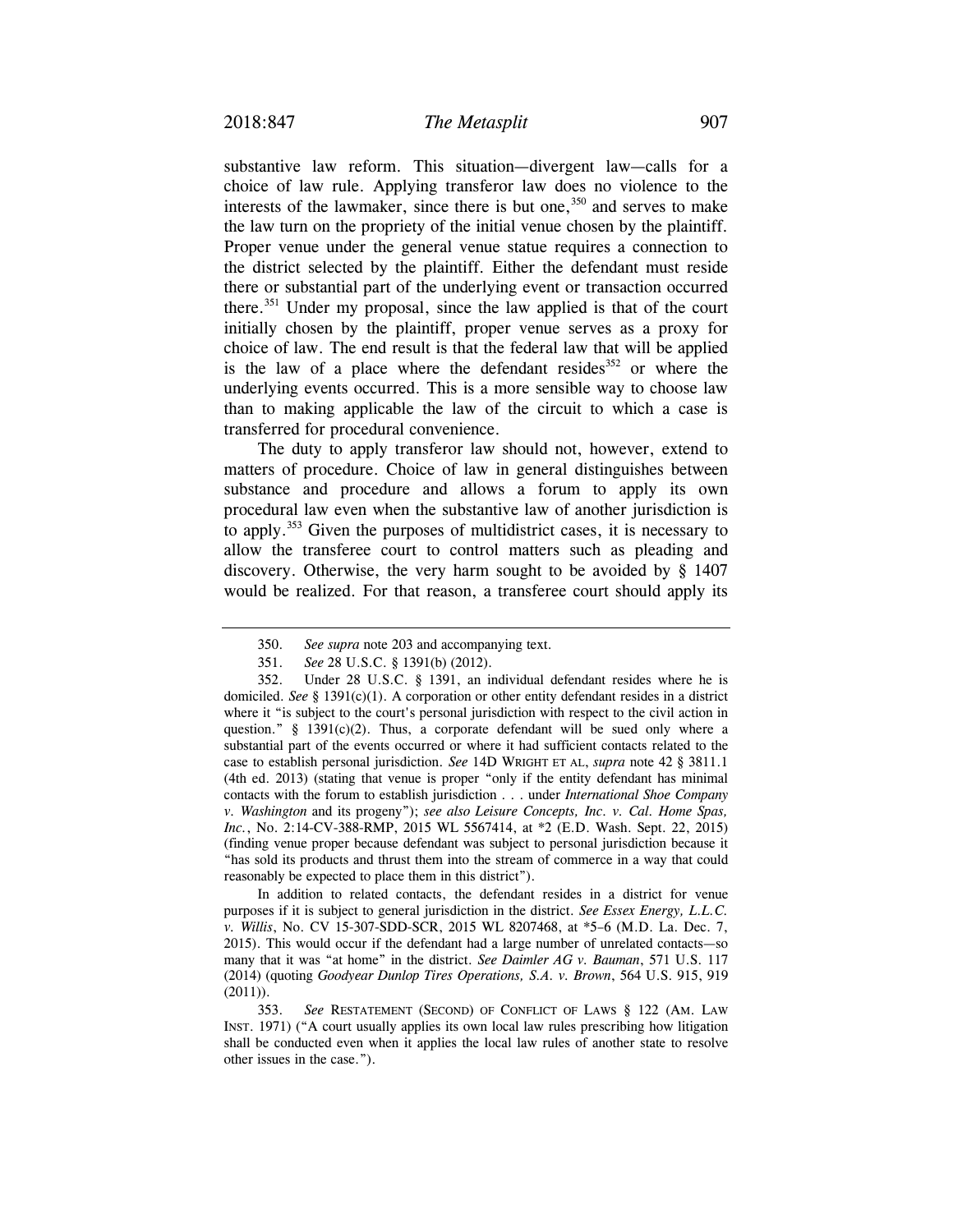own view of federal procedure.<sup>354</sup> It is of course true that the line between substance and procedure can be difficult. What about the standards for class certification, for example? While joinder devices are technically procedural, the question of certifying a class has an enormous impact upon the course of the litigation. In a different context, this very question (whether class certification is procedural or substantive) fractured the Supreme Court badly in *Shady Grove Orthopedic Associates, P.A. v. Allstate Insurance Co*. 355 In the present context—should transferee or transferor law be used in class certification of  $\S$  1407 cases—the lower courts are in fact split.<sup>356</sup> The better view is that transferor law on certification should be applied. If the transferee certifies a class that would not be certifiable under the law of the transferor circuit, it invites judicial confusion since the issue of certifiability persists through trial, which will occur in the transferor court.357 Certification is "inherently enmeshed with the trial" and the law of the court that will try the case, the transferor, should apply.<sup>358</sup>

 354. *See In re Methyl Tertiary Butyl Ether (MTBE) Prods. Liab. Litig.*, 241 F.R.D. 435, 439 (S.D.N.Y. 2007) (quoting MANUAL FOR COMPLEX LITIGATION (FOURTH) § 20.131 (2004)).

In the context of pre-trial issues such as motions to dismiss or discovery disputes, section 1407 requires the application of the law of the transferee circuit where the motions are being considered. For example, courts have held that the law of the transferee circuit controls pretrial issues such as whether the court has subject matter or personal jurisdiction over the action, or whether the cases should be remanded to state court because the cases were not properly removed. Likewise, the law of the transferee circuit controls discovery issues such as whether to compel a deposition or documents pursuant to a subpoena.

The law of the transferee circuit applies in each of these situations because the "objective of transfer is to eliminate duplication in discovery, avoid conflicting rulings and schedules, reduce litigation costs, and save the time and effort of the parties, the attorneys, the witnesses, and the courts."

*Id.*; *see also In re Integrated Res. Real Est. Ltd. P'ships Sec. Litig.*, 815 F. Supp. 620, 636 (S.D.N.Y. 1993) ("[S]tatutes of limitations for federal securities claims [are] procedural, not substantive, matters, and they are, therefore, subject to the federal law of the transferee court.").

 For an example of a transferee court applying its own interpretation of a purely procedural rule, see *McMasters v. United States*, 260 F.3d 814, 819–20 (7th Cir. 2001) (involving a method of service upon the United States).

355. 559 U.S. 393 (2010).

 356. *See* Schwing, *supra* note 314, at 361 ("[D]istrict courts are divided into two camps . . . ."). Schwing has a very useful discussion of the certification choice of law problem.

 357. *See In re Methyl Tertiary Butyl Ether*, 241 F.R.D. at 440 ("It would be neither just nor efficient to apply the law of this Circuit in considering class certification, and then force the transferor court to try a class action that it might never have certified.").

 358. *See id.* at 441; *see also In re Wal-Mart Wage & Hour Emp. Practices Litig.*, No. 206-CV-00225-PMP-PAL, 2008 WL 3179315, at \*5 (D. Nev. June 20,